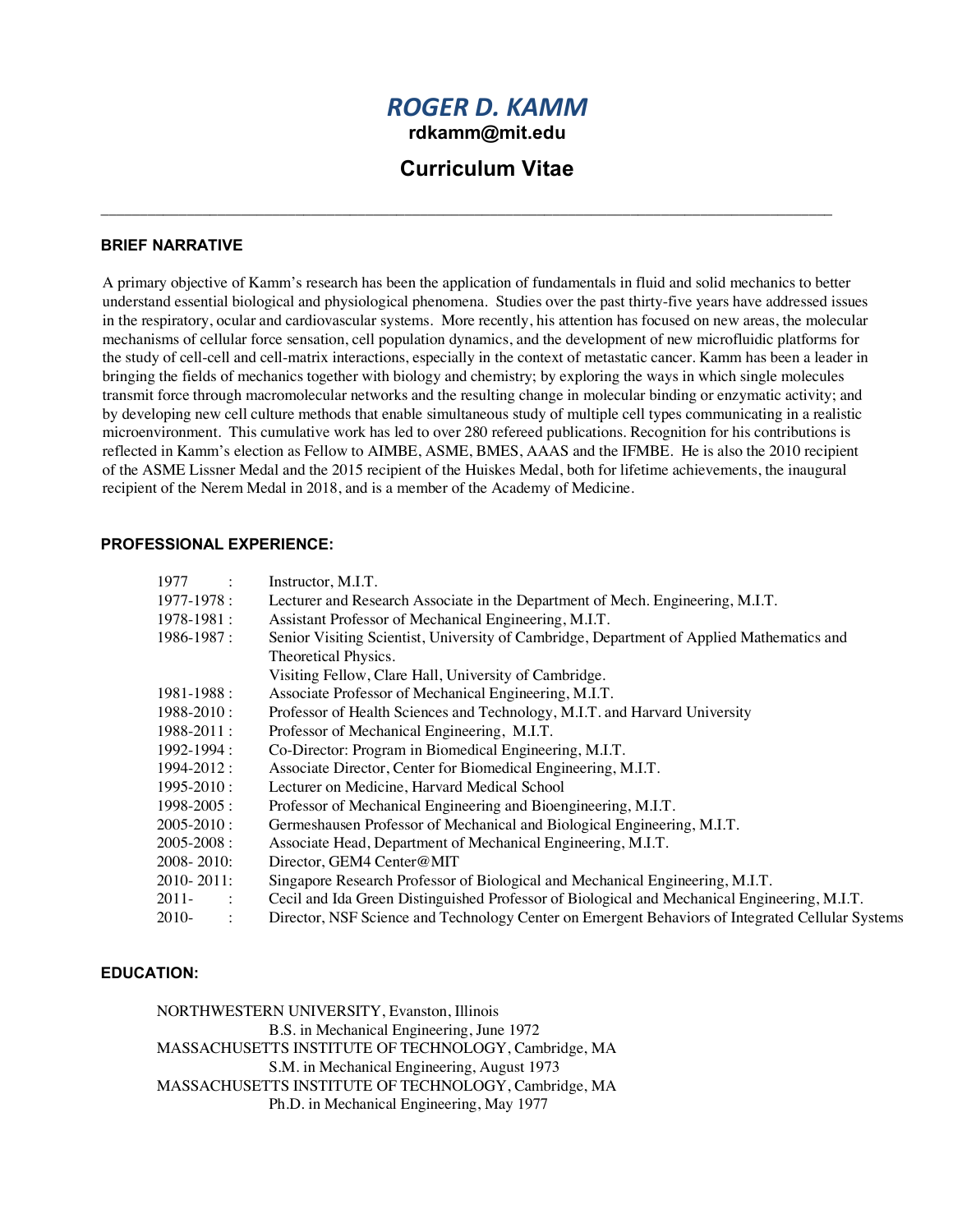#### **HONORS and AWARDS:**

Graduate Student Council Teaching Award (1983) American Inst. of Medical and Biological Engineering (Founding Fellow) (1993) Class of 1960 Award (for development of the Undergraduate Minor in Biomedical Engineering) (1999) Everett Moore Baker Memorial Award for Excellence in Undergraduate Teaching (2001) Cambridge/MIT Fellow (2001) Eschbach Distinguished Visiting Scholar Award, Northwestern University (2002) Fellow, American Society of Mechanical Engineering (2003) Distinguished Lecturer in Biomechanics, Stanford University, (2004) Fellow, Biomedical Engineering Society (2004) Fellow, International Academy of Medical and Biological Engineering (2005) Skalak Memorial Lecture, UC San Diego, (2007) Midwest Mechanics Lecturer (2007-8) Lissner Medal (for lifetime achievement), ASME Bioengineering Division (2010) Fellow, American Academy for the Advancement of Science (2010) Elected to the Institute of Medicine (2010) Honorary Member, American Venous Forum (2011) Huiskes Medal, European Society of Biomechanics (2015) Fred S. Grodins Keynote Lecture, U Southern California (2016) Otto Schmidtt Distinguished Lecture, U Minnesota (2017) Penner Lecture, UC San Diego (2017) Nerem Medal (for education and mentoring), ASME Bioengineering (2018)

 $\_$  ,  $\_$  ,  $\_$  ,  $\_$  ,  $\_$  ,  $\_$  ,  $\_$  ,  $\_$  ,  $\_$  ,  $\_$  ,  $\_$  ,  $\_$  ,  $\_$  ,  $\_$  ,  $\_$  ,  $\_$  ,  $\_$  ,  $\_$  ,  $\_$  ,  $\_$  ,  $\_$  ,  $\_$  ,  $\_$  ,  $\_$  ,  $\_$  ,  $\_$  ,  $\_$  ,  $\_$  ,  $\_$  ,  $\_$  ,  $\_$  ,  $\_$  ,  $\_$  ,  $\_$  ,  $\_$  ,  $\_$  ,  $\_$  ,

### **PROFESSIONAL SOCIETIES:**

American Institute for Medical and Biological Engineering (Founding Fellow) American Society for the Advancement of Science (Fellow) American Society of Mechanical Engineering (Fellow) Biomedical Engineering Society (Fellow) Biophysical Society International Federation for Medical and Biological Engineering (Fellow)

#### **SELECTED OTHER PROFESSIONAL ACTIVITIES:**

Biomedical Engineering Society; Chair, Awards Committee (1989-91) Board of Directors (1994-1997) (2003-2007) Publications Board, Member (2000-2006) Chair (2004-2006) *ASME Journal of Biomechanical Engrg*., Associate Editor (1990-1996) NHLBI, NIEHS, NASA, NSF; Review Committees (1988-present) *Journal of Fluids and Structures*, Associate Editor (1993-2005) US National Committee on Biomechanics; (1997-2009) Secretary (2000-2003) Vice chair (2003-2006) Chair (2006-2009) World Council on Biomechanics (1998-present); Vice chair (2002-2006) Chair (2006-2010) Conference Chair (2014) External Review Board, City University of New York, Biomedical Engineering Doctoral Program (1999)

External Advisory Board, Northwestern University, Dept. of Biomedical Engineering (2000-2006)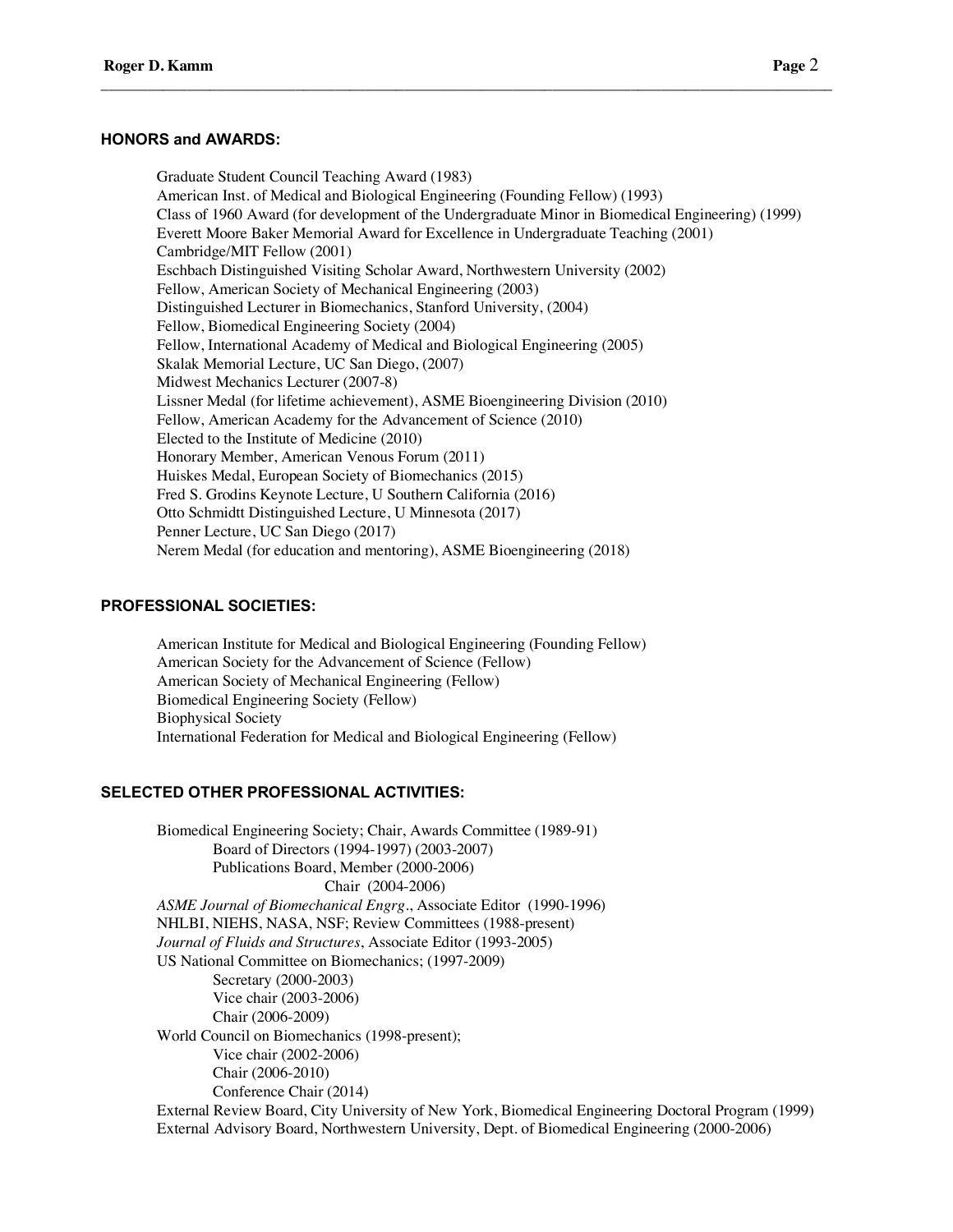*Summer Bioengineering Conference*, Conference Chair, 2001 *Biomechanics and Modeling in Mechanobiology*, Editorial Board, (2001-present) External Review Board, Pennsylvania State University, Dept. of Biomedical Engineering (2003) External Review Board, Duke University, Dept. of Biomedical Engineering (2003) *1st Annual Symposium on Frontiers in Biomechanics*, Co-organizer, (2003) *Mechanics & Chemistry of Biosystems*, Editorial Board (2003-present) Hypertension & Microcirculation Study Section, NIH (2004-2008) Expert Panel, *Strategy for the EuroPhysiome (STEP) project* (2006-2007) External Advisory Board, *Simbios Center*, Stanford University (2006- 2010) Chair (2008) Co-organizer, *Summer Course on Molecular and Cell Biomechanics*, MIT (2006) Co-organizer, *Summit of Experts in Biomechanics*, Keystone, CO (2007) Advisory Board, Indian Institute of Technology, Kampur, (2007- 2008) External Review Committee, UC Berkeley Bioengineering Dept., (2007) Scientific Advisory Board, *VPH Network of Excellence* (2007- 2010) Director, Global Enterprise for MicroMechanics and Molecular Medicine (GEM·) (2007-2010) Co-organizer, *The Cell as a Machine Workshop*, Arlington, VA (2007) External Advisory Committee, Chilean Nanotechnology Initiative (2008) Organizing Committee, 5<sup>\*</sup> International Biofluids Symposium (2007) Community Giving at MIT Campaign Committee (Chair, 2007-2009) Scientific Advisory Board, CIBER BBN, Spain (2008-2013) Scientific Advisory Board, Global Center of Excellence in Nano-Bioengineering, Sendai, Japan (2006-2012) Chair, International Academy of Medical and Biological Engineering (2011-2014) Current Editorial Boards: *Journal of Multiscale Modeling, Cellular and Molecular Bioengineering, Methods in Cell Science, Cellular and Molecular Bioengineering, Biomedical Engineering Letters, Journal Royal Society Interface*

 $\_$  ,  $\_$  ,  $\_$  ,  $\_$  ,  $\_$  ,  $\_$  ,  $\_$  ,  $\_$  ,  $\_$  ,  $\_$  ,  $\_$  ,  $\_$  ,  $\_$  ,  $\_$  ,  $\_$  ,  $\_$  ,  $\_$  ,  $\_$  ,  $\_$  ,  $\_$  ,  $\_$  ,  $\_$  ,  $\_$  ,  $\_$  ,  $\_$  ,  $\_$  ,  $\_$  ,  $\_$  ,  $\_$  ,  $\_$  ,  $\_$  ,  $\_$  ,  $\_$  ,  $\_$  ,  $\_$  ,  $\_$  ,  $\_$  ,

Current Advisory Boards: Imperial College, EPSRC Centre for Doctoral Training in Fluid Dynamics across Scales; EPSRC SofTMech Centre For Mathematics in Healthcare; Biomedical Engineering Department at the University of Texas, Austin; Institute of Biological Engineering in Catalonia; Department of BioMedical Engineering, Technische Universiteit at Eindhoven, Netherlands, Prometheus, division of Skeletal Tissue; Biomedical Engineering , University of Leuven, Belgium

## **INVITED LECTURES (since 2008)**

- The Midwest Mechanics Lecture Series, U. Michigan, Michigan State U., U. Iowa, U. Wisconsin, U. Minnesota, Northwestern U., IIT, Purdue U., Notre Dame U., *Sub-cellular mechanics and its influence on biological function*, December, 2007 - January, 2008.
- Plenary Lecture, Keio University 150<sup>th</sup> Anniversary, *Microfluidic platforms for studies of angiogenesis, cell and in migration, and cell-cell interactions*, Tokyo, Japan, March, 2008.
- Tohoku University, *Cellular force transmission and mechanotransduction*, Sendai, Japan, March, 2008.
- Northeastern University, *Cellular force transmission and mechanotransduction*, April, 2008.
- Plenary Lecture, 5<sup>\*</sup> Biofluids Symposium, *Microfluidic platforms for studies of angiogenesis, cell migration, and cell-cell interactions*, Caltech, March, 2008.
- University of Santiago, *Cellular force transmission and mechanotransduction*, Santiago, Chile, April, 2008. Chilean Workshop on Nanotechnology, *Micro- and Nano-Medicine*, April, 2008.
- Plenary Lecture, ASME DSCC Workshop on BioSystems and Control, *On the application of system dynamics and control in biology: Real-time control of growth / Biological machines*, October 19, 2008
- University of Zaragoza, Bioengineering Seminar, *Regulating capillary morphogenesis in a microfluidic system. Zaragoza, Spain, September 25, 2008*
- Bioengineering 08 Keynote Lecture. *Regulating capillary morphogenesis in a microfluidic system*. Imperial College, London, UK, September 18, 2008
- UNCC, Biology Colloquim, *Regulating capillary morphogenesis in a microfluidic system*. October 17, 2008
- University of Zaragoza, *Structural cross-links in the cytoskeleton: Experiments and theory*. Zaragoza, Spain, February, 2009.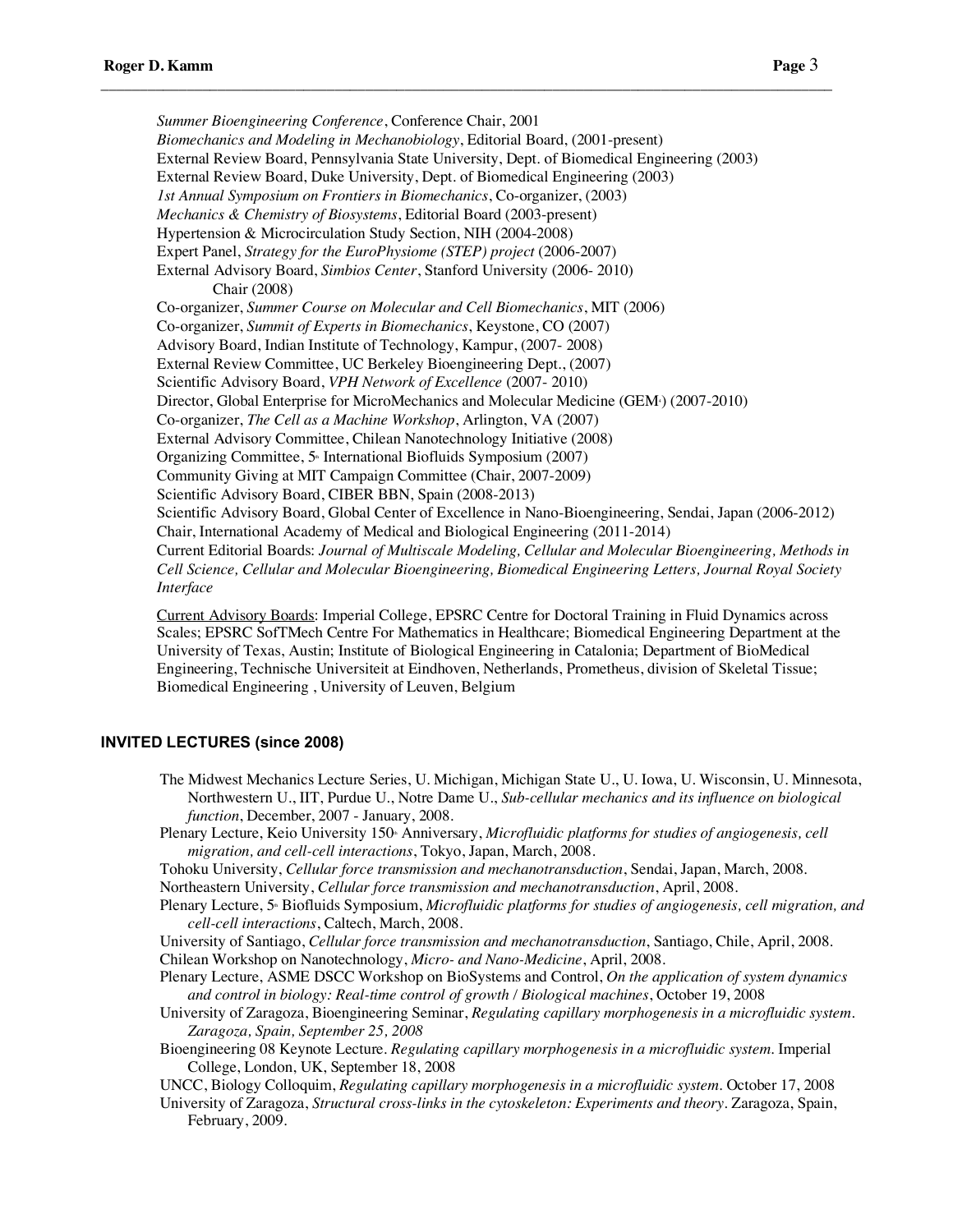Invited lecture, Department of Bioengineering, University of Texas, '*Regulating Capillary Morphogenesis in a Microfluidic System'*, Austin, TX, November, 2008.

 $\_$  ,  $\_$  ,  $\_$  ,  $\_$  ,  $\_$  ,  $\_$  ,  $\_$  ,  $\_$  ,  $\_$  ,  $\_$  ,  $\_$  ,  $\_$  ,  $\_$  ,  $\_$  ,  $\_$  ,  $\_$  ,  $\_$  ,  $\_$  ,  $\_$  ,  $\_$  ,  $\_$  ,  $\_$  ,  $\_$  ,  $\_$  ,  $\_$  ,  $\_$  ,  $\_$  ,  $\_$  ,  $\_$  ,  $\_$  ,  $\_$  ,  $\_$  ,  $\_$  ,  $\_$  ,  $\_$  ,  $\_$  ,  $\_$  ,

- Plenary Lecture, Global COE Symposium, *New horizons in biomechanics: Thinking small*. Sendai, Japan, March, 2009.
- Invited lecture, Department of Bioengineering, University of Houston '*Regulating Capillary Morphogenesis in a Microfluidic System'*, Houston, TX, April, 2009.

Plenary Lecture, Suddath Symposium, *New horizons in biomechanics: Thinking small*. Atlanta, GA, April, 2009.

- Invited lecture, *A Brownian dynamics model for cross-linked actin gels under high prestrain*. ICMAT, Singapore, June, 2009.
- IMAG Webinar, *A computational model for cytoskeletal mechanics – Comparisons with cell and gel experiments*. July, 2009.
- Plenary Lecture, PhysCell2009, *Numerical simulations of cytoskeletal rheology.* Stilbe, Croatia, September, 2009.
- Plenary lecture, International Conference on Computational Biology 2009 '*Regulating Capillary Morphogenesis in a Microfluidic System*', R.D. Kamm, Bertinoro, Italy, November, 2009.
- Invited lecture, *Regulating Capillary Morphogenesis in a Microfluidic System*'. Lausanne, EPFL, May 2009.
- Invited lecture, Department of Bioengineering, Politecnico diMilano '*Regulating Capillary Morphogenesis in a Microfluidic System'*. Milan, Italy, May, 2009.

Invited lecture, Harvard University, Squishy Physics Seminar, *Numerical simulations of cytoskeletal rheology*, Cambridge, MA, November, 2009

- Invited lecture, Johnson & Johnson Executive Group, *Microfluidic cell culture systems for drug screening or clinical assays*, Cambridge, MA, December, 2009.
- Invited lecture, National University of Singapore, *Using a microfluidic assay to mimic different stages of metastatic cancer*, Singapore, January 2010.
- Invited lecture, University of Connecticut, *Microfluidics for cell culture: Studies of cell populations and cell-cell interactions*, Hartford, CT, February 2010.
- Invited lecture, Northeastern University, *Microfluidics for cell culture: Studies of cell populations and cell-cell interactions*, Boston, MA, March 2010.
- Invited lecture, Brown University, *Microfluidics for cell culture: Studies of cell populations and cell-cell interactions*, Providence, RI, March 2010.

Invited lecture, University of Toronto, *Microfluidics for cell culture: Studies of cell populations and cell-cell interactions*, Toronto, Canada, May 2010.

- Invited lectutre, *Microfluidics for cell culture: Studies of cell populations and cell-cell interactions*, San Sebastien, Spain, May 2010.
- Keynote Lecture, *Bridges to a New Biomechani*cs, Lissner Award Lecture, Naples, FL, June 2010.
- Lenary Lecture, *Microfludic platforms for studies of angiogenesis, cell migration, and cell-cell interactions*, 1st Keio / Korea International Symposium on Microfluidics and Tissue Engineering, Yokohama, Japan, July 2010.
- Invited lecture, *Integrated cellular systems: An integrated approach to the design of biological machines*, World Congress of BioMechanics, Singapore, August 2010
- Invited lecture, *Integrated cellular systems: An engineering approach to constructing multi-cellular systems*, BMES, Austin, TX, Oct. 2010
- Invited lecture, *A multiscale model of cytoskeletal mechanics,* Materials Research Society Fall Meeting, Boston, Nov., 2010
- Invited lecture, *Microfluidics for heterotypic cell culture: Application in angiogenesis and oncology,* Mahidol University, Bankok, Thailand, Jan., 2011
- Invited lecture, *Microfluidics for heterotypic cell culture: Application in angiogenesis and oncology,*  MBI/BioSyM Workshop, Singapore, Jan., 2011

Invited lecture, *Hemodynamics of venous disease*, Venous Forum, San Diego, CA, Feb., 2011.

- Invited lecture, *Computational insights into cytoskeletal rheology*, Biophysical Society Meeting, Baltimore, MD, March, 2011.
- Invited lecture, *Creating 3D microvascular networks in vitr*o, University of Pennsylvania, Feb., 2011.
- Invited lecture, *Creating 3D microvascular networks in vitr*o, University of Michigan, March, 2011.

Plenary lecture, *Controlling angiogenesis and forming microvascular networks in vitro*, Stem Cell and Regenerative Medicine Conference, March, 2011.

Invited lecture, *The role for mechanotransduction in interstitial flow*, Clemson University, April, 2011.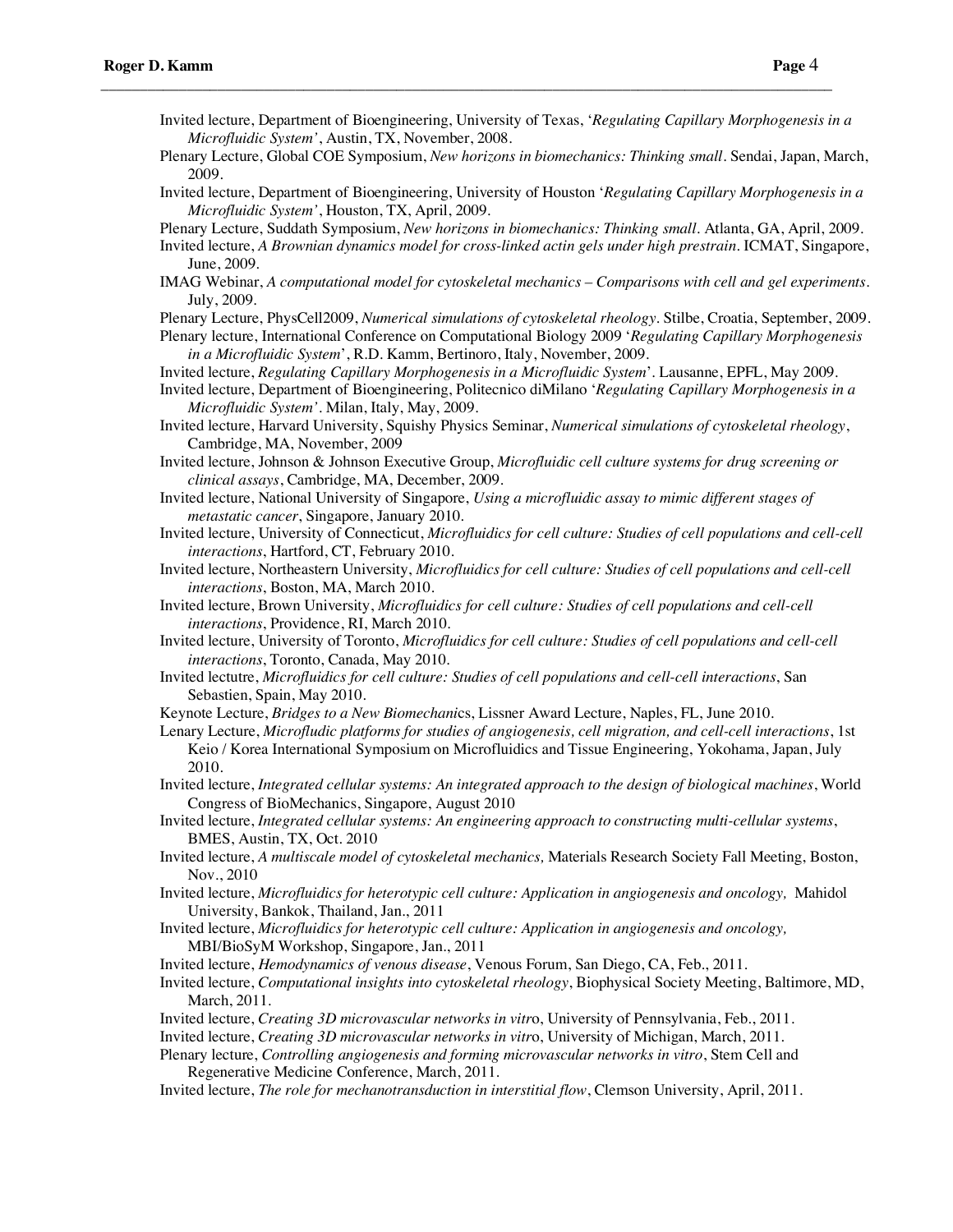- Invited lecture, *Computational models of the cytoskeleton and a look forward to simulation of mechanotransduction*, Microscale Modeling in Biomechanics and Mechanobiology, Ericeira, Portugal, May, 2011.
- Plenary lecture, *The Future for biological machines*, Frontiers in Biomechanics: Developmental Biology, Farmington, PA, June, 2011.

Plenary lecture, *Microfluidic Assays as Models for Metastatic Cancers,* Seoul, Korea, July 2011

 $\_$  ,  $\_$  ,  $\_$  ,  $\_$  ,  $\_$  ,  $\_$  ,  $\_$  ,  $\_$  ,  $\_$  ,  $\_$  ,  $\_$  ,  $\_$  ,  $\_$  ,  $\_$  ,  $\_$  ,  $\_$  ,  $\_$  ,  $\_$  ,  $\_$  ,  $\_$  ,  $\_$  ,  $\_$  ,  $\_$  ,  $\_$  ,  $\_$  ,  $\_$  ,  $\_$  ,  $\_$  ,  $\_$  ,  $\_$  ,  $\_$  ,  $\_$  ,  $\_$  ,  $\_$  ,  $\_$  ,  $\_$  ,  $\_$  ,

Plenary lecture, *A Computational, Brownian Dynamics Simulation of Cytoskeletal Mechanics,* The 1st KIAS Conference on Subcellular Dynamics*,* Seoul, Korea, July 2011

Plenary lecture, *Microfluidic technologies for cell population studies: Examples from cancer biology*, Emerging Paradigms in Physical Biology, NCSB, Bangalore, India, August, 2011

Invited lecturer, *The unique biomechanical properties of the cell: Insights from computational modeling*, Nanyang Technological University, October, 2011

Invited lecture, BMES, Hartford, CN, October, 2011

Invited lecture, *Multi-Cell Interactions in Metastatic Cancer*, MechanoBiology Institute, Singapore, November, 2011

Invited lecture, *Creating 3D microvascular networks in vitro,* National University of Singapore, November, 2011 Plenary lecture, *Heterotypic and Homotypic Cell Culture in Microfluidic Systems: Examples from Cancer* 

*Biology*, 5th East Asian Pacific Student Workshop on Nano-Biomedical Engineering, December, 2011

Keynote lecture, *Biomechanical properties of the cell: Insights from computational modeling*, Society of Physical Regulation and Biomolecular Modeling, San Juan, Puerto Rico, January, 2012

- Invited lecture, *Bioengineering in a Mechanical Engineering Department,* The Technion, Haifa, Israel, January 29, 2012.
- Infinity Pharmaceuticals, *Microfluidics for Cancer Applications,* February 24, 2012, Cambridge, MA
- Invited lecture, *Microfluidic Studies of Angiogenesis: Growing Microvascular Networks in vitro*, University of Illinois, Chicago, March, 2012.
- Invited lecture, *The unique biomechanical properties of the cell: Insights from computational modeling*, WPI, Worcester, MA, April, 2012

Invited lecture, *Fostering Team Science*, FASEB Science Policy Committee, Washington, DC, May, 2012.

- Invited lecture, *Microfluidic Technologies for Cell Population Studies: Examples from Developmental Biology*, GEM4 Summer School, Cambridge, MA, July, 2012.
- Keynote lecture, *Biological Machines*, Weizmann Institute, Israel, January 30-31, 2012

Keynote lecture, *Microfluidic Studies of Cancer Metastasis*, 7<sup>a</sup> International Biofluids Symposium, Dead Sea, Israel, March 26-30, 2012

- Keynote lecture, *Creating 3D Microvascular Networks in vitro,* American Venous Forum, Orlando, February 10- 11, 2012
- Keynote lecture, *The unique biomechanical properties of the cell: Insights from computational modeli,* IFMBE, Beijing, China, May 26-30, 2012

Invited lecture, *Engineering Microvascular Networks for Therapeutic and in vitro Applications*, IEEE Conference on Life Sciences, Grand Challenges, Washington, DC, October 4-5, 2012.

Keynote lecture, *Using Microfludics to Study Multi-Cell Interactions in Cancer,* Symposium on Multi-Cellular Interactions, Rice University and Texas Medical Center, Nov. 9, 2012.

Invited lecture, *Microfluidic technologies: Where we are, and some future grand challenges,* Lester Wolfe Workshop in Laser Biomedicine, MIT, Cambridge, MA*, Tuesday, December 18, 2012*

Invited lecture, *Using microfluidics to study multi-cell interactions in metastatic cancer,* Politecnico di Torino, Italy*,* December 13, 2012

Invited lecture, *Using microfluidics to study multi-cell interactions in metastatic cancer,* Tsinghua University, School of Life Sciences, Beijing, China, January 2013

Invited lecture, *Microfluidic technologies for stem cell differentiation and co-culture,* Stem Cells for Drug Developers, Boston, MA, February, 2013

- Invited lecture, *Microfluidic technologies for growing vascular networks*, American Venous Forum, Phoenix, AZ, February, 2013
- Invited lecture, *Creating living machines (talk given by Rashid Bashir),* Frontiers in Bioengineering, Atlanta, GA, February, 2013
- Invited lecture, *Mechanotransduction of fluid stress by tumor cells within 3D collagen scaffolds (talk given by William Palacheck),* FASEB Meeting, San Diego, CA, February, 2013
- Invited lecture, *Using Microfluidics to Study the Roles of 3D Matrices and Physical Factors in Cancer,* NEMB, Boston, MA, February, 2013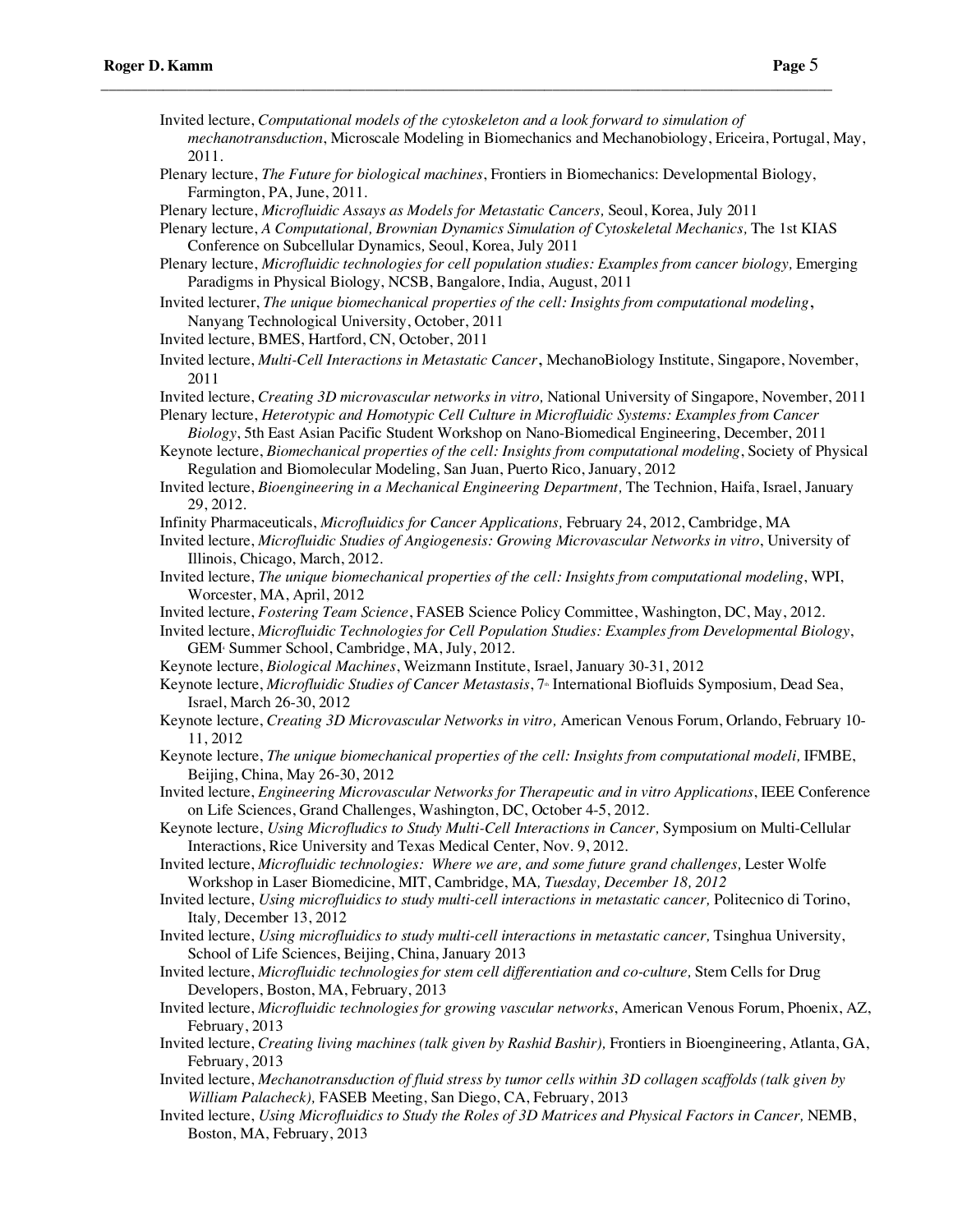Invited lecture, *Creating Living Machines*, Frontiers in Bioengineering, Georgia Tech, Atlanta, GA, March 2013 Invited lecture, *Microfluidic studies for stem cell differentiation and co-culture*, Stem Cells for Drug Developers, Boston, MA, March 2013

 $\_$  ,  $\_$  ,  $\_$  ,  $\_$  ,  $\_$  ,  $\_$  ,  $\_$  ,  $\_$  ,  $\_$  ,  $\_$  ,  $\_$  ,  $\_$  ,  $\_$  ,  $\_$  ,  $\_$  ,  $\_$  ,  $\_$  ,  $\_$  ,  $\_$  ,  $\_$  ,  $\_$  ,  $\_$  ,  $\_$  ,  $\_$  ,  $\_$  ,  $\_$  ,  $\_$  ,  $\_$  ,  $\_$  ,  $\_$  ,  $\_$  ,  $\_$  ,  $\_$  ,  $\_$  ,  $\_$  ,  $\_$  ,  $\_$  ,

- Invited lecture, *Using Microfluidics to Study Multi-Cell Interactions in Metastatic Cancer*, Texas A&M, March 2013
- Invited lecture, *Using Microfluidics to Study Multi-Cell Interactions in Metastatic Cancer*, University of Iowa, Iowa City, March 2013
- Invited lecture, *Creating Living Machines,* University of Illinois, Urbana, IL, March 2013
- Invited lecture, *Using Microfluidics to Study Multi-Cell Interactions in Metastatic Cancer*, Illinois Institute of Technology, Chicago, March 2013
- Invited lecture, *Microfluidics: A powerful tool to study multi-cell interactions in metastatic cancer,* Yonsei University, Seoul, June 7, 2013

Organizer and Lecturer, *Microfluidics & Extravasation – An Overview*, BioSyM Workshop, June 29, 2013

- Invited lecture, *Microfluidics: A powerful tool to study multi-cell interactions in metastatic cancer,* Nanyang Technological University, Singapore*,* June 27, 2013
- Invited presentation, *Microfluidics: A powerful tool to study multi-cell interactions in metastatic cancer*, Microand Nanotechnologies for medicine: Emerging frontiers and applications, Cambridge, MA, August 2, 2013
- Invited Departmental Seminar, *Microfluidics to study multicell interactions*, Oxford University, Applied Maths, September 15, 2013
- Plenary Lecture, *Engineering contractile muscle and its use in engineering biological systems*, Cardiac ElectroMechanical Coupling & Arrhythmias, Oxford, UK, September 12, 2013.
- Invited lecture, *Microfluidic models for metastatic processes*, Physics of Cancer, Leipzig, Germany, September 22, 2013.
- Invited presentation, *Modeling force sensation through modulation of cytoskeletal tension*, TERMIS, Atlanta, November, 2013.
- Invited Presentation, *Building living machines: Microvascular networks for a living machine*, 2014 AAAS Meeting, Chicago, February, 2014.
- Invited Lecture, *Microfluidics to study multicell interactions*, Brigham & Women's Hospital, March 13, 2014.

Invited Lecture, *Adventures in biomechanics: Past, present, and (a look to) the future*. BioEngineering Seminar Series, Northeastern University, Boston, March 2014.

- Invited Lecture, *Studies of Single Cell and Cell Population Behaviors in 3D Co-Culture Microfluidic Systems,*  SCI Distinguished Lecture Series, Scientific Computing Institute, University of Utah, March 21, 2014
- Invited Lecture, *Microfluidics: A powerful tool to study multi-cell interactions in cancer*. University of Pennsylvania, Biomedical Engineering Department, April 2014.
- Invited Lecture, *The effects of interstitial flow on angiogenesis and cell migration*. New England Bioengineering Conference, Boston, April, 2014.
- Invited Lecture, *In vitro models of metastatic cancer*, World Congress of Biomechanics, Boston, July 2014.
- Invited Lecture, *Microfluidic models of microvascular networks to study cell extravasation and metastasis*, Cellto-Cell Communication in Cancer Workshop, Sloan-Kettering Institute, New York, July 2014
- Invited Lecture, *Mirofludic models of tumor cell metastasis and their use in drug screening*, Chungbuk National University, Seoul, Korea, August 2014
- Keynote Lecture, *Growing vascularized tissues in vitro*, IEEE Conference on Engineering in Medicine and Biology, Chicago, August 2014
- Invited Lecture, *Biological machines: Creating the essential components*, Frontiers in Bioengineering, Urbana-Champaign, September 2014
- Distinguished Keynote Lecture, *In vitro tissue models, and their use in modeling cancer cell extravasation*, Institute for Engineering in Medicine Annual Conference and Retreat, Minneapolis, October, 2014
- Invited Lecture, *Microfluidic Models with Microvascular Networks to Study Metastatic Disease*, Functional Analysis and Screening Technologies Congress, Boston, November 2014
- Invited Lecture, *Using microfluidics to grow perfusable vascular networks*, Clinical Applications & Clinical Translation of Tissue Engineering, Boston, February, 2015
- Invited Lecture, *Emergent behaviors of cellular systems: Lessons in Making Biological Machines*, University of Texas, Dallas, February 2015
- Invited Lecture, *Microfluidic models of tumor cell metastasis and their use in drug screening*, RPI, Troy, NY, April 2015
- Invited Lecture, *An in vitro neuromuscular junction model with light activation*, Nano Engineering in Medicine and Biology, Minneapolis, MN, April 2015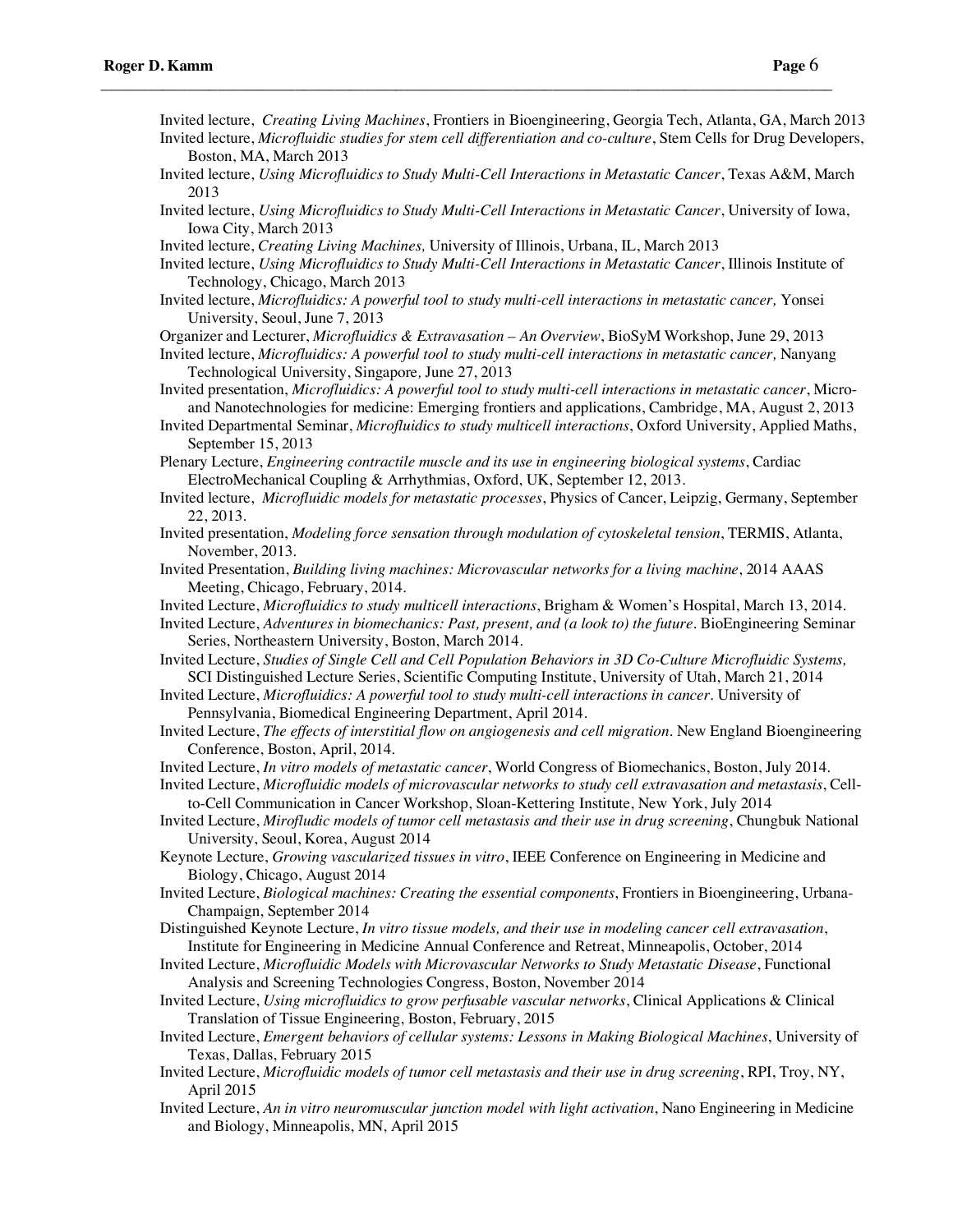- Invited Lecture, *The future potential for living, multicellular machines*, IUPESM World Congress, Toronto, Canada, June 2015
- Huiskes Medal Lecture, European Society of Biomechanics, Prague, Czech Republic, July 2015

- Invited Lecture, *Vascularized organs-on-a-chip*, Organ-on-a-Chip World Congress, Boston, MA, July 2015
- Invited Lecture, Vascularized 3D On-Chip Tissue Models, Workshop on Micro and Nanotechnologies for Medicine, Boston, July 2015
- Invited Lecture, *Engineered Microvascular Networks for 3D Integrated Biological Systems*, TERMIS, Boston, September 2015
- Invited Lecture, *Modeling the Blood-Brain Barrier in a 3D Co-culture Microfluidic System*, TERMIS, Boston, September 2015
- Invited Lecture, *An In Vitro 3D Model for a Neuromuscular Junction*, TERMIS, Boston, September 2015
- Invited Lecture, *3D In Vitro Models of Tumor Cell Extravasation*, ETH, Zurich, September 2015
- Invited Lecture, *Emergence of organ-on-chip technologies: the hype and the reality*, B-Debates, Barcelona, Spain, October 2015
- Invited Lecture, *3D In Vitro Models of Tumor Cell Extravasation*, UC Santa Barbara, California, October 2015
- Invited Lecture, *The role of interstitial flow on cell migration and angiogenic sprouting*, NSF Workshop, October 2015
- Invited Tutorial, *Emerging technologies encompassing the complexity of cancer; Part 1: Microsystems for modeling tumor development, progression and metastasis*. MRS Annual Meeting, Boston, MA, November 2015
- Invited Lecture, *3D In Vitro Models of Tumor Cell Extravasation*, MRS Annual Meeting, Boston, MA, November 2015
- Keynote Lecture, *3D tissue models for metastatic cancer*, CMBE Annual Meeting, New Orleans, LA, January 2016
- Invited Lecture, *Experiments and models of tumor cell extravasation*, 8<sup>th</sup> International Biofluids Symposium, Caltech, Pasadena, CA, February 2016
- Invited Lecture, *Creating vascularized tissue constructs in microfluidic assays*. University of Georgia, Athens, GA, March 2016
- Invited Seminar, *What we have learned about tumor cell extravasation from microfluidic models?* University of Pennsylvania PS-OC, Philadelphia, PA, April 2016
- Invited Lecture, *Creating vascularized tissue constructs in microfluidic assays*. Vascular Biology Seminar Series, Harvard Medical School, April 2016
- Invited Seminar, *In vitro vascularized models for metastatic cancer*. Yonsei University, Seoul, Korea, April 2016.
- Invited Lecture, *Engineered living systems and the application in cancer mod*eling. KIST Symposium, Seoul, Korea, May 2016
- Invited Lecture, *In vitro vascularized models for metastatic cancer.* Stanford Bio-X Seminar, Palo Alto, CA, May 2016
- Plenary Lecture, *In vitro vascularized models for metastatic cancer*. SelectBio Conference on Organs-on-a-chip. Boston, July 2016
- Invited seminar, *In vitro vascularized models for metastatic cancer*. Amgen, Cambridge, MA, July 2016
- Invited seminar, *In vitro vascularized models for metastatic cancer.* Merck EMD, Cambridge, MA, July 2016
- Invited seminar, *In vitro vascularized models for metastatic cancer*. Gordon Research Conference on Endothelial Phenotypes, Girona, Spain, July 2016
- Invited Keynote, *In vitro vascularized models for metastatic cancer*. MicroNano Fluids 2016, Milan, IT, September, 2016.
- Invited Seminar, *In vitro vascularized models for metastatic cancer*. University of Southern California, Los Angeles, CA, October, 2016.
- Invited Plenary, *Microfluidic models of cancer metastasis*. Korean Biomedical Engineering Society. Minneapolis, MN, October, 2016.
- Invited Seminar, *In vitro vascularized models for metastatic cancer.* University of Massachusetts, Amherst, MA, November, 2016.
- Invited Lecture, *Vascularized microfluidic assays for drug delivery and metastatic cancer*. Novartis, Cambridge, MA, November, 2016.
- Invited keynote, *Microfluidic models for tumor cell trapping/adhesion and extravasation*. 1<sup>®</sup> Northeast Physical Science Oncology Symposium, Boston, MA, November, 2016.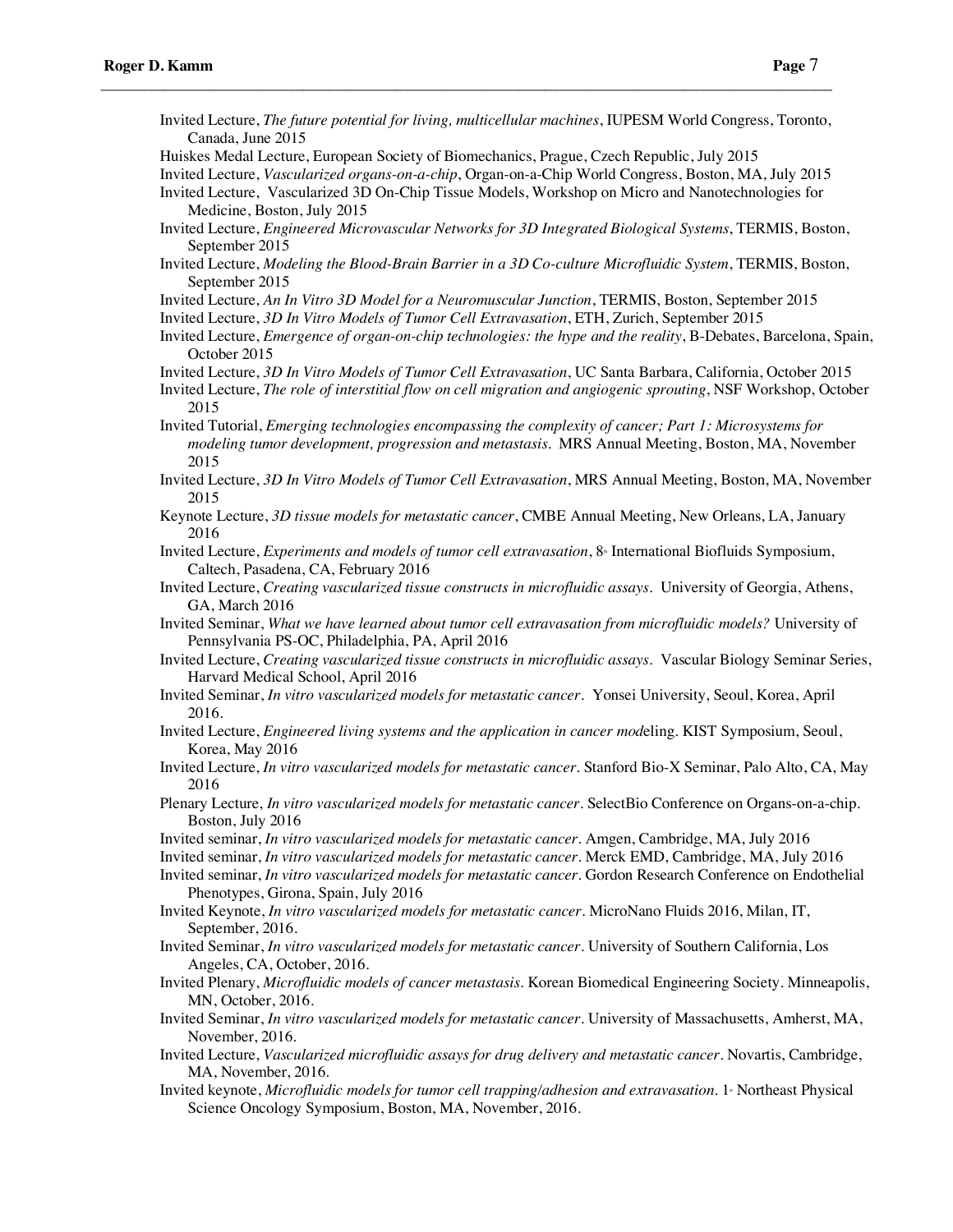- Invited keynote, *The role of mechanical force in tumor cell extravasation.* CNIC Conference: Mechanical forces in physiology and disease, Madrid, Spain, November, 2016.
- Invited Seminar, *Vascularized microfluidic assays for drug delivery and metastatic cancer*. Tufts University, MA, December, 2016.
- Invited Seminar, *Microvascular networks in microfluidic systems and their role in modeling metastatic cancer.* Tsinghua University, Beijing, China, February, 2017.
- Invited Seminar, *Models for human disease: An engineering perspective.* Chinese Academy of Sciences, February, 2017.

- Invited Seminar, *Models for human disease: An engineering perspective.* Southeast China University, Nanjing, China, February, 2017.
- Invited Seminar, *Microvascular networks in microfluidic systems and their role in modeling metastatic cancer.* Chinese University of Hong Kong, Hong Kong, China, February, 2017.
- Invited seminar, *Vascularized microfluidic models for metastatic cancer.* SiGN A\*START, Singapore, February, 2017.
- Invited Seminar, *In vitro vascularized models for metastatic cancer.* CREATE, Singapore, March, 2017.
- Invited Lecture, *In vitro vascularized models for metastatic cancer.* Otto Schmitt Distinguished Lecture, University of Minnesota, April, 2017.
- Invited seminar, *Microvascular networks in microfluidic systems and their role in modeling metastatic cancer.*  University of Michigan, April, 2017.
- Invited Lecture, *Microvascular networks in microfluidic systems and their role in modeling metastatic cancer,*  The Stanford S. and Beverly P. Penner Distinguished Lecture, May 2017.
- Invited seminar, *Microvascular networks in microfluidic systems and their role in modeling metastatic cancer.* MIT MMEC Seminar Series, May, 2017.
- Invited speaker, *Vascularized tissue chip models of metastatic cancer.* US-Australia Emerging Cancer Biomedical Technologies Workshop, Arlington VA, June, 2017.
- Invited Keynote Lecture, *What we can learn about tumor cell extravasation from vascular networks using a microfluidic assay.* 7<sup>th</sup> International Conference on Tumor-Host Interaction and Angiogenesis, Ascona, Switzerland, June 2017.
- Invited keynote, *Matrix densification by single cells and monolayers.* CellMech 2017, Windemere, U.K., June 2017
- Invited Lecture, *Emergence of in vitro vascularized models and their application to studies of metastatic cancer,* Politecnico di Torino, June 2017.
- Invited Webinar, *3d cell culture using primary cells*, Nature Protocols, June 2017.
- Invited Lecture, *In Vitro Vascularized Models for Metastatic Cancer.* Micro- and Nanotechnologies for Medicine: Emerging Frontiers and Applications. Cambridge MA, July 2017.
- Invited Plenary Lecture, *Engineered living systems: Current state and future potential.* Organ-on-a-chip World Congress 2017 and 3D-Culture. Boston Ma, July, 2017.
- Invited Lecture, *Emergence of in Vitro Vascularized Models and their Application to Studies of Metastatic Cancer,* University of Delaware, September 18, 2017
- Invited Lecture, *Tumor Cell Extravasation and the Role of Mechanical Interactions*, IFON/MBI Meeting, Singapore, October 2, 2017
- Plenary Lecture, *Emergence of in Vitro Vascularized Models and their Application to Studies of Metastatic Cancer,*Biomanufacturing Conference, Beijing, October 17, 2018
- Plenary Lecture, *Providing Vascular Perfusion to Organ-on-Chip Disease Models*, SelectBio Meeting, Taipei, Taiwan, November, 2017.
- Invited Lecture, *Emergence of in Vitro Vascularized Models and their Application to Studies of Metastatic Cancer,* University of Bari, Italy, October 23, 2017
- Invited Lecture, *In vitro vascular networks and their use in studies of metastatic cancer*, University of Virginia, January 19, 2018
- Invited Keynote, *The mechanics and mechanisms of tumor cell extravasation*, SPIE Photonic West, San Francisco, January 29, 2018
- Invited Lecture, *In vitro vascular networks and their use in studies of metastatic cancer across the blood-brain barrier,* Yale University, February 14, 2018
- Invited Lecture, *In vitro vascular networks and their use in studies of metastatic cancer across the blood-brain barrier,* Ohio State University, March 9, 2018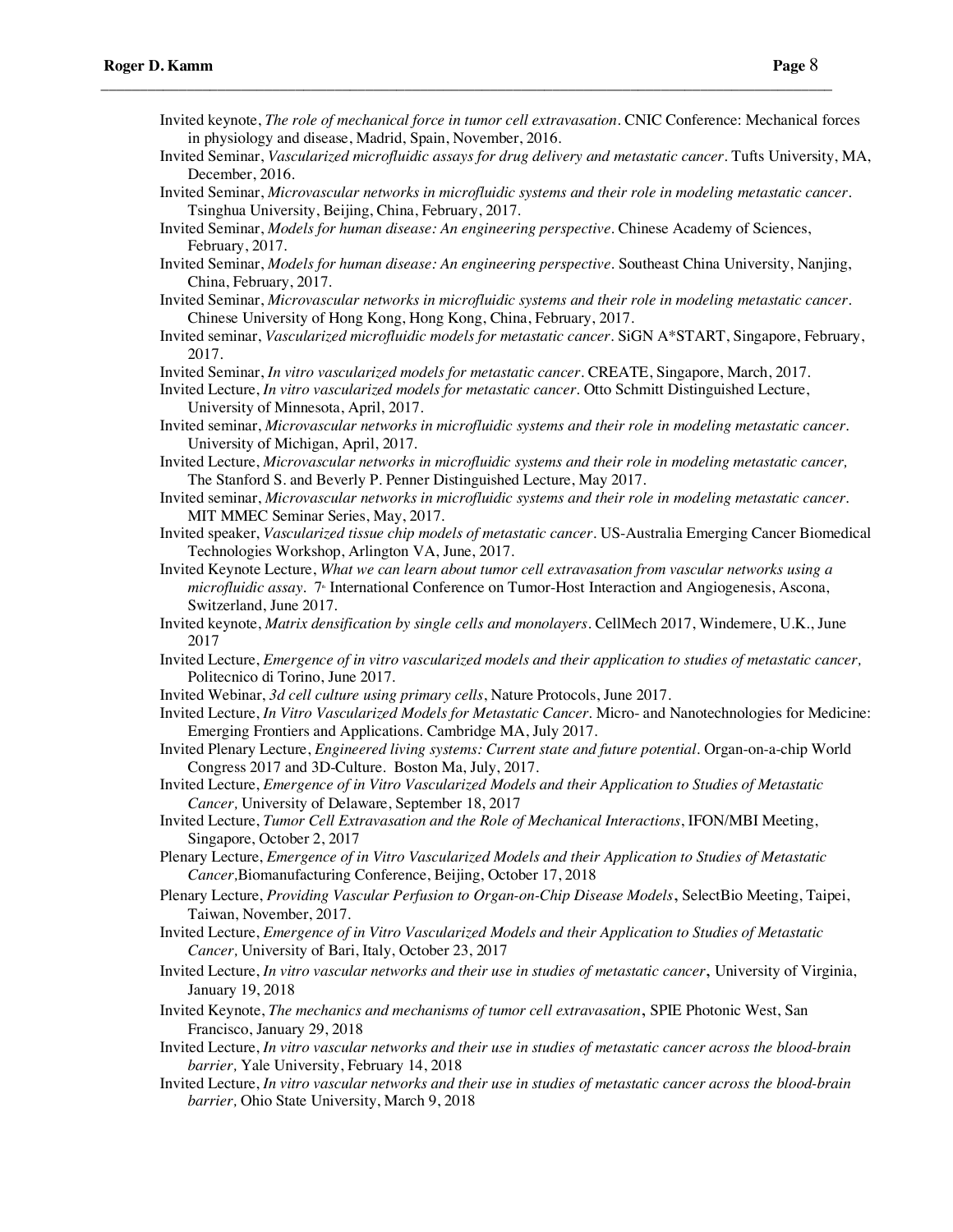Invited Lecture, *In vitro studies of metastatic cancer across the blood-brain barrier,* Rice University, Bioengineering Dept., March 27, 2018

 $\_$  ,  $\_$  ,  $\_$  ,  $\_$  ,  $\_$  ,  $\_$  ,  $\_$  ,  $\_$  ,  $\_$  ,  $\_$  ,  $\_$  ,  $\_$  ,  $\_$  ,  $\_$  ,  $\_$  ,  $\_$  ,  $\_$  ,  $\_$  ,  $\_$  ,  $\_$  ,  $\_$  ,  $\_$  ,  $\_$  ,  $\_$  ,  $\_$  ,  $\_$  ,  $\_$  ,  $\_$  ,  $\_$  ,  $\_$  ,  $\_$  ,  $\_$  ,  $\_$  ,  $\_$  ,  $\_$  ,  $\_$  ,  $\_$  ,

- Invited Lecture, *Microphysiological models relying on emergence in multi-cellular engineered living systems,*  Rice University, Center for Theoretical Biology and Physics, March 27, 2018
- Invited Keynote Lecture, *In Vitro Vascular Models of Metastatic Cancer and the blood-Brain Barrier*, 3th International Symposium on Vascular Biology and Cardiovascular Disease, Emory University, Atlanta, April 12, 2018

Invited Lecture, *Microphysiological Models Relying on Emergence of Multi-Cellular Engineered Systems,*  Northwestern University, Mechanical Engineering, April 20, 2018

- Invited Keynote, *Microfluidic Models for Disease,* Advanced Biomanufacutring Conference, Baltimore, May 4, 2018
- Invited Lecture, *What Can We Learn about Metastatic Cancer from Microphysiological Models?* H-Foundation, Chicago, May 7, 2018

Invited Lecture, *Microfluidic Models for Disease,* 3D Tissue Models, Boston, May 9, 2018

Invited Keynote, *A model for the blood-brain barrier and its application in modeling metastasis to the brain,* Nanotechnology in Medicine Conference, Albufiera, Portugal, June 7, 2018

## **PATENTS**

United States Patent 4,446,747 Kamm May 8, 1984 *Method and apparatus for testing lip pressure applied to a smoking article and for calibrating the pressure testing apparatus*  United States Patent 5,954,745 Gertler and Kamm, September 21, 1999 *Catheter-filter set having a compliant seal*  (patent rights to Embolic Protection, Inc., subsequently purchased by Boston Scientific) United States Patent 6,117,087 Kamm, et al. September 12, 2000 *Method and apparatus for noninvasive assessment of a subject's cardiovascular system*  United States Patent 6,605,053 Kamm, et al. August 12, 2003 *Conduit designs and related methods for optimal flow control*  United States Patent 9,121,847, Kamm et al., September 1, 2015 *Three-dimensional microfluidic platforms and methods of use thereof* Provisional patent application, Borenstein et al., October 6, 2009. *Improvements to three-dimensional microfluidic platforms and methods of use thereof* United States Patent 9,261,496, Asada et al., February 16, 2016 *Device for High Throughput Investigations of Multi-Cellular Interactions* United States Patent 9,446,031, Ragunath et. al., September 20, 2016 *Compositions and Methods for Neovascularization* International Patent Application PCT/US2017/037316, Kamm et al., June 13, 2017 *Microfluidic Device for Three Dimensional and Compartmentalized Coculture of Neuronal and Muscle Cells, with Functional Force Readout*

## **COMPANIES FOUNDED**

**2000 Cardiovascular Technologies** (with Dr. Jonathan Gertler) Developing vascular filtration systems for carotid angioplasty. Technology ultimately purchased by Boston Scientific.

**2012 AIM Biotech** (with Dr. Seok Chung) Developing microfluidic systems for heterotypic, 3D cell culture and drug screening for metastatic cancers.

Invited Keynote, *Microfluidic Models for Disease,* SelectBio Meeting on 3D Cell Culture, Rotterdam, Netherlands, June 5, 2018

Invited Lecture, *Microphysiological Models Relying on Emergence of Multi-Cellular Engineered Living Systems*, Technical University of Eindhoven, Netherlands, June 11, 2018

Invited Keynote, *Cell-cell junction dynamics and their role in tumor cell transendothelial migration,* World Congress of Biomechanics, July 11, 2018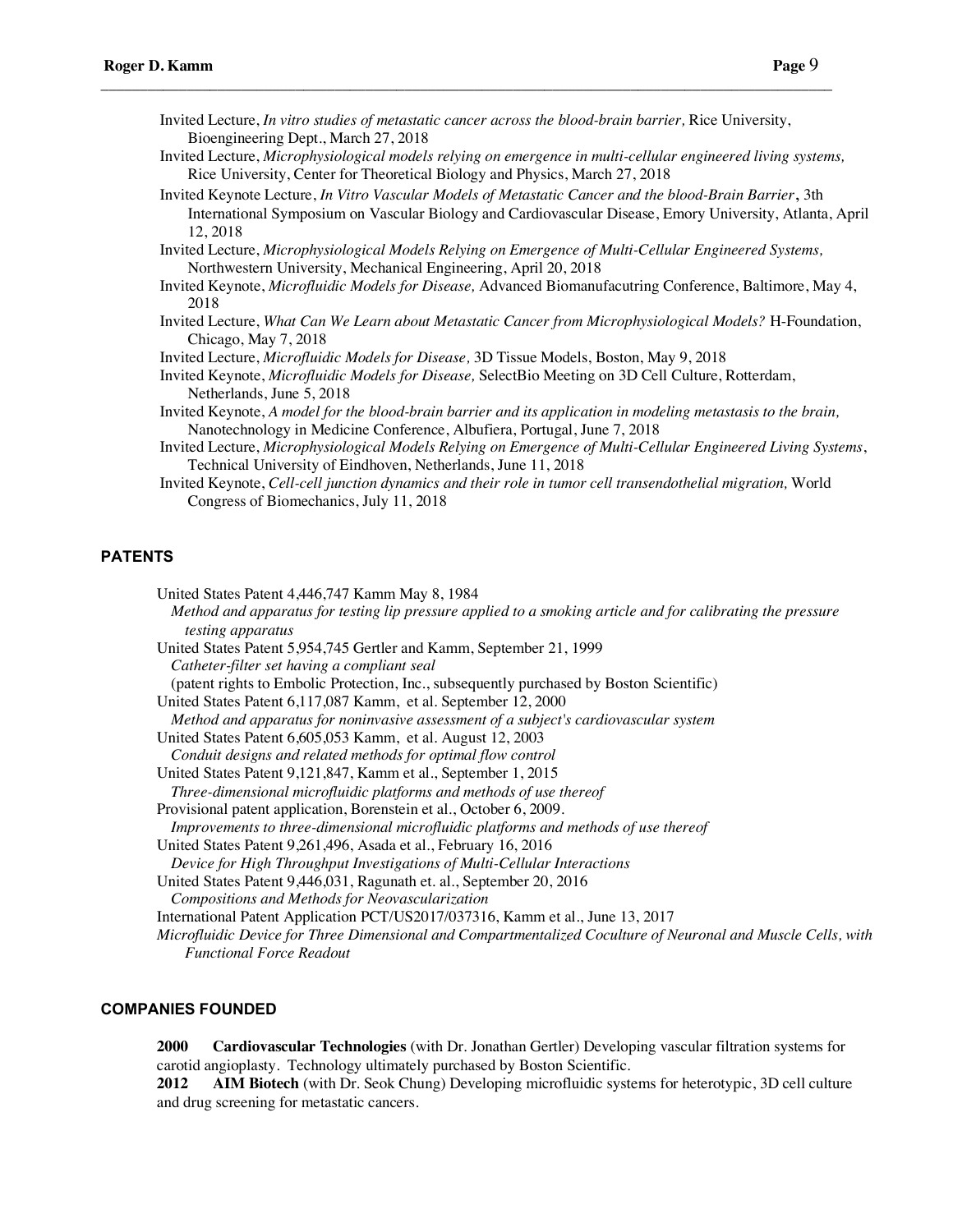| <b>CURRENT RESEARCH SUPPORT</b>                                                                                                                                                                                                                                                                                                                                                                                                                                                                                                                                                                                                                                                                                                                                                                                                                                                               |                         |  |  |
|-----------------------------------------------------------------------------------------------------------------------------------------------------------------------------------------------------------------------------------------------------------------------------------------------------------------------------------------------------------------------------------------------------------------------------------------------------------------------------------------------------------------------------------------------------------------------------------------------------------------------------------------------------------------------------------------------------------------------------------------------------------------------------------------------------------------------------------------------------------------------------------------------|-------------------------|--|--|
| 1 U01 CA202177-01 NIH (PI: R Kamm)<br>Quantitative analyses of tumor cell extravasation<br>This proposal investigates the force interactions between a metastatic tumor cell and the endothelial monolayer,<br>and seeks to identify changes in gene expression that result for the nuclear deformations that occur.                                                                                                                                                                                                                                                                                                                                                                                                                                                                                                                                                                          | 09/22/2015 - 08/31/2020 |  |  |
| CBET-0939511 NSF (Director: R. Kamm)<br>Science and Technology Center for Emergent Behaviors of Integrated Cellular Systems<br>The major goals of this Center are to gain a fundamental appreciation of cell population behavior and to use this<br>understanding to develop multi-cellular biological machines.                                                                                                                                                                                                                                                                                                                                                                                                                                                                                                                                                                              | 09/01/2010 - 08/31/2020 |  |  |
| Amgen (PI R. Kamm)<br>A model for drug distribution between the vascular and tissue spaces.                                                                                                                                                                                                                                                                                                                                                                                                                                                                                                                                                                                                                                                                                                                                                                                                   | 09/01/2017 - 8/31/2019  |  |  |
| Cure Alzheiner's Fund (PI R. Kamm)<br>Microfluidic models of Alzheimer's Disease                                                                                                                                                                                                                                                                                                                                                                                                                                                                                                                                                                                                                                                                                                                                                                                                              | 09/01/2017 - 8/31/2019  |  |  |
| Biogen (PI R. Kamm)<br>Assay development for ALS drug screening                                                                                                                                                                                                                                                                                                                                                                                                                                                                                                                                                                                                                                                                                                                                                                                                                               | 07/15/2018 - 2/28/2019  |  |  |
| 1 U01 CA177799-01 NIH/Boston University (PI: M. Zaman)<br>Modeling bi-directional signaling and cytoskeletal dynamics in 3D cell migration<br>The goals of this proposal are to develop a multi-scale computational model for 3D cell migration.                                                                                                                                                                                                                                                                                                                                                                                                                                                                                                                                                                                                                                              | 04/01/2013-03/31/2018   |  |  |
| NIH/MGH (K99 Award to Giuliano Scarcelli) (PI: Seok Hyun Yun)<br>Imaging the elastic properties of cells in 3D environment<br>The goals of this proposal are to adapt a previously developed method to the measurement of elastic properties<br>of cells using Brillouin microscopy.                                                                                                                                                                                                                                                                                                                                                                                                                                                                                                                                                                                                          | 07/01/2013-06/30/2016   |  |  |
| Singapore-MIT Alliance for Research & Technology (PI: R. Kamm / K VanVliet) 09/01/2009-12/31/2018<br><b>BioSystem and MicroMechanics</b><br>This is a project funding a lab in Singapore supporting research by a team of 8 MIT faculty members with the<br>general objective of creating next generation medical technologies and applying these to a variety of critical<br>medical problems including metastatic cancer, biofilms, and pluripotent cell characterization.                                                                                                                                                                                                                                                                                                                                                                                                                  |                         |  |  |
| The Wellcome Trust (PI: R. Kamm)<br>Mechanics of Tumor Cell Extravasation<br>This is a postdoctoral fellowship to Emad Moeendarbary to study tumor cell extravasation.                                                                                                                                                                                                                                                                                                                                                                                                                                                                                                                                                                                                                                                                                                                        | 10/01/2014 - 09/30/2017 |  |  |
| 1-F32-CA196149-01A1 NIH (PI: M. Mak)<br>Multiscale Analysis of Cancer Cell Mechanics<br>This project supports the work of Michael Mak to work on computational models of cancer cell migration.                                                                                                                                                                                                                                                                                                                                                                                                                                                                                                                                                                                                                                                                                               | 03/20/2015 - 03/19/2018 |  |  |
| <b>RESEARCH INTERESTS</b>                                                                                                                                                                                                                                                                                                                                                                                                                                                                                                                                                                                                                                                                                                                                                                                                                                                                     |                         |  |  |
| Microfluidic systems for homeotypic or heterotypic cell culture<br>Developing new methods to study emergent behavior of cell populations<br>Studies of stem cell differentiation, axon guidance and metastatic disease in novel microfluidic platforms.<br>In vitro models and drug screening for metastatic cancer<br>Developing 3D, multi-cell type cultures for intravasation and extravasation<br>Drug screening platforms for intermediate throughput screens and patient derived explants.<br>Cell mechanics, molecular mechanics, and mechanotransduction<br>Cytoskeletal mechanics and computational modeling of cell deformations and force transmission through the cell.<br>Measurements of intracellular strain fields due to forces applied by adherent beads.<br>Transduction of mechanical signals by protein conformational changes using both experimental and computational |                         |  |  |

Transduction of mechanical signals by protein conformational changes using both experimental and computational approaches.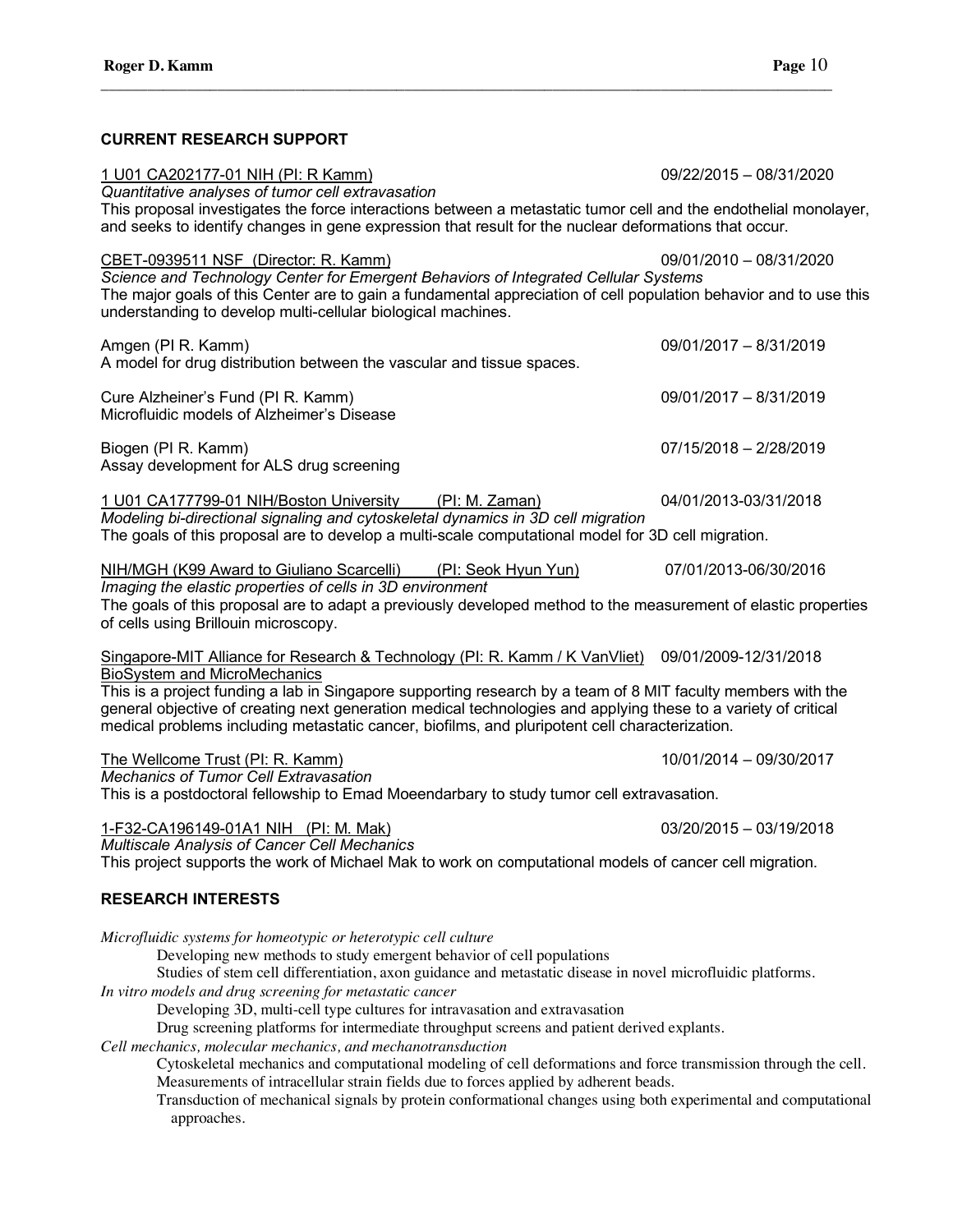*Cardiovascular tissue engineering*

Using the methods of microfluidics and the concepts of combined biophysical control and biochemical control of cell function to develop microvascular beds in vitro.

Application of these technologies to the development of "organ mimics" for drug testing and toxicity screening. *Neurological diseases*

 $\_$  ,  $\_$  ,  $\_$  ,  $\_$  ,  $\_$  ,  $\_$  ,  $\_$  ,  $\_$  ,  $\_$  ,  $\_$  ,  $\_$  ,  $\_$  ,  $\_$  ,  $\_$  ,  $\_$  ,  $\_$  ,  $\_$  ,  $\_$  ,  $\_$  ,  $\_$  ,  $\_$  ,  $\_$  ,  $\_$  ,  $\_$  ,  $\_$  ,  $\_$  ,  $\_$  ,  $\_$  ,  $\_$  ,  $\_$  ,  $\_$  ,  $\_$  ,  $\_$  ,  $\_$  ,  $\_$  ,  $\_$  ,  $\_$  ,

Design of microfabricated systems for the control of neural stem cell differentiation.

Studies of migration and axonal growth in three-dimensional matrices using computational models and microfluidic platforms

## **PAPERS IN REFEREED JOURNALS**

For an up-to-date list, see:

https://scholar.google.com/citations?hl=en&user=MQktE8QAAAAJ&view\_op=list\_works&sortby=pubdate

- 1. Dewey, C.F., Kamm, R.D., and Hackett, C.D. An acoustic amplifier for the detection of atmospheric pollutants. Appl. Phys. Lett. 23(11):633-635, 1973.
- 2. Kamm, R.D. Detection of weakly absorbing gases using a resonant opto-acoustic method. J. Appl. Phys. 47(8): 3550-3558, 1976. J. Fluid Mech. 95(1): 1-78, 1979.
- 4. Thirsk, R.B., Kamm, R.D., and Shapiro, A.H. Changes in venous blood volume produced by external compression of the lower leg. Medical and Biological Engineering and Computing 18(5): 650-656, 1980.
- 5. Slutsky, A.S., Drazen, J.M, Ingram, R.H., Jr., Kamm, R.D., Shapiro, A. H., Fredberg, J.J., Loring, S.H. and Lehr, J. Effective pulmonary ventilation with small-volume oscillations at high frequency. Science 209: 609-610, 1980.
- 6. Kececioglu, I., McClurken, M.E., Kamm, R.D., and Shapiro, A.H., Steady supercritical flow in collapsible tubes. Part I: Experimental observations. J. Fluid Mech. 109:367-389, 1981.
- 7. McClurken, M.E., Kececioglu, I., Kamm, R.D., and Shapiro, A.H. Steady supercritical flow in collapsible tubes. Part II: Theoretical studies. J. Fluid Mech. 109: 415, 1981.
- 8. Lueptow, R.M., Karlen, J.M., Kamm, R.D., and Shapiro, A.H. Circulatory model studies in external cardiac assist by counter-pulsation. Cardiovascular Research 15: 443-455, 1981.
- 9. Rossing, T.H. Slutsky, A.S., Lehr, J.L., Drinker, P.A., Kamm, R.D., and Drazen, J.M. Tidal volume and frequency dependence of CO2 elimination by high frequency ventilation. NEJM 305(23): 1375-1397, 1981.
- 10. Slutsky, A.S., Kamm, R.D., Rossing, T.H., Loring, S.H., Lehr, J. Shapiro, A.H. Ingram, R.H., Jr., and Drazen, J.M. CO2 elimination in dogs of high frequency (2-30 Hz), low tidal volume ventilation. Effects of frequency, tidal volume and lung volume. J. Clin. Invest. 68: 1475-1484, 1981.
- 11. Kamm, R.D. Bioengineering studies of periodic external compression as prophylaxis against deep vein thrombosis. Part I: Numerical studies. J. Biomech. Eng. 104(2): 87-95, 1982.
- 12. Olson, D.A., Kamm, R.D., and Shapiro, A.H. Bioengineering studies of periodic external compression as prophylaxis against deep vein thrombosis. Part II: Experimental studies on a simulated leg. J. Biomech. Engineering, 102(2): 96-104, 1982.
- 13. Rossing, T.H., Slutsky, A.S., Ingram, R.H., Jr., Kamm, R.D., Shapiro, A.H., and Drazen, J.M. CO2 elimination by high frequency oscillations in dogs - effects of histamine infusion. J. Appl. Physiol.: Respir. Environ. Exercise Physiol. 53: 1256-1262, 1982.
- 14. Jan, D.L., Kamm, R.D., and Shapiro, A.H. Filling of partially- collapsed compliant tubes. J. Biomech. Eng. 105: 12-19, 1983.
- 15. Johnson, M.C., and Kamm, R.D. The role of Schlemm's canal in aqueous outflow from the human eye. Invest. Ophthalmol. Vis. Sci. 24: 320-325, 1983.
- 16. Joshi, C.H., Kamm, R.D., Drazen, J.M, and Slutsky, A.S. An experimental study of gas exchange in laminar oscillatory flow. J. Fluid Mech. 133: 245-254, 1983.
- 17. Battaglioli, J.L. and Kamm, R.D. Measurements of the compressive properties of scleral tissue. Invest. Ophthalmol. Vis. Sci. 25: 59-65, 1984.
- 18. Kamm, R.D., Drazen, J.M., and Slutsky, A.S. High frequency ventilation. Critical Reviews in Biomedical Engineering 9: 347-379, 1984.
- 19. Solway, J., Gavriely, N., Kamm, R.D., Drazen, J.M., Ingram, R.H., Khoo, M.C.K., Brown, R., and Slutsky, A.S. Intra-airway gas mixing during HFV. J. Appl. Physiol.: Respirat. Environ. Exercise Physiol. 56: 343-354, 1984.
- 20. Drazen, J.M., Kamm, R.D., and Slutsky, A.S. High frequency ventilation. Physiological Reviews. 64(2): 505- 543, 1984.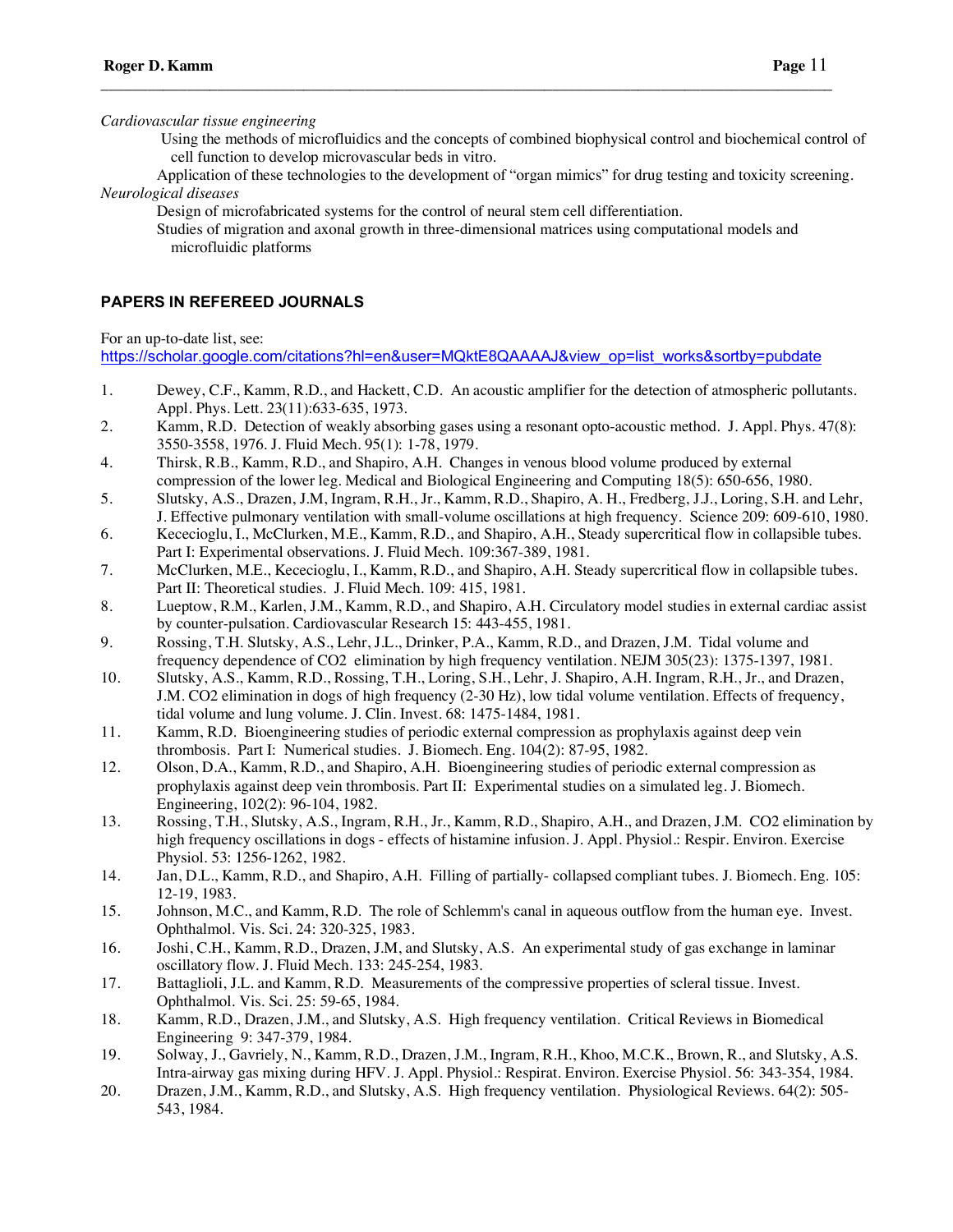21. Khoo, M.C.K., Slutsky, A.S., Drazen, J.D., Solway, J, Gavriely, N., and Kamm, R.D. Gas mixing during high frequency ventilation: An Improved model. J. Appl. Physiol.: Respirat. Environ. Exercise Physiol. 57(3): 493- 506, 1984.

- 22. Akhavan, R., and Kamm, R.D. Pressure excursions during oscillatory flow in a branching network of tubes. J. Appl. Physiol.: Respirat. Environ. Exercise Physiol. 57(3): 665-673, l984.
- 23. Kamm, R.D., Collins, J., Whang, J., Slutsky, A.S., and Greiner, M. Gas transport in a network of branching tubes. J. Biomech. Engineering. 106: 315-320, 1984.
- 24. Kamm, R.D., Measurements of lip pressure exerted on a cigarette during normal smoking. Behavior Research Methods, Instruments, & Computers, 17(3):379-384, 1985.
- 25. Venegas, J.G., Custer, J., Kamm, R.D., and Hales, C.A., A relationship for gas transport during high frequency ventilation in dogs. J. Appl. Physiol.: Respirat. Environ. Exercise Physiol. 59(4): 1539-1547, 1985.
- 26. Johnson, M., Ethier, C.R., Kamm, R.D., Grant, W.M., Epstein, D.L., and Gaasterland, D. The Flow of Aqueous Humor through Micro-Porous Filters. Investigative Ophthalmology and Visual Science, 27: 92-97, 1986.
- 27. Ethier, C.R., Kamm, R.D., Palaszewski, B.A., Johnson, M., and Richardson, T.M. Calculations of flow resistance in the juxtacanalicular meshwork. Investigative Ophthalmology and Visual Science, 27: 1741-1750, 1986.
- 28. Kamm, R.D., Butcher, R., Froelich, J., Johnson, M., Salzman, E., Shapiro, A., and Strauss, H.W. Optimization of parameters of external pneumatic compression for prophylaxis against deep vein thrombosis: radionuclide gated imaging studies. Cardiovascular Research, 20(8): 588-596, 1986.
- 29. Watson, J.W., Burwen, D.R., Kamm, R.D., Brown, R., and Slutsky, A.S. Effect of flow rate on blood gases during constant flow ventilation in dogs. American Review of Respiratory Diseases, 133: 626-629, 1986.
- 30. Johnson, M. and Kamm, R.D. Numerical studies of steady flow dispersion at low Dean number in a gently curving tube. J. Fluid Mech., 172: 329-345, 1986.
- 31. Kamm, R.D., Bullister, E.T., and Keramidas, C. The effect of a turbulent jet on gas transport during oscillatory flow. J. Biomech. Engrg. 108: 266-272, 1986.
- 32. Kimmel, E., Kamm, R.D., and Shapiro, A.H. A cellular model of lung elasticity. J. Biomech. Engrg. 109: 126- 131, 1987.
- 33. Elad, D., Kamm, R.D., and Shapiro, A.H. Choking phenomena in a lung- like model. J. Biomech. Engrg. 109: 1- 9, 1987.
- 34. Paloski, W.H., Slosberg, R.B., and Kamm, R.D. Effects of gas properties and waveform asymmetry on gas transport in a branching tube network. J. Appl. Physiol., 62(3); 892-901, 1987.
- 35. Watson, J., Kamm, R.D., Burwen, D., Brown, R., Ingenito, E., and Slutsky, A.S. Gas exchange during constant flow ventilation with different gases. Am. Rev. of Respir. Dis., 136: 420-425, 1987.
- 36. Salzman E.W., McManama, G.P., Shapiro, A.H., Robertson, L.K., Donovan, A.S., Blume, H.W., Sweeney, J. Kamm, R.D., Johnson, M. and Black, P. Effect of optimization of hemodynamics on fibrinolytic activity and antithrombotic efficacy of external pneumatic calf compression. Annals of Surgery, 206(5): 636-641, 1987.
- 37. Johnson, M., Kamm. R.D., Ethier, C.R., and Pedley, T. Scaling laws and the effects of concentration polarization on the permeability of hyaluronic acid. PhysicoChemical Hydrodynamics, 9(3/4): 427-441, 1987.
- 38. Ingenito, E., Kamm, R.D., Watson, J.W. and Slutsky, A.S. A model of constant flow ventilation in a dog lung. J. Appl. Physiol. 64(5): 2150-2159, 1988.
- 39. Pedley T. and Kamm, R.D. The effect of secondary motion on axial transport in oscillatory tube flow. J. Fluid Mech., 193: 347- 367, 1988.
- 40. Elad, D., Kamm, R.D. and Shapiro, A. Tube law for the intrapulmonary airway. J. Appl. Physiol. 65(1): 7-13, 1988.
- 41. Elad, Kamm, R.D. and Shapiro, A. Mathematical simulation of forced expiration. J. Appl. Physiol. 65(1): 14-25, 1988.
- 42. Kimmel, E., Kamm, R.D. and Shapiro, A.H. Numerical solutions for steady and unsteady flow in a model of the pulmonary airways. J. Biomech. Engrg. 110:292-298, 1988.
- 43. Kamm, R.D. Toward improved methods of high frequency ventilation: a study of gas transport mechanisms. Acta Anaesthesiologica Scand. 33, Suppl. 90: 51-57, 1989.
- 44. Kamm, R.D. and Schroter, R.C. Is airway closure caused by a liquid film instability? Respir. Physiol., 75: 141-156, 1989.
- 45. Ethier, C.R., Kamm, R.D., Johnson, M., Pavao, A.F., and Anderson, P.J. Further studies on the flow of aqueous humor through microporous filters. Invest. Ophthalmol. 30: 739-746, 1989.
- 46. Ethier, C.R. and Kamm, R.D. Mass transfer during rate-limited Langmuir adsorption in a pore. PhysicoChemical Hydrodynamics, 11(2): 205-217, 1989.
- 47. Ethier, C.R. and Kamm, R.D. The hydrodynamic resistance of filter cakes. J. Membrane Science, 43: 19-30, 1989.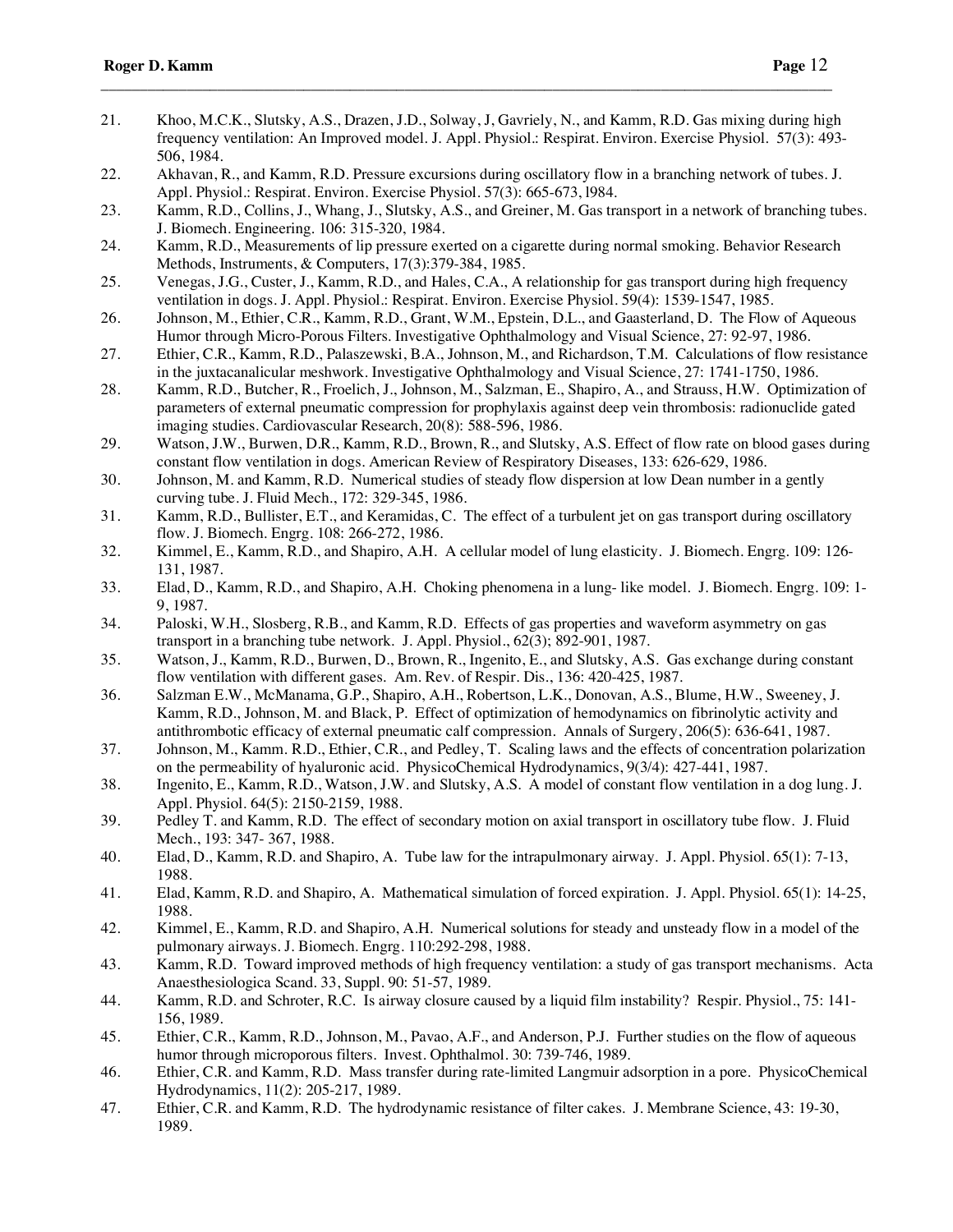- 48. Ethier, C.R. and Kamm, R.D. Flow through partially gel-filled channels. PhsicoChemical Hydrodynamics, 11(2): 219-227, 1989.
- 49. Jan, D.L., Shapiro, A.H. and Kamm, R.D. Some features of oscillatory flow in a model bifurcation. J. Appl. Physiol. 67(1): 147-159, 1989.

- 50. Kamm, R.D. and Pedley, T.J. Flow in collapsible tubes: A brief review. J. Biomech. Engrg. 111: 177-179, 1989.
- 51. Elad, D. and Kamm, R.D. Parametric evaluation of forced expiration using a numerical model. J. Biomech. Engrg. 111: 192-199, 1989.
- 52. Elad, D. Kamm, R.D., and Shapiro, A.H. Steady compressible flow in collapsible tubes: application to forced expiration. J. Fluid Mech. 203: 401-418, 1989.
- 53. Freddo, T.F., Bartels, S.P., Barsotti, M.F., and Kamm, R.D. The source of proteins in the aqueous humor of the normal rabbit. Invest. Ophthal. Vis. Sci. 31:125-137, 1990.
- 54. Tsuzaki, K. and Kamm, R.D. Flow distribution in a single bifurcation during high-frequency oscillation. Respiration Physiol. 82:89-106, 1990.
- 55. Tsuda, A., Kamm, R.D., and Fredberg, J.J. Periodic flow at airway bifurcations: II. Flow partitioning. J. Appl. Physiol. 69(2): 553-561, 1990.
- 56. Tsuda, A., Savilonis, B.J., Kamm, R.D., and Fredberg, J.J. Periodic flow at airway bifurcations: III. Energy dissipation. J. Appl. Physiol. 69(2): 562-569, 1990.
- 57. Barsotti, M.F., Bartels, S.P., Kamm, R.D. and Freddo, T.F. Background protein effects on fluorophotometric data. Invest. Ophthalmol. Vis. Sci. 31:2046-2050, 1990.
- 58. Sharp, M.D., Kamm, R.D., Shapiro, A.H., Kimmel, E., and Karniadakis, G.E. Dispersion in a curved tube during oscillatory flow. J. Fluid Mech. 223:537-563, 1991.
- 59. Elad, D.E. and Kamm, R.D. Modeling a forced expiration. Comments on Theoretical Biol., 2:239-260, 1991.<br>60. Akhavan, R., Kamm, R.D., and Shapiro, A.H. An investigation of transition to turbulence in bounded oscillate
- 60. Akhavan, R., Kamm, R.D., and Shapiro, A.H. An investigation of transition to turbulence in bounded oscillatory Stokes Flows. Part 1: Experiments. J. Fluid Mech. 225:395-422, 1991.
- 61. Akhavan, R., Kamm, R.D., and Shapiro, A.H. An investigation of transition to turbulence in bounded oscillatory Stokes Flows. Part 2: Numerical Simulations. J. Fluid Mech. 225:423-444, 1991.
- 62. Lee, R.T., Grodzinsky, A.J., Frank, E.H., Kamm, R.D., and Schoen, F.J. Structure-dependent dynamic mechanical behavior of fibrous caps from human atherosclerotic plaques. Circulation, 83:1764-1770, 1991.
- 63. Loree, H.L., Kamm, R.D., Atkinson, C.M., and Lee, R.T. Turbulent pressure fluctuations on the surface of model vascular stenoses. Am. J. Physiol. 261: H644-H650, 1991.
- 64. Barsotti, M.F., Bartels, S.B., Freddo, T.F., and Kamm, R.D. The source of protein in the aqueous humor of the normal monkey eye. Invest. Ophthalmol. Vis. Sci. 33:581-595, 1992.
- 65. Johnson, M., Kamm, R.D., Lo, L.W., Shapiro, A.H., and Pedley, T.J. The nonlinear growth of surface tensiondriven instabilities of a thin annular film, J. Fluid Mech., 233: 141-156, 1991.
- 66. Johnson, M., Chen, A., Epstein, D.L., Kamm, R.D. The pressure and volume dependence of the rate of wash-out in the bovine eye, Current Eye Res., 10:373-375, 1991.
- 67. Kim, A., Wang, C., Johnson, M. and Kamm, R.D. The specific hydraulic conductivity of bovine serum albumin. Biorheology 11: 401-419, 1991.
- 68. Freddo, T.F., Bartels, S.B., Barsotti, M.F., and Kamm, R.D. Morphologic correlations with fluorophotometric data from monkey eyes with anterior uveitis. Invest. Ophthalmol. Vis. Sci. 33:1642-1649, 1992.
- 69. Johnson, M., Shapiro, A., Ethier, C.R., and Kamm, R.D. Modulation of outflow resistance by the pores of the inner wall endothelium. Invest. Ophthalmol. Vis. Sci. 33:1670-1675, 1992.
- 70. Loree, H.M., Kamm, R.D., Stringfellow, R.G., and Lee, R.T. Effects of fibrous cap thickness on peak circumferential stress in model atherosclerotic vessels. Circ. Res. 71:850-858, 1992.
- 71. Cheng, G.C., Loree, H.M., Kamm, R.D., Fishbein, M.C. and Lee, R.T. Distribution of circumferential stress in ruptured and stable atherosclerotic lesions: A structural analysis with histopathological correlation. Circulation, 87:1179-1187, 1993.
- 72. Collins, J.M., Shapiro, A.H., Kimmel, E., and Kamm, R.D. The steady expiratory pressure-flow relation in a model pulmonary bifurcation. J. Biomech. Engrg. 115; 299-305, 1993.
- 73. Johnson, M., Gong, H., Freddo, T.F., Ritter, N., and Kamm, R.D. Serum proteins and aqueous outflow resistance in bovine eyes. Invest. Ophthalmol. Vis. Sci. 34(13):3549-3557, 1993.
- 74. Otis, D.R., Johnson, M., Pedley, T.J., and Kamm, R.D. The role of pulmonary surfactant in airway closure: A computational study. J. Appl. Physiol., 75(3): 1323-1333, 1993.
- 75. Espinosa, F.F. Shapiro, A.H., Fredberg, J.J. and Kamm, R.D. Spreading of exogenous surfactant in an airway. J. Appl. Physiol.,75(5): 2028-2039, 1993.
- 77. Lee, R.T. and Kamm, R.D. Vascular mechanics for the cardiologist. J. Am. Coll.. Cardiol., 23:1289-1295, 1994.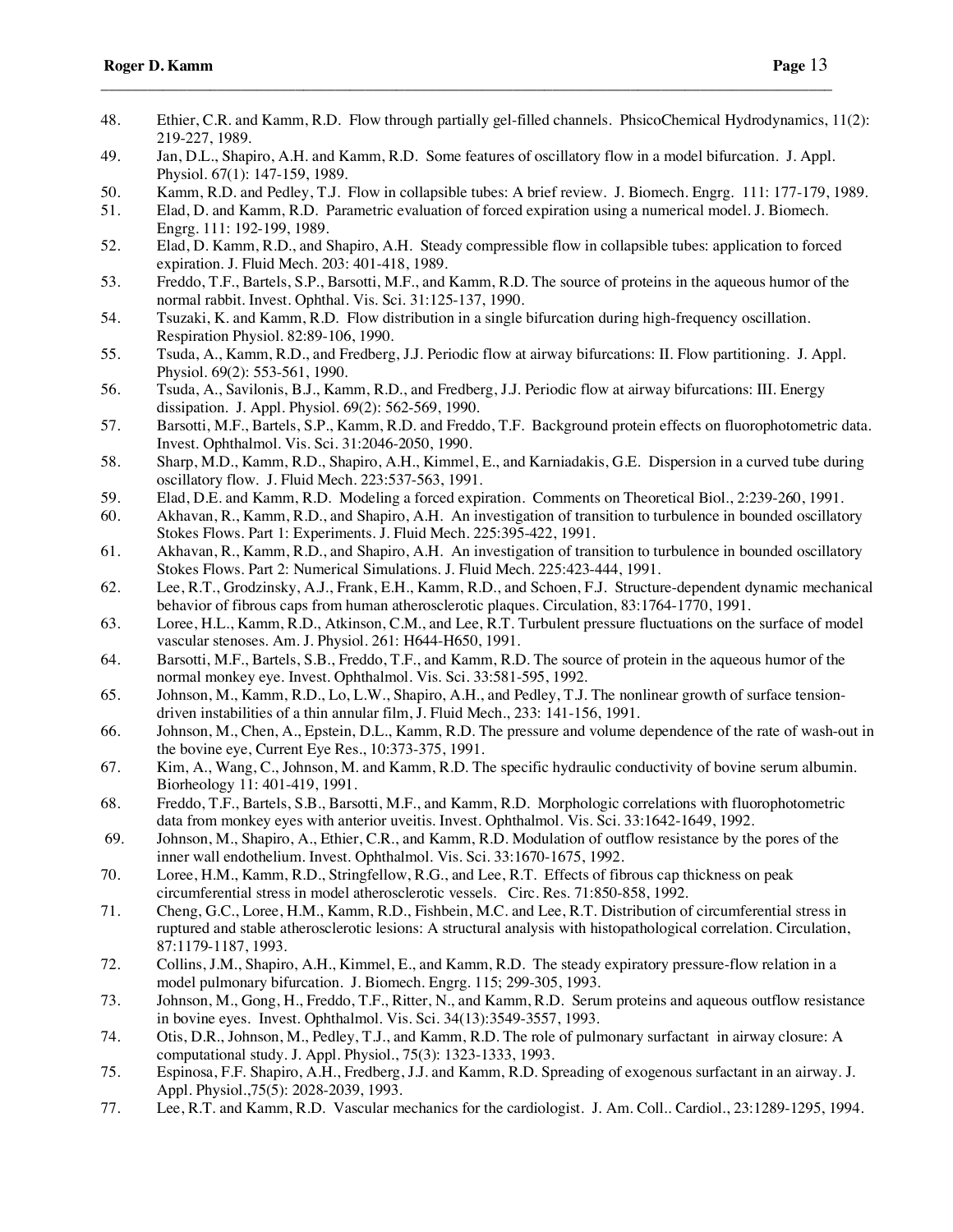78. Pedley, T.J., Corieri, P., Kamm, R.D., Grotberg, J.B., Hydon, P.E., and Schroter, R.C., Gas flow and mixing in the airways. Critical Care Medicine, 22(9): S24-S36, 1994.

- 79. Yager, D., Cloutier, T., Feldman, H., Bastacky, J., Drazen, J.M., and Kamm, R.D. Airway surface liquid thickness as a function of lung volume in small airways of the guinea pig. J. Appl. Physiol.,77(5): 2333-2340, 1994.
- 80. Otis, D.R., Ingenito, E.P., Kamm, R.D., and Johnson, M. Dynamic surface tension of surfactant TA: experiments and theory. J. Appl. Physiol., 77(6): 2681-2688, 1994.
- 81. Yager, D., Kamm, R.D., and Drazen, J.M. Airway wall liquid. Chest, 107: 105S-110S, 1995.
- 82. Otis, D.R., Petak, F., Hantos, Z., Fredberg, J., and Kamm, R.D. Airway closure and re-opening assessed by the alveolar capsule technique. J. Appl. Physiol., 80(6), 1996.
- 83. Yager, D., Martins, M.A., Feldman, H., Kamm, R.D., and Drazen, J.M. Acute histamine-induced flux of airway liquid: Role of neuropeptides. J. Appl. Physiol.80 (4): 1285-95, 1996 .
- 84. Kamm, R.D. Small airway wall mechanics: An integrative approach. BMES Bulletin, 20(4): 51-55, 1996.
- 85. Gong, H., Ye, W., Johnson, M., Kamm, R.D., and Freddo, T.F. The nonuniform distribution of albumin in human and bovine cornea. Exp Eye Res. Dec; 65(6): 747-756, 1997.
- 86. Dhadwal, A., Wiggs, B.R., Doerschuk, D.M. and Kamm, R.D. The effects of anatomical variability on blood flow and pressure gradients in the pulmonary capillaries. J. Appl. Physiol., 83(5): 1711-1720, 1997.
- 87. Wiggs, B.R., Hrousis, C.R., Drazen, J.M., and Kamm, R.D. On the Mechanism of Mucosal Folding in Normal and Asthmatic Airways. J. Appl. Physiol., 83: 1814-1821, 1997.
- 88. Espinosa, F.F. and Kamm, R.D. Thin layer flows due to surface tension gradients over a membrane undergoing non-uniform, periodic strain. Ann. Biomed. Engrg., 25(6): 913-925, 1997.
- 89. Sit, A.J., Gong, H., Ritter, N., Freddo, T.F., Kamm, R., and Johnson, M. The role of soluble proteins in generating aqueous outflow resistance in the bovine and human eye. Exp. Eye Res. 64:813-821, 1997.
- 90. Leon, E.J., Verma, N., Zhang, S., Lauffenburger, D.A., and Kamm, R.D. Mechanical properties of a selfassembling oligopeptide matrix. J. Biomat. Sci., 9:3, pp. 293-308, 1998.
- 91. Espinosa, F.F. and Kamm, R.D. Meniscus formation during tracheal instillation of surfactant. J. Appl. Physiol., Jul; 85(1): 266-272, 1998.
- 92. Chesler, N.C. And Kamm, R.D. Performance analysis of a cardiac assist device in counterpulsation. J. Biomech. Engrg., 129:437-445, 1998.
- 93. Espinosa, F.F., and Kamm, R.D. Bolus dispersal through the lungs in surfactant replacement therapy. J. Appl. Physiol., 86(1): 391-410, 1999.
- 94. Dai, G., Gertler, J.P., and Kamm, R.D. The effects of external compression on venous blood flow and tissue deformation in the lower leg. J. Biomech. Engrg., 121(6):557-64, 1999.
- 95. Bathe, M. and Kamm, R.D. A fluid-structure interaction finite element analysis of pulsatile blood flow through a compliant stenotic artery. J. Biomech. Engrg. 121(4):361-9, 1999.
- 96. Ingenito, E.P., Mark, L., Morris, J., Espinosa, F.F., Kamm, R.D., and Johnson, M. Biophysical characterization and modeling of lung surfactant components. J. Appl. Physiol., 86(5): 1702-1714, 1999.
- 97. Kamm, R.D., Airway Wall Mechanics, Ann. Rev. Biomed. Engineering, 1999.
- 98. Ressler, B., R. T. Lee, S. H. Randell, J. M. Drazen, R. D. Kamm, Molecular Responses of Rat Tracheal Epithelial Cells to Transmembrane Pressure. Am J Physiol Lung Cell Mol Physiol 278:L1264-L1272, 2000.
- 99. Dai, G., Tsukurov, O., Orkin, R.W., Abbott, W.M., Kamm, R.D., Gertler, J.P. The influence of an in vitro cell culture system on external pneumatic compression and endothelial function. J Vasc Surg, 32(5):977-87, 2000.
- 100. Caplan, M. R., P. N. Moore, S. Zhang, R. D. Kamm, D. A. Lauffenburger. Self-assembly of a sheet protein is governed by relief of electrostatic repulsion relative to van der Waals attraction. Biomacromolecules, 1:627-631, 2000.
- 101. Morris, J., Ingenito, E.P., Mark, L., Kamm, R.D., and Johnson, M Dynamic Behavior of Lung Surfactant, J Biomech Eng. 2001 Feb;123(1):106-13.
- 102. Huang, Y., Doerschuk, C.M., Kamm, R.D. Computational modeling of RBC and neutrofil transit through the pulmonary capillaries. J Appl Physiol, 90:545-564, 2001.
- 103. Huang H, Virmani R, Younis H, Burke AP, Kamm RD, Lee RT. The Impact of Calcification Upon the Biomechanical Stability of Atherosclerotic Plaques. Circulation, 103:1051-1056, 2001.
- 104. Ozawa, E.T., K.E. Bottom, X. Xiao, and R.D. Kamm. Numerical simulation of enhanced external counterpulsation. Ann Biomed Eng, 29(4):284-97, 2001
- 105. Huang H, Kamm RD, So PT, Lee RT. Receptor-based differences in human aortic smooth muscle cell membrane stiffness. Hypertension. 38:1158-61, 2001
- 106. Swartz, MA, Tschumperlin, DJ, Kamm, RD, Drazen, JM. Mechanical stress is communicated between different cell types to elicit matrix remodeling. PNAS, 98:6180-5, 2001.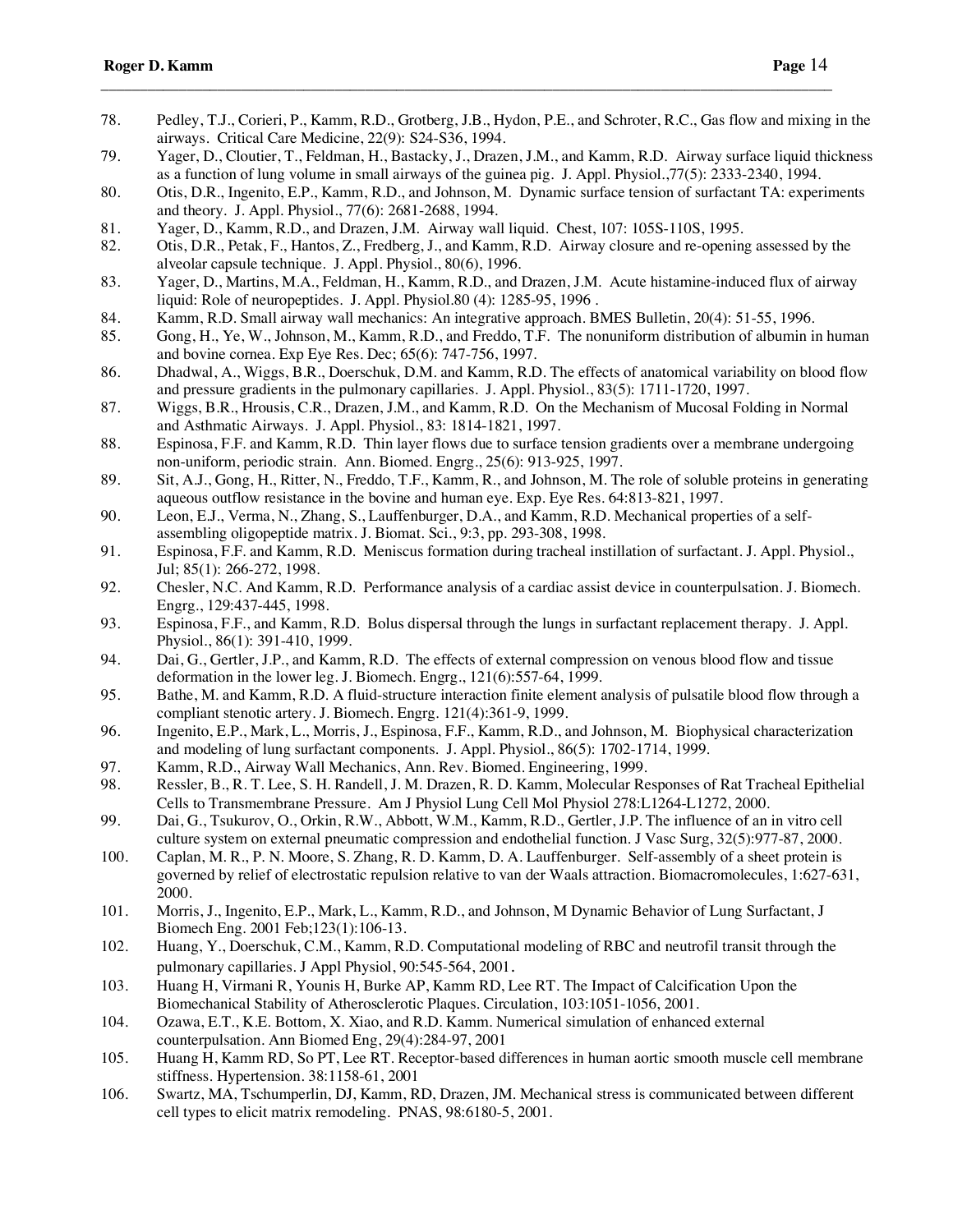107. Heldt, T., Shim, E.B., Kamm, R.D., Mark, R.G. Computational modeling of cardiovascular response to orthostatic stress. Am J Physiol, 92(3): 1239-54, 2002.

- 108. Heldt, T., Shim, E.B., Kamm, R.D., Mark, R.G. Computational model of cardiovascular function during orthostatic stress. Comput Cardiol, 27: 777-80, 2002.
- 109. Caplan, MR, Schwartzfarb, EM, Zhang, S, Kamm, RD, Lauffenburger, DA. Control of self-assembling oligopeptide matrix formation through systematic variation of amino acid sequence. Biomaterials, 23:219-227, 2002.
- 110. Kamm, RD. Cellular fluid mechanics. Ann Rev Fluid Mech, 34:211-32, 2002.
- 111. McKay, KO, Wiggs, BR, Pare, PD, Kamm, RD. The zero stress state of intra- and extraparenchymal airways from human, pig, rabbit and sheet lung. J Appl Physiol, 92(3): 1239-54, 2002.
- 112. Huang H, Dong CY, Kwon H-S, Sutin JD, Kamm RD, and So PT. Three-Dimensional Cellular Deformation Analysis with a Two-Photon Magnetic Manipulator Workstation. Biophys. J. 82: 2211-2223, 2002.
- 113. Powers MJ, Domansky K, Mofrad, MRK, Kalezi A, Capitano A, Upadhyaya A, Kurzawaski P, Wack KE, Stolz DB, Kamm RD, Griffith LG. A microfabricated array bioreactor for perfused 3D liver culture. Biotechnol Bioeng, 78:257-269, 2002.
- 114. Caplan MR, Schwartzfarb EM, Zhang S, Kamm RD and Lauffenburger DA. Effects of systematic variation of amino acid sequence on the mechanical properties of a self-assembling, oligopeptide biomaterial. J Biomaterials Sci, 13(3): 225-236, 2002.
- 115. Xiao X, Ozawa ET, Hwang Y, Kamm RD. Model-based assessment of cardiovascular health from noninvasive measurements. Ann Biomed Eng, , 30: 612-623, 2002.
- 116. Dai G, Tsukarov O, Chen M, Gertler JP, Kamm RD. Nitric oxide production by cultured human vein endothelial cells: response to in vitro simulation of external pneumatic compression. Am J Physiol Heart Circ Physiol. 282(6):H2066-75, 2002.
- 117. Marini DM, Hwang W, Lauffenburger DA, Zhang S, Kamm RD. Left-handed helical ribbon intermediates in the self-assembly of a  $\beta$ -sheet peptide. Nano Letters, 2(4): 295-299, 2002.
- 118. Hrousis CA, Wiggs BJR, Drazen JM, Parks DM, Kamm RD. Mucosal folding in biologic vessels. J Biomech Eng, 124:334-341, 2002.
- 119. Napadow V, Kamm RD, Gilbert J. A biomechanical model of sagittal tongue bending. J Biomech Eng., 124(5): 547-556, 2002.
- 120. Shim, EB, Kamm RD. Numerical simulation of steady flow in a compliant tube or channel with tapered wall thickness. J Fluids Structures, 16(8):1009-1027, 2002.
- 121. Bathe, M. Shirai, A, Doerschuk, CM, Kamm, RD. Neutrophil transit times through pulmonary capillaries: The effects of capillary geometry and fMLP-stimulation. Biophys. J., 83:1917-1933, 2002.
- 122. Williamson SD, Lam Y, Younis HF, Huang H, Patel S, Kaazempur-Mofrad MR, Kamm RD. On the sensitivity of wall stresses in diseased arteries to variable material properties, J Biomech Eng, 125:147-155, 2002.
- 123. Hwang W, Marini DM, Kamm RD, Zhang S. Supramolecular structure of helical ribbons self-assembled from a b-sheet peptide. J Chem Phys, 118(1):389-397, 2003.
- 124. Jonas, M., H. Huang, et al. . High temporal resolution fluorescence microrheology. Biophys J 84(2): 134A-134A, 2003.
- 125. Kaazempur-Mofrad, M. R., M. Bathe, et al. Role of simulation in understanding biological systems. Computers & Structures 81(8-11): 715-726, 2003.
- 126. Younis HF, Kaazempur-Mofrad MR, Chung C, Chan RC, Kamm RD. Computational analysis of the effects of exercise on hemodynamics in the carotid bifurcation. Ann Biomed Eng, 31(8): 005-1006, 2003.
- 127. Lammerding J, Huang H, So PT, Kamm RD, Lee RT. Quantitative measurements of active and passive mechanical properties of adult cardiac myocytes. EMBS Student Paper Finalist. IEEE Eng Med & Biol, 22(5):124- 127, 2003.
- 128. Karcher H, Lammerding J, Huang H, Lee RT, Kamm RD, and Kaazempur-Mofrad R, A three-dimensional viscoelastic model for cell deformation with experimental verification. Biophys J, 85(5): 3336-49, 2003.
- 129. Kaazempur-Mofrad MR, Younis HF, Patel S, Isasi AG, Chung C, Chan RC, Hinton DP, Lee RT, Kamm RD. Cyclic Strain in Human Carotid Bifurcation and its Potential Correlation to Atherogenesis: Idealized and Anatomically-Realistic Models, J Eng Math: Mathematical Modeling of the Cardiovascular System (Eds: F.N. van de Voss and C.A. Taylor), in press, 2004.
- 130. Lammerding J, Schultze PC, Takahashi T, Kozlov S, Sullivan T, Kamm RD, Stewart CL, Lee RT. Lamin A/C deficiency causes defective nuclear mechanics and mechanotransduction. J Clin Invest, 113(3):370-804, 2004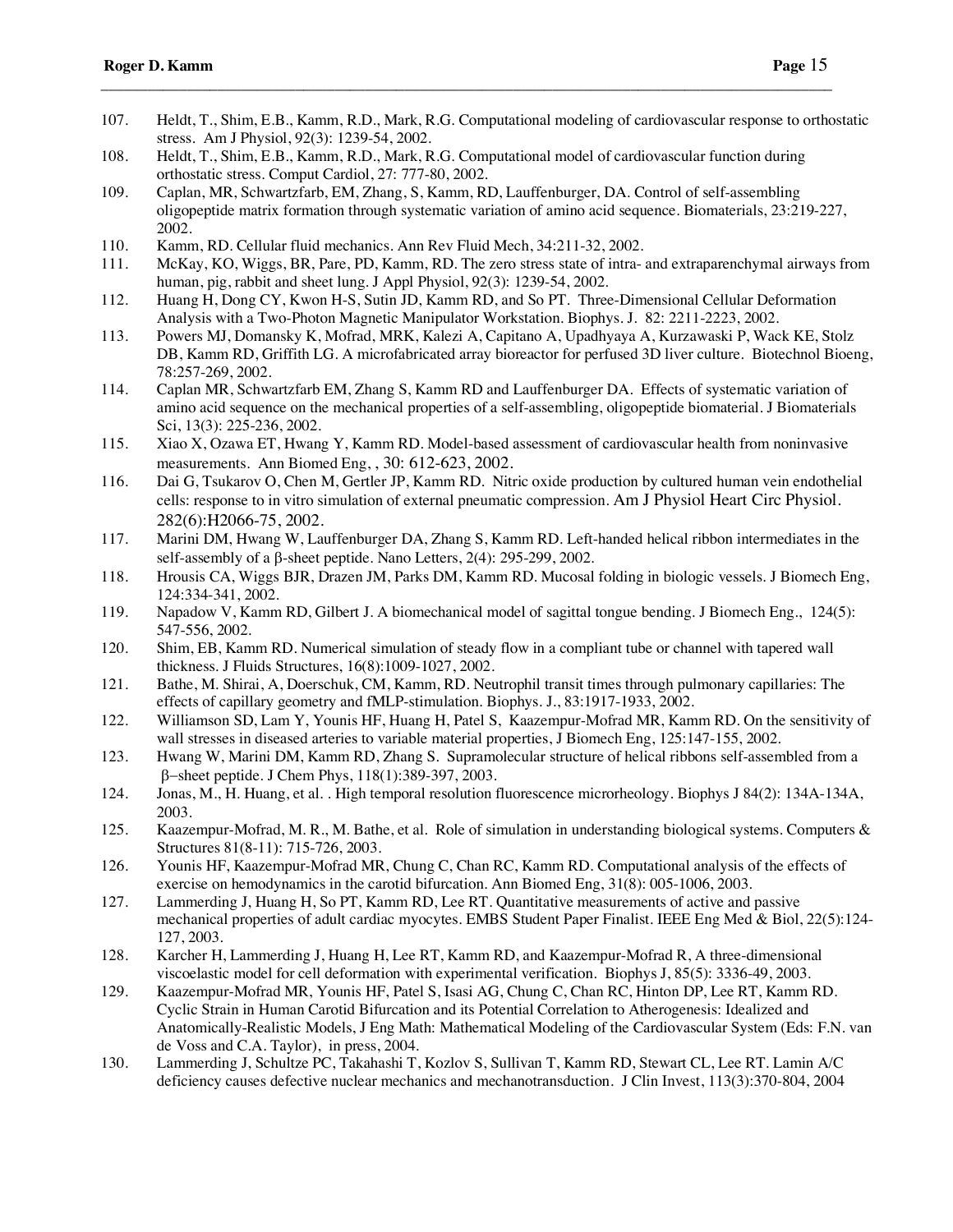131. Kaazempur-Mofrad MR, Isasi AG, Younis HF, Chan RC, Hinton DP, Sukhova G, LaMuraglia GM, Lee RT, and Kamm RD. Characterization of the atherosclerotic carotid bifurcation using MRI, finite element modeling, and histology. Ann Biomed Eng 32: 932-946, 2004.

- 132. Lammerding J, Kamm RD, and Lee RT. Mechanotransduction in cardiac myocytes. Ann N Y Acad Sci 1015: 53- 70, 2004.
- 133. Tschumperlin DJ, Dai G, Maly I, Kikuchi T, Laiho LH, McVittie AK, Haley KJ, Lilly CM, So PT, Lauffenburger DA, Kamm RD, Drazen JM. Mechanotransduction via growth factor shedding into the extracellular space. Nature, 429: 83-86, 2004.
- 134. Huang, H, Kamm RD, Lee RT. Cell mechanics and mechanotransduction: pathways, probes, and physiology. Am J Physiol, 287: C1-C11, 2004.
- 135. Mack PJ, Kaazempur-Mofrad MR, Karcher H, Lee RT, and Kamm RD. Force-induced focal adhesion translocation: effects of force amplitude and frequency. Am J Physiol Cell Physiol 287: C954-962, 2004.
- 136. Narmoneva DA, Vukmirovic R, Davis ME, Kamm RD, Lee RT. Endothelial cells promote cardiac myocyte survival and spatial reorganization: Implications for cardiac regeneration. Circulation, 110:962-968, 2004.
- 137. Younis HF, Kaazempur-Mofrad MR, Chan RC, Isasi AG, Hinton DP, Chau AH, Kim LA, and Kamm RD. Hemodynamics and wall mechanics in human carotid bifurcation and its consequences for atherogenesis: investigation of inter-individual variation. Biomech Model Mechanobiol, 2004.
- 138. Kamm RD, Kaazempur-Mofrad MR. On the molecular basis for mechanotransduction.Mech Chem Biosyst. 2004 Sep;1(3):201-9. PMID: 16783933 [PubMed - indexed for MEDLINE]
- 139. Hwang W, Zhang S, Kamm RD, and Karplus M. Kinetic control of dimer structure formation in amyloid fibrillogenesis. Proc Natl Acad Sci U S A 101: 12916-12921, 2004.
- 140. Kaazempur Mofrad MR, Golji J, Abdul Rahim NA, and Kamm RD. Force-induced Unfolding of the Focal Adhesion Targeting Domain and the Influence of Paxillin Binding. Mechanics and Chemistry in Biosystems, 1(4):253-265, 2004.
- 141. Dai G, Kaazempur-Mofrad MR, Natarajan S, Zhang Y, Vaughn S, Blackman BR, Kamm RD, García-Cardeña G, and Gimbrone MA. Distinct endothelial phenotypes evoked by arterial waveforms derived from atherosclerosissusceptible and -resistant regions of human vasculature. PNAS 101: 14871-14876; 2005.
- 142. Chau AH, Chan RC, Shishkov M, MacNeill B, Iftimia N, Tearney GJ, Kamm RD, Bouma BE, Kaazempur-Mofrad MR. Mechanical analysis of atherosclerotic plaques based on optical coherence tomography. Ann Biomed Eng. 2004 Nov;32(11):1494-503.
- 143. Yap B, Kamm RD. Mechanical deformation of neutrophils into narrow channels induces pseudopod projection and changes in biomechanical properties. J Appl Physiol. 2005 May;98(5):1930-9.
- 144. Davis ME, Motion JP, Narmoneva DA, Takahashi T, Hakuno D, Kamm RD, Zhang S, Lee RT. Injectable selfassembling peptide nanofibers create intramyocardial microenvironments for endothelial cells. Circulation. 2005 Feb 1;111(4):442-50.
- 145. Narmoneva DA, Oni O, Sieminski AL, Zhang S, Gertler JP, Kamm RD, Lee RT. Self-assembling short oligopeptides and the promotion of angiogenesis. Biomaterials. 2005 Aug;26(23):4837-46.
- 146. Zaman, MH, Kamm, RD, Matsudaira, P, Lauffenburger, DA. Computational model for cell migration in three dimensions. Biophys J 89: 1389-1397, 2005
- 147. Kaazempur Mofrad MR, Abdul-Rahim NA, Karcher H, Mack PJ, Yap B, Kamm RD. Exploring the molecular basis for mechanosensation, signal transduction, and cytoskeletal remodeling. Acta Biomater. 1(3):281-93, 2005.
- 148. Yap B, Kamm RD. Cytoskeletal remodeling and cellular activation during deformation of neutrophils into narrow channels. J Appl Physiol. 2005 Dec;99(6):2323-30. Epub 2005 Aug 25.
- 149. Fredberg JJ, Kamm RD. Stress Transmission in the Lung: Pathways from Organ to Molecule. Annu Rev Physiol. 2005 Oct 31; [Epub ahead of print]
- 150. Tarbell JM, Weinbaum S, Kamm RD. Cellular fluid mechanics and mechanotransduction. Ann Biomed Eng. Dec;33(12):1719-23, 2005
- 151. Semino CE, Kamm RD, Lauffenburger DA. Autocrine EGF receptor activation mediates endothelial cell migration and vascular morphogenesis induced by VEGF under interstitial flow. Exp Cell Res. 2006 Feb 1;312(3):289-98. Epub 2005 Dec 7.
- 152. Park J, Kahng B, Kamm RD, Hwang W. Atomistic simulation approach to a continuum description of selfassembled [beta]-sheet filaments, Biophys J. 2006 Apr 1;90(7):2510-24. Epub 2006 Jan 13. PMID: 16415051
- 153. Davis ME, Hsieh PC, Takahashi T, Song Q, Zhang S, Kamm RD, Grodzinsky AJ, Anversa P, Lee RT. Local myocardial insulin-like growth factor 1 (IGF-1) delivery with biotinylated peptide nanofibers improves cell therapy for myocardial infarction. Proc Natl Acad Sci U S A. 2006 May 23;103(21):8155-60. Epub 2006 May 12.
- 154. Karcher H, Lee SE, Mofrad MRK, Kamm RD. A coarse-grained model for force-induced protein deformation and kinetics. Biophys J. 2006 Apr 15;90(8):2686-97. Epub 2006 Jan 27.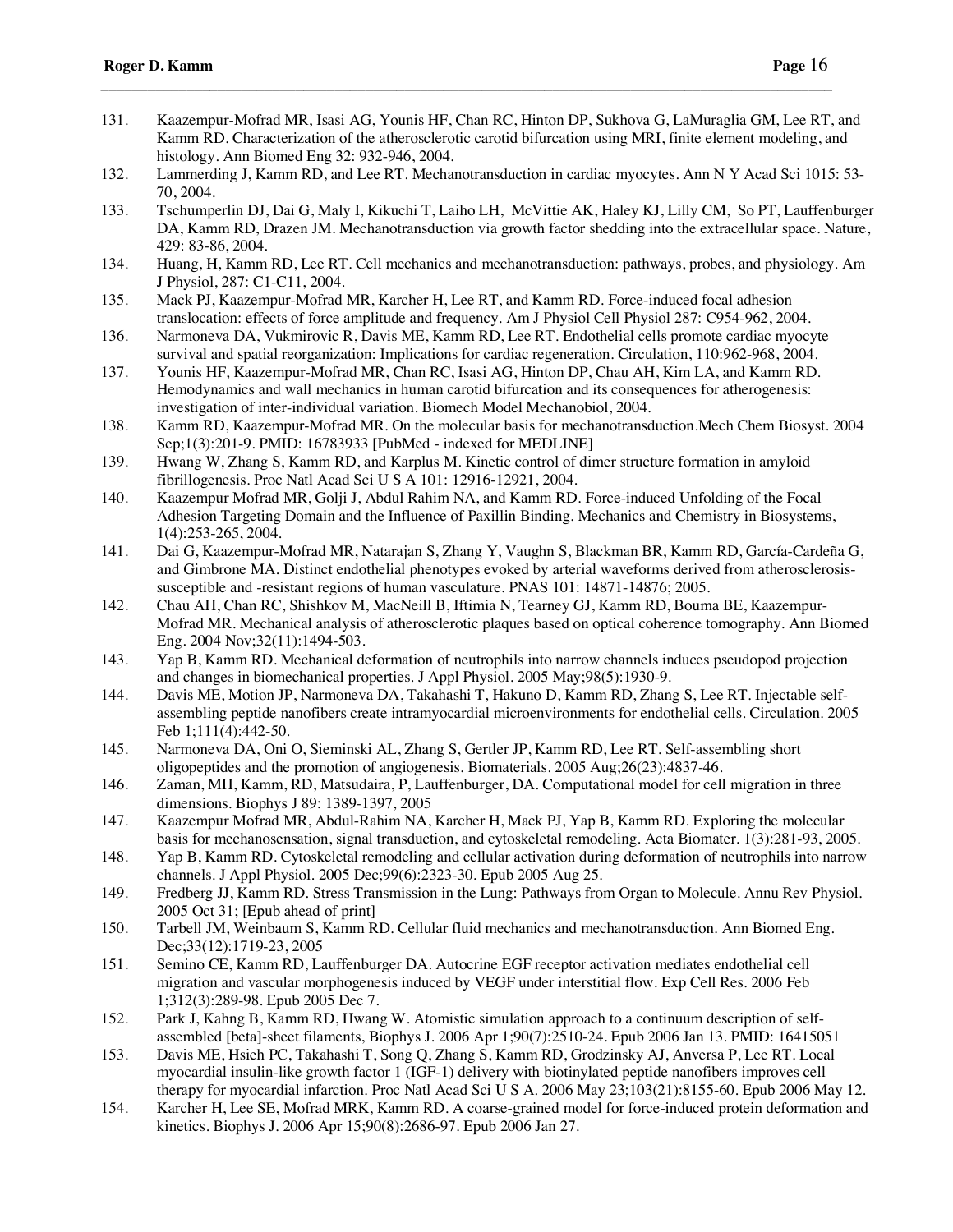- 155. Zaman MH, Trapani LM, Siemeski A, Mackellar D, Gong H, Kamm RD, Wells A, Lauffenburger DA, Matsudaira P. Migration of tumor cells in 3D matrices is governed by matrix stiffness along with cell-matrix adhesion and proteolysis. Proc Natl Acad Sci U S A. 2006 Jul 18;103(29):10889-94. Epub 2006 Jul 10
- 156. Lee SE, Kamm RD, Mofrad MR. Force-induced activation of talin and its possible role in focal adhesion mechanotransduction. J Biomech. 2007;40(9):2096-106. PMID: 17544431 [PubMed - indexed for MEDLINE]

- 157. Lammerding J, Dahl KN, Discher DE, Kamm RD. Nuclear mechanics and methods. Methods Cell Biol. 2007;83:269-94. PMID: 17613312 [PubMed - indexed for MEDLINE.
- 158. Sieminski AL, Was AS, Kim G, Gong H, Kamm RD. The stiffness of three-dimensional ionic self-assembling peptide gels affects the extent of capillary like network formation. Cell Biochem Biophys, 49(2): 73-83, 2007.
- 159. Brau RR, Ferrer JM, Lee H, Castro CE, Tam BK, Tarsa PB, Matsudaira P, Boyce MC, Kamm RD, Lang MJ. Passive and active microrheology with optical tweezers. J Opt A: Pure Appl Opt 9:S103-S112, 2007.
- 160. Jonas M, Huang H, Kamm RD, So PT. Fast Fluorescence Laser Tracking Microrheometry I: Instrument Development. Biophys J. 2008 Feb 15;94(4):1459-69.
- 161. Jonas M, Huang H, Kamm RD, So PT. Fast Fluorescence Laser Tracking Microrheometry II: Quantitative Studies of Cytoskeletal Mechanotransduction. Biophys J. 2008 Apr 18
- 162. Sieminski AL, Semino CE, Gong H, Kamm RD. Primary sequence of ionic self-assembling peptide gels affects endothelial cell adhesion and capillary morphogenesis. Biomed Mater Res A. 2008 Jan 9; [Epub ahead of print]
- 163. Hammond NA, Kamm RD. Elastic deformation and failure in protein filament bundles: Atomistic simulations and coarse-grained modeling. Biomaterials 2008 Jul;29(21):3152-60.
- 164. Lee SE, Chunsrivirot S, Kamm RD, Mofrad MR. Molecular Dynamics Study of Talin-Vinculin Binding. Biophys J. 2008 April 11.
- 165. Ferrer JM, Lee H, Chen J, Pelz B, Nakamura F, Kamm RD, Lang MJ. Measuring molecular rupture forces between single actin filaments and actin binding proteins, Proc Natl Acad Sci U S A. 2008 Jul 8;105(27):9221-6.
- 166. Vera RH, Genové E, Alvarez L, Borrós S, Kamm R, Lauffenburger D, Semino CE. Interstitial Fluid Flow Intensity Modulates Endothelial Sprouting in Restricted Src-Activated Cell Clusters During Capillary Morphogenesis. Tissue Eng Part A. 2008 Jul 17.
- 167. Kris AS, Kamm RD, Sieminski AL. VASP involvement in force-mediated adherens junction strengthening. Biochem Biophys Res Commun. 2008 Oct 10;375(1):134-8.
- 168. Vickerman V, Blundo J, Chung S, Kamm RD. Design, fabrication and implementation of a novel multi-parameter control microfluidic platform for three-dimensional cell culture and real-time imaging. Lab Chip, 2008, 8, 1468- 1477.
- 169. Chung S, Lee JH, Moon M-W, Han J, Kamm RD. Non-lithographic wrinkle nanochannels for protein preconcentration. Adv Mater. 2008, 20:3011-3016.
- 170. Das SK, Chung S, Zervantonakis I, Atnafu J, Kamm RD. A microfluidic platform for studying the effects of small temperature gradients in incubator environment. Biomicrofluidics, 2008, 2, 03106.
- 171. Kim T, Hwang W, Kamm RD. Computational analysis of a cross-linked actin-like network. Exptl Mech, 2009, 49:91-104.
- 172. Chung S, Sudo R, Mack PJ, Wan C-R, Vickerman V, Kamm RD. Cell migration into scaffold under co-culture conditions in a microfluidic platform. Lab Chip, 2009, 9(2):269-75.
- 173. Mack PJ, Zhang Y, Chung S, Vickerman V, Kamm RD, Garcia-Cardena G. Biomechanical regulation of endothelium-dependent events critical for adaptive remodeling. J Biol Chem. 2009, 284(13):8412-8420.
- 174. Sudo R, Chung S, Zervantonakis IK, Vickerman V, Toshimitsu Y, Griffith LG, Kamm RD. Transport-mediated angiogenesis in 3D epithelial coculture. FASEB J, 2009, 23(7):2155-64.
- 175. Chung S, Yun H and Kamm RD. Nanointerstice-driven microflow. Small, 2009, 5(5) 609-13.DOI: 10.1002/smll.200800748.
- 176. Lee H, Pelz B, Ferrer JM, Kim T, Lang MJ, and Kamm RD. Cytoskeletal Deformation at High Strains and the Role of Cross-link Unfolding or Unbinding, Cellular and Molecular Bioengineering, Vol. 2, No. 1, March 2009, pp. 28–38, DOI: 10.1007/s12195-009-0048-8
- 177. Discher D, Dong C, Fredberg JJ, Guilak F, Ingber D, Janmey P, Kamm RD, Schmid-Schonbein GW, and Weinbaum S. Biomechanics: Cell Research and Applications for the Next Decade, Annals of Biomedical Engineering, Vol. 37, No. 5, May 2009, pp. 847–859 DOI: 10.1007/s10439-009-9661-x
- 178. Chung S, Sudo R, Zervantonakis I, Rimchala T, Kamm RD. Surface-treatment-induced three-dimensional capillary morphogenesis in a microfluidic platform. Adv Mat, published online Aug. 28, 2009.
- 179. Wood LB, Das A, Kamm RD, Asada HH. A stochastic broadcast feedback approach to regulating cell population morphology for microfluidic angiogenesis platforms. IEEE Trans Biomed Eng. 2009 Sep;56(9):2299-303.
- 180. Kim T, Hwang W, Lee H, Kamm RD. Computational analysis of viscoelastic properties of crosslinked actin networks. PLoS Comput Biol. 2009 Jul;5(7):e1000439.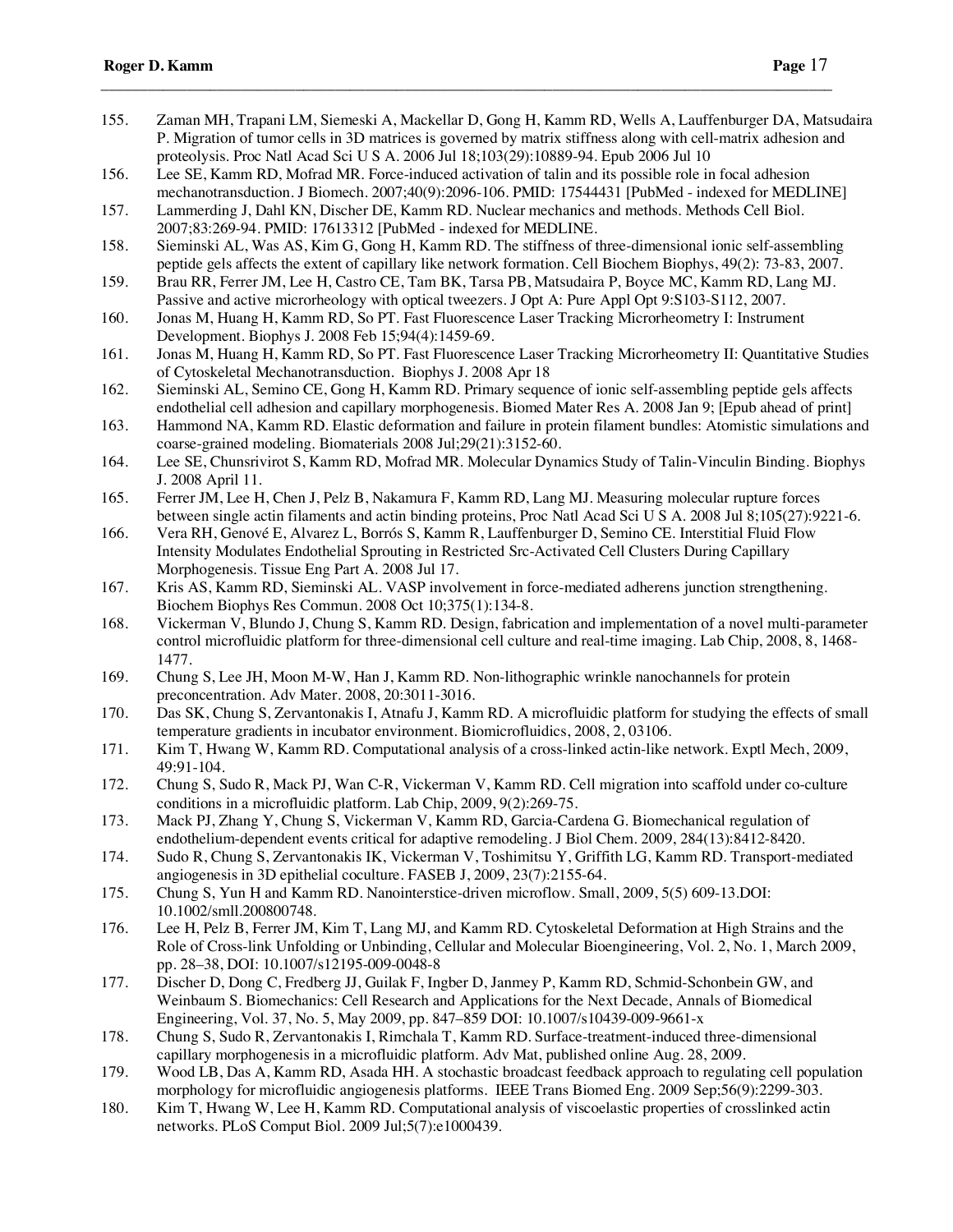181. Guldberg R, Butler DL, Goldstein S, Guo XE, Kamm R, Laurencin CT, McIntire LV, Mow VC, Nerem R, Sah RL, Soslowsky L, Spilker RL, Tranquillo RT. The Impact of Biomechanics in Tissue Engineering and Regenerative Medicine. Tissue Eng Part B Rev. 2009 Dec; 15(4):477-84.

- 182. Lee H, Ferrer JM, Nakamura F, Lang MJ, Kamm RD. Passive and active microrheology for cross-linked F-actin networks in vitro. Acta Biomater. 2010 Apr;6(4):1207-1218. Epub 2009 Oct 31.
- 183. Das A, Lauffenburger D, Asada H, Kamm RD. A hybrid continuum-discrete modeling approach to predict and control angiogenesis: analysis of combinatorial growth factor and matrix effects on vessel-sprouting morphology, Philos Transact A Math Phys Eng Sci. 2010 Jun 28;368(1921): 2937-60.
- 184. Chung S, Sudo S, Vickerman V, Zervantonakis IK, Kamm RD. Microfluidic Platforms for Studies of Angiogenesis, Cell Migration, and Cell–Cell Interactions, Annals Biomed Engineering, 2010, DOI: 10.1007/s10439-010-9899-3.
- 185. Zervantonakis IK, Chung S, Sudo R, Zhang M, Charest JL, Kamm RD. Concentration gradients in microfluidic 3D matrix cell culture systems. Intern J Micro-Nano Scale Transport, 1(1): 27-36, 2010.
- 186. Mehta G, Williams CM, Alvarez L, Lesniewski M, Kamm RD, Griffith LG. Synergistic effects of tethered growth factors and adhesion ligands on DNA synthesis and function of primary hepatocytes cultured on soft synthetic hydrogels. Biomaterials. 2010 Jun;31(17):4657-71. Epub 2010 Mar 21.
- 187. Bao G, Kamm RD, Thomas W, Hwang W, Fletcher DA, Grodzinsky AJ, Zhu C, Mofrad MR.Molecular Biomechanics: The Molecular Basis of How Forces Regulate Cellular Function. Mol Cell Biomech. 2010 Mar 2;3(2):91-105.
- 188. Lee H, Ferrer JM, Lang MJ, Kamm RD. Molecular origin of strain softening in cross-linked F-actin networks. Phys Rev E Stat Nonlin Soft Matter Phys. 2010 Jul;82(1 Pt 1):011919. Epub 2010 Jul 22.
- 189. Amadi OC, Steinhauser ML, Nishi Y, Chung S, Kamm RD, McMahon AP, Lee RT. A low resistance microfluidic system for the creation of stable concentration gradients in a defined 3D microenvironment. Biomed Microdevices. 2010 Dec;12(6):1027-41.
- 190. Das A, Lauffenburger DA, Asada HH, Kamm RD. Determining cell fate transition probabilities to VEGF/Ang 1 levels: Relating computational modeling to microfluidic angiogenesis studies. Cellular and Molecular Bioengineering. 2010 Dec; 3(4):345-360.
- 191. Wan CR, Frohlich EM, Carest JL, Kamm RD. Effect of surface patterning and presence of collagen I on the phenotypic changes of embryonic stem cell derived cardiomyocytes. Cellular and Molecular Bioengineering, 2010. 4(1): 56-66. DOI: 10.1007/s12195-010-0150-y.
- 192. Kothapalli CR, van Veen E, de Valence S, Chung S, Zervantonakis IK, Gertler FB, Kamm RD. A high-throughput microfluidic assay to study neurite response to growth factor gradients. Lab Chip. 2011 Feb 7; 11 (3) :497-507. PMID:21107471.
- 193. Honarmandi P, Lee H, Lang MJ, Kamm RD. A microfluidic system with optical laser tweezers to study mechanotransduction and focal adhesion recruitment. Lab Chip. 2011 Feb 21; 11(4):684-94. PMID:21152510.
- 194. Zervantonakis IK, Kothapalli CR, Chung S, Sudo R, Kamm RD. Microfluidic devices for studying heterotypic cell-cell interactions and tissue specimen cultures under controlled microenvironments. Biomicrofluidics. 2011 Mar 30; 5(1):13406. PMID:21522496.
- 195. Jeon JS, Chung S, Kamm RD, Charest JL. Hot embossing for fabrication of a microfluidic 3D cell culture platform. Biomed Microdevices. 2011 Apr; 13(2):325-33. PMID:21113663; PMC3117225.
- 196. Wood L, Kamm R, Asada H. Stochastic modeling and identification of emergent behaviors of an endothelial cell population in angiogenic pattern formation. Int. Journal of Robotics Research, 2011 May; 30(6)659-677.
- 197. Wan CR, Chung S, Kamm RD. Differentiation of embryonic stem cells into cardiomyocytes in a compliant microfluidic system. Ann Biomed Eng. 2011 Jun; 39 (6) :1840-7. PMID:21336802.
- 198. Polacheck WJ, Charest JL, Kamm RD. Interstitial flow influences direction of tumor cell migration through competing mechanisms. Proc Natl Acad Sci U S A. 2011 Jul 5; 108 (27):11115-20. PMID:21690404; PMCID: PMC3131352.
- 199. Shin Y, Jeon JS, Han S, Jung GS, Shin S, Lee SH, Sudo R, Kamm RD, Chung S. In vitro 3D collective sprouting angiogenesis under orchestrated ANG-1 and VEGF gradients. Lab Chip. 2011 Jul 7; 11 (13) :2175-81. PMID:21617793.
- 200. Murrell M, Kamm R, Matsudaira P. Substrate viscosity enhances correlation in epithelial sheet movement. Biophys J. 2011 Jul 20;101(2):297-306.
- 201. Murrell M, Kamm R, Matsudaira P. Tension, free space, and cell damage in a microfluidic wound healing assay. PLoS One. 2011;6(9):e24283. Epub 2011 Sep 6.
- 202. Luo Y, Zervantonakis IK, Oh SB, Kamm RD, Barbasthathis G. Spectrally resolved multidepth fluorescence imaging. J Biomed Opt. 2011 Sep;16(9): 096015. PMID: 21950929.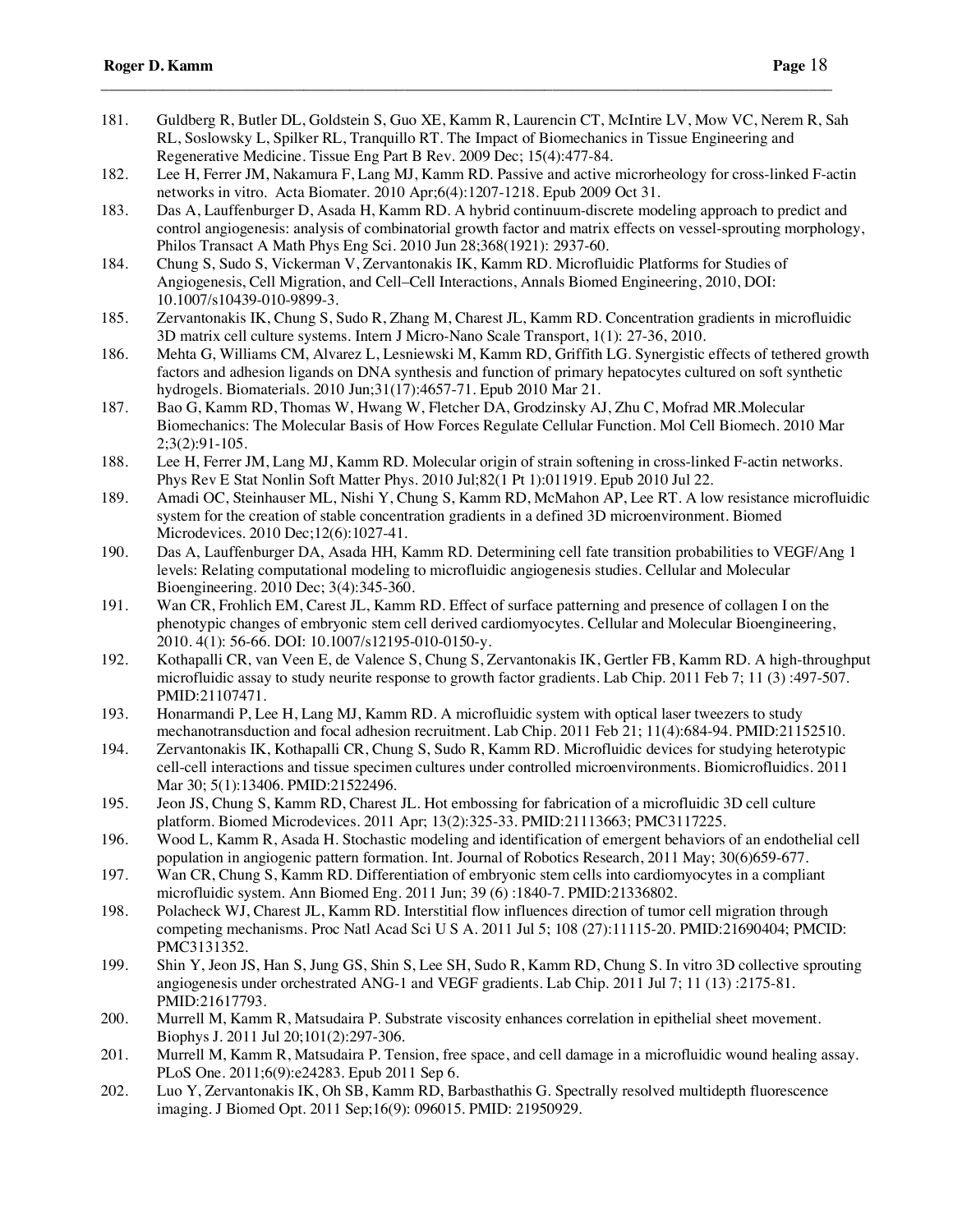- 203. Jeong GS, Han S, Shin Y, Kwon GH, Kamm RD, Lee SH, Chung S. Sprouting angiogenesis under a chemical gradient regulated by interaction with endothelial monolayer in microfluidic platform*,* Anal Chem. Epub 2011 Oct 10. PMID: 21985643.
- 204. Borau C, Kamm RD, García-Aznar JM. Mechano-sensing and cell migration: a 3D model approach. Phys Biol. 2011 Dec;8(6):066008. Epub 2011 Nov 25. PMID: 22120116

- 205. Kim T, Hwang W, Kamm RD. Dynamic role of cross-linking proteins in actin rheology. Biophys J. 2011 Oct 5;101(7):1597-603. PMID: 21961585
- 206. Rahim NA, Pelet S, Kamm RD, So PT. Methodological considerations for global analysis of cellular FLIM/FRET measurements. J Biomed Opt. 2012 Feb;17(2):026013.
- 207. Wong KH, Chan JM, Kamm RD, Tien J. Microfluidic Models of Vascular Functions. Annu Rev Biomed Eng. 2012 Apr 23. [Epub ahead of print]
- 208. Farahat WA, Wood LB, Zervantonakis IK, Schor A, Ong S, Neal D, Kamm RD, Asada H. Ensemble Analysis of Angiogenic Growth in Three-Dimensional Microfluidic Cell Cultures, PLoS One, 7(5), 2012. PMID: 22662145
- 209. Yuchun Liu, Swee-Hin Teoh, Mark SK Chong, Eddy SM Lee, Citra N Mattar, Nau'shil K Randhawa, Zhiyong Zhang, Roger D Kamm, Nicholas M Fisk, Mahesh Choolani, Jerry K Y Chan. Vasculogenic and Osteogenesis-Enhancing Potential of Human Umbilical Cord Blood Endothelial Colony-Forming Cells. Stem Cells (2012) 2012 Jul 3. doi: 10.1002/stem.1164. PMID: 22761003
- 210. Choong Kim, Seok Chung, Liu Yuchun, Min-Cheol Kim Jerry K. Y. Chan, H. Harry Asada and Roger D. Kamm In vitro angiogenesis assay for the study of cell encapsulation therapy. Lab Chip, 2012, DOI:10.1039/C2LC40182G PMID: 22722695
- 211. Shin Y, Han S, Jeon JS, Yamamoto K, Zervantonakis IK, Sudo R, Kamm RD and Chung S. Microfluidic assay for simultaneous culture of multiple cell types on surfaces or within hydrogels. Nature Prot, 7(7):1247-1259, 2012, PMID: 22678430
- 212. Vickerman V, Kamm RD. Mechanism of a flow-gated angiogenesis switch: early signaling events at cell-matrix and cell-cell junctions. Integr Biol (Camb). 2012 Jun 7. PMID 22722695
- 213. Wood LB, Ge R, Kamm RD, Asada HH. Nascent vessel elongation rate is inversely related to diameter in in vitro angiogenesis, Integr. Biol., 2012, DOI: 10.1039/C2IB20054F
- 214. Zervantonakis IK, Hughes-Alford SK, Charest JL, Condeelis JS, Gertler FB, Kamm RD. Three-dimensional microfluidic model for tumor cell intravasation and endothelial barrier function. Proc Natl Acad Sci U S A. 2012 Aug 21;109(34):13515-20. Epub 2012 Aug 6. PMID: 22869695
- 215. Funamoto K, Zervantonakis IK, Liu Y, Ochs CJ, Kim C, Kamm RD. A Novel Microfluidic Platform for High-Resolution Imaging of a Three-Dimensional Cell Culture under a Controlled Hypoxic Environment, Lab Chip, DOI: 10.1039/c0xx00000x
- 216. Tharin S, Kothapali CR, Ozdinler PH, Pasquina L, Chung S, Varner J, DeValance S, Kamm R, Macklis JD A microfluidic device to investigate axon targeting by limited numbers of purified cortical projection neuron subtypes. Integr Biol, 4, 1398-1405, 2012, DOI: 10.1039/c2ib20019h
- 217. Polacheck WJ, Zervantonakis IK, Kamm RD. Tumor cell migration in complex microenvironments, Cell Mol Life Sci, 2012, DOI 10.1007/s00018-012-1115-1
- 218. Kim MC, Kim C, Wood L, Neal D, Kamm RD, Asada HH. Integrating focal adhesion dynamics, cytoskeleton remodeling, and actin motor activity for predicting cell migration on 3D curved surfaces of the extracellular matrix. Integr Biol (Camb). 2012 Sep 18. [Epub ahead of print]
- 219. Sakar MS, Neal D, Boudou T, Borochin MA, Li Y, Weiss R, Kamm RD, Chen CS, Asada HH. Formation and optogenetic control of engineered 3D skeletal muscle bioactuators. Lab Chip. 2012 Dec. 7; 12(23): 4976-85. Doi: 10.1039/c2lc40338b.
- 220. Borau C, Kim TY, Bidone T, García-Aznar JM, Kamm RD, Dynamic Mechanisms of Cell Rigidity Sensing: Insights from a Computational Model of Actomyosin Networks, PLoS ONE, PONE-D-12-23235R1
- 221. Chan JM, Zervantonakis IK, Rimchala T, Polacheck WJ, Whisler J, Kamm RD. Engineering of In Vitro 3D Capillary Beds by Self-Directed Angiogenic Sprouting. PLoS ONE, 2012;7(12):e50582. doi: 10.1371/journal.pone.0050582. PMID: 23226527
- 222. Shin Y, Kim H, Han S, Won J, Lee E-S, Kamm RD, Kim J-H, Chung S. Extracellular Matrix Heterogeneity Regulates Three-Dimensional Morphologies of Breast Adenocarcinoma Cell Invasion, Adv Healthc Mater. 2013 Jun;2(6):790-4. doi: 10.1002/adhm.201200320. Epub 2012 Nov 26. PMID: 23184641
- 223. Han S, Yan JJ, Shin Y, Jeon JJ, Won J, Jeong HE, Kamm RD, Kim YJ, Chung S A versatile assay for monitoring in vivo-like transendothelial migration of neutrophils. Lab Chip. 2012 Oct 21;12(20):3861-5. PMID: 22903230
- 224. Kalchman J, Fujioka S, Chung S, Kikkawa Y, Mitaka T, Kamm RD, Tanishita K, Sudo R. A Three-Dimensional Microfluidic Tumor Cell Migration Assay to Screen the Effect of Anti-Migratory Drugs and Interstitial Flow. Microfluid Nanofluid, 2012, DOI 10.1007/s10404-012-1104-6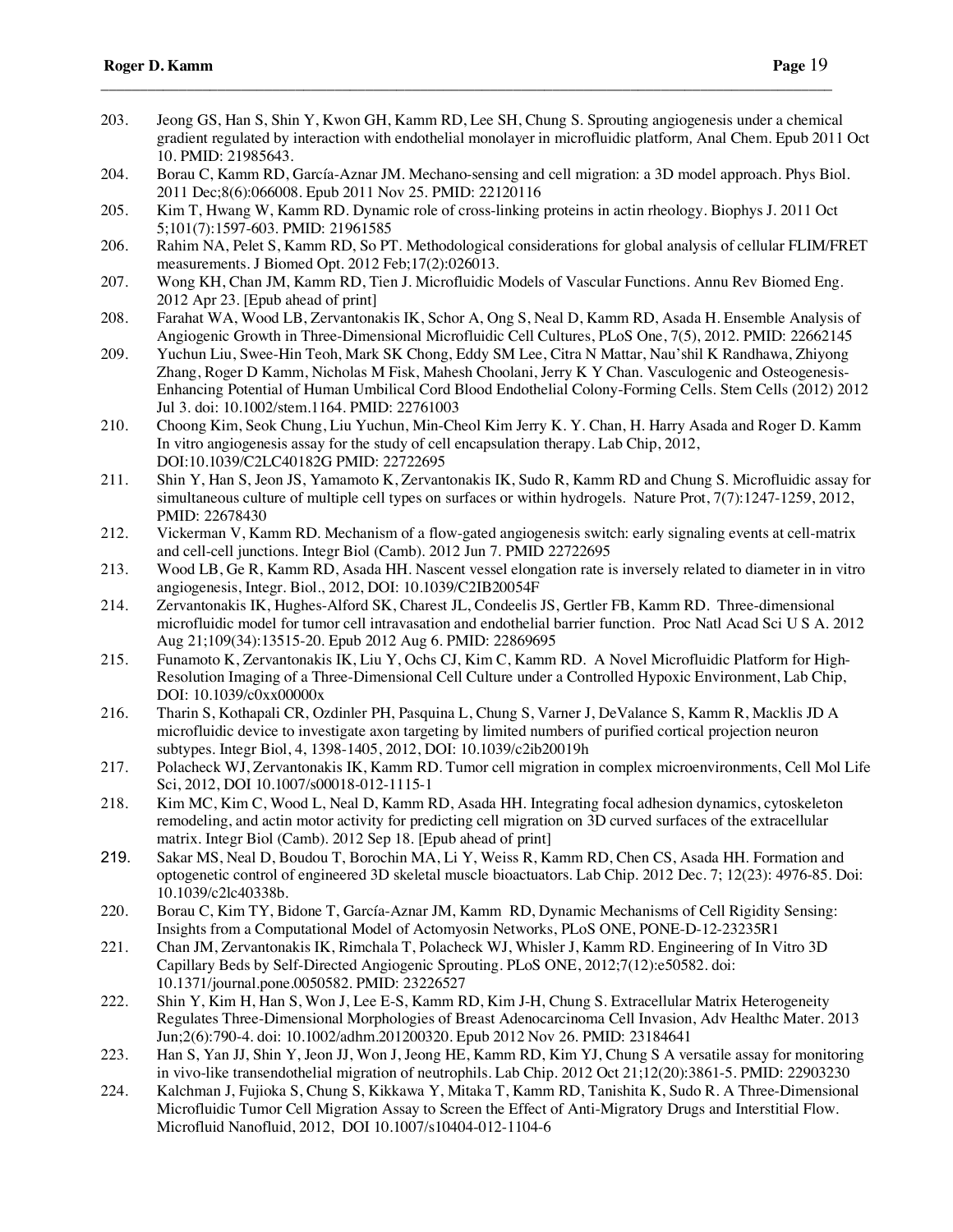225. Aref AR, Huang RY-J, Yu W, Chua K-N, Sun W, Tu T-Y, Sim W-J, Zervantonakis IK, Thiery JP, Kamm RD. Screening therapeutic EMT blocking agents in a three-dimensional microenvironment. Integr Biol (Camb). 2013 Feb;5(2):381-9. doi: 10.1039/c2ib20209c PMID: 23172153 [PubMed - indexed for MEDLINE]

- 226. Rimchala T, Kamm RD, Lauffenburger DA. Endothelial cell phenotypic behaviors cluster into dynamic state transition programs modulated by angiogenic and angiostatic cytokines. Integr Biol (Camb). 2013 Jan 10. [Epub ahead of print] PMID: 23303249
- 227. Jeon JS, Zervantonakis IK, Chung S, Kamm RD, Charest JL. In vitro model of tumor cell extravasation. PLoS One. 2013;8(2):e56910. doi: 10.1371/journal.pone.0056910. Epub 2013 Feb 20. PMID: 23437268
- 228. Hammond NA, Kamm RD. Mechanical characterization of self-assembling peptide hydrogels by microindentation. J Biomed Mater Res B Appl Biomater. 2013 Mar 26. doi: 10.1002/jbm.b.32906. PMID: 23529940
- 229. Liu F, Wu D, Kamm RD, Chen K. Analysis of nanoprobe penetration through a lipid bilayer. Biochim Biophys Acta. 2013 Mar 20. doi:pii: S0005-2736(13)00074-6. 10.1016/j.bbamem.2013.03.011. PMID: 23524226
- 230. Kim MC, Neal DM, Kamm RD, Asada HH. Dynamic modeling of cell migration and spreading behaviors on fibronectin coated planar substrates and micropatterned geometries. PLoS Comput Biol. 2013 Feb;9(2):e1002926. doi: 10.1371/journal.pcbi.1002926. Epub 2013 Feb 28.
- 231. Hammond NA, Kamm RD. Mechanical characterization of self-assembling peptide hydrogels by microindentation. J Biomed Mater Res B Appl Biomater. 2013 Aug;101(6):981-90. doi: 10.1002/jbm.b.32906. Epub 2013 Mar 26. PMID: 23529940
- 232. Kothapalli CR, Kamm RD. 3D matrix microenvironment for targeted differentiation of embryonic stem cells into neural and glial lineages. Biomaterials. 2013 Aug;34(25):5995-6007. doi: 10.1016/j.biomaterials.2013.04.042. Epub 2013 May 18. PMID: 23694902
- 233. Polacheck WJ, Li R, Uzel SG, Kamm RD. Microfluidic platforms for mechanobiology. Lab Chip. 2013 Jun 21;13(12):2252-67. doi: 10.1039/c3lc41393d. Epub 2013 May 7. PMID: 23649165
- 234. Hesse WR, Steiner M, Wohlever ML, Kamm RD, Hwang W, Lang MJ. Modular aspects of kinesin force generation machinery. Biophys J. 2013 May 7;104(9):1969-78. doi: 10.1016/j.bpj.2013.03.051.
- 235. Borau C, Kamm RD, García-Aznar JM. A time-dependent phenomenological model for cell mechano-sensing. Biomech Model Mechanobiol. 2013 Jun 20. [Epub ahead of print]
- 236. Kamm RD, Bashir R. Creating Living Cellular Machines. Ann Biomed Eng. 2013 Sep 5. [Epub ahead of print] PMID: 24006130
- 237. Chen MB, Whisler JA, Jeon JS, Kamm RD. Mechanisms of tumor cell extravasation in an in vitro microvascular network platform. Integr Biol (Camb). 2013 Sep 23; 5(10):1262-71. doi: 10.1039/c3ib40149a. PMID: 23995847
- 238. Kim MC, Neal DM, Kamm RD, Asada HH, Dynamic modeling of cell migration and spreading behaviors on fibronectin coated planar substrates and micropatterned geometries. PLoS Comput Biol. 2013;9(2):e1002926. doi: 10.1371/journal.pcbi.1002926. Epub 2013 Feb 28.
- 239. Lim SH, Kim C, Aref AR, Kamm RD, Raghunath M, Complementary effects of ciclopirox olamine, a prolyl hydroxylase inhibitor and sphingosine 1-phosphate on fibroblasts and endothelial cells in driving capillary sprouting, Integr Biol (Camb), 2013, DOI: 10.1039/c3ib40082d.
- 240. Tu TY, Wang Z, Bai J, Sun W, Peng WK, Huang RY, Thiery JP, Kamm RD Rapid Prototyping of Concave Microwells for the Formation of 3D Multicellular Cancer Aggregates for Drug Screening. Adv Healthcare Mater. 2013 Aug 27. doi: 10.1002/adhm.201300151. PMID: 23983140
- 241. Whisler JA, Chen MB, Kamm RD. Control of Perfusable Microvascular Network Morphology Using a Multiculture Microfluidic System. Tissue Eng Part C Methods. 2014 Jul;20(7):543-52. doi: 10.1089/ten.TEC.2013.0370. Epub 2013 Dec 13. PMID: 24151838
- 242. Abdul Rahim NA, Pelet S, Mofrad MRK, So PTC, Kamm RD, Quantifying intracellular protein binding thermodynamics during mechanotransduction based on FRET spectroscopy, Methods. 2014 Mar 15;66(2):208-21. doi: 10.1016/j.ymeth.2013.10.007. Epub 2013 Oct 31. PMID: 24184188
- 243. Hang TC, Tedford NC, Reddy RJ, Rimchala T, Wells A, White FM, Kamm RD, Lauffenburger DA, Vascular Endothelial Growth Factor and Platelet Factor 4 Inputs Modulate Human Microvascular Endothelial Signaling in a Three-Dimensional Matrix Migration Context. Mol Cell Proteomics. 2013 Dec;12(12):3704-18. doi: 10.1074/mcp.M113.030528. Epub 2013 Sep 9. PMID: 24023389
- 244. Bersini S, Jeon JS, Moretti M, Kamm RD. In vitro models of the metastatic cascade: from local invasion to extravasation. Drug Discov Today. 2013 Dec 17. pii: S1359-6446(13)00424-8. doi: 10.1016/j.drudis.2013.12.006. [Epub ahead of print] PMID: 24361339
- 245. Ochs CJ, Kasuya J, Pavesi A and Kamm RD, Oxygen levels in thermoplastic microfluidic devices during cell culture, Lab Chip, 2014, 14 (3), 459 - 462, DOI:10.1039/C3LC51160J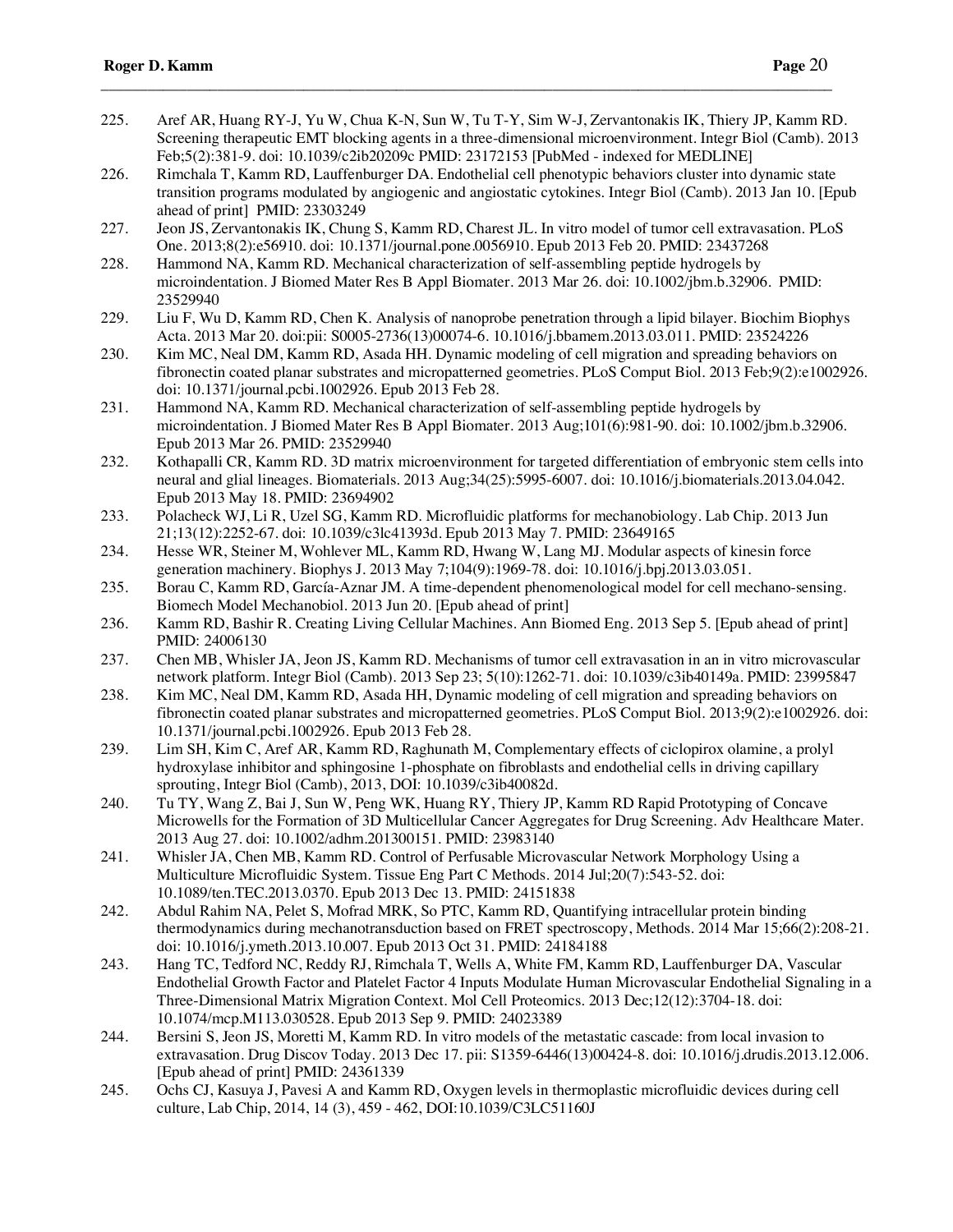246. Bersini S, Jeon JS, Dubini G, Arrigoni C, Charest JL, Moretti M, Kamm RD, A mircrofluidic 3D in vitro model for specificity of breast cancer metastasis to bone, Biomaterials. 2014 Mar;35(8):2454-61. doi: 10.1016/j.biomaterials.2013.11.050. Epub 2013 Dec 31. PMID: 24388382

- 247. Park YK, Tu TY, Lim SH, Clement IJM, Yang SY, Roger D. Kamm RD, In Vitro Microvessel Growth and Remodeling within a Three-dimensional Microfluidic Environment, Cell Mol Bioeng. 2014 Mar 1;7(1):15-25. PMID: 24660039 [PubMed]
- 248. Polacheck WJ, German AE, Mammoto A, Ingber DE, Kamm RD. Mechanotransduction of fluid stresses governs 3D rheotaxis, Proc Natl Acad Sci U S A. 2014 Feb 18;111(7):2447-52. doi: 10.1073/pnas.1316848111. Epub 2014 Feb 3. PMID: 24550267
- 249. Tang D, Kamm RD, Yang C, Zheng J, Canton G, Bach R, Huang X, Hatsukami TS, Zhu J, Ma G, Maehara A, Mintz GS, Yuan C. Image-based modeling for better understanding and assessment of atherosclerotic plaque progression and vulnerability: Data, modeling, validation, uncertainty and predictions. J Biomech. 2014 Mar 3;47(4):834-46. doi: 10.1016/j.jbiomech.2014.01.012. Epub 2014 Jan 14. PMID: 24480706 [PubMed - in process]
- 250. Niu Y, Bai J, Kamm RD, Wang Y, Wang C. Validating antimetastatic effects of natural products in an engineered microfluidic platform mimicking tumor microenvironment. Mol Pharm. 2014 Jul 7;11(7):2022-9. doi: 10.1021/mp500054h. Epub 2014 Feb 24. PMID: 24533867 [PubMed - in process]
- 251. Jeon JS, Bersini S, Whisler JA, Chen MB, Dubini G, Charest JL, Moretti M, Kamm RD. Generation of 3D functional microvascular networks with human mesenchymal stem cells in microfluidic systems. Integr Biol (Camb). 2014 May;6(5):555-63. doi: 10.1039/c3ib40267c. PMID: 24676392
- 252. Bao G, Bazilevs Y, Chung JH, Decuzzi P, Espinosa HD, Ferrari M, Gao H, Hossain SS, Hughes TJ, Kamm RD, Liu WK, Marsden A, Schrefler B. USNCTAM perspectives on mechanics in medicine. J R Soc Interface. 2014 Aug 6;11(97):20140301. doi: 10.1098/rsif.2014.0301. PMID: 24872502 [PubMed - in process]
- 253. Belair DG, Whisler JA, Valdez J, Velazquez J, Molenda JA, Vickerman V, Lewis R, Daigh C, Hansen TD, Mann DA, Thomson JA, Griffith LG, Kamm RD, Schwartz MP, Murphy WL. Human vascular tissue models formed from human induced pluripotent stem cell derived endothelial cells. Stem Cell Rev. 2015 Jun;11(3):511-25. doi: 10.1007/s12015-014-9549-5. PMID: 25190668
- 254. Uzel SG, Pavesi A, Kamm RD. Microfabrication and microfluidics for muscle tissue models. Prog Biophys Mol Biol. 2014 Aug 28. pii: S0079-6107(14)00088-1. doi: 10.1016/j.pbiomolbio.2014.08.013. [Epub ahead of print] PMID: 25175338
- 255. Borau C, Polacheck WJ, Kamm RD, Garcia-Aznar JM. Probabilistic voxel-fe model for single cell motility in 3D. In Silico Cell and Tissue Science, 1:2, 2014.
- 256. Mak M, Kamm RD, Zaman MH. Impact of Dimensionality and Network Disruption on Microrheology of Cancer Cells in 3D Environments. PLoS Comput Biol. 2014 Nov 20;10(11):e1003959. doi: 10.1371/journal.pcbi.1003959. eCollection 2014 Nov, PMID: 25412385
- 257. Kim C, Kasuya J, Jeon J, Chung S, Kamm. A quantitative microfluidic angiogenesis screen for studying antiangiogenic therapeutic drugs. Lab Chip. 2014 Dec 3;15(1):301-10. doi: 10.1039/c4lc00866a. PMID: 25370780
- 258. Jeon JS, Bersini S, Gilardi M, Dubini G, Charest JL, Moretti M, Kamm RD. Human 3D vascularized organotypic microfluidic assays to study breast cancer cell extravasation, Proceedings of the National Academy of Sciences, pp. 201417115, 2014
- 259. Borau, Carlos; Kamm, Roger D; Garcia-Aznar, Jose Manuel; A time-dependent phenomenological model for cell mechano-sensing, Biomechanics and modeling in mechanobiology. 13(2): 451-462, 2014
- 260. Bai J, Adriani G, Dang TM, Tu TY, Penny HL, Wong SC, Kamm RD, Thiery JP. Contact-dependent carcinoma aggregate dispersion by M2a macrophages via ICAM-1 and β2 integrin interactions. Oncotarget 6 (28), 25295- 25307, 2015
- 261. Chung EY, Ochs CJ, Wang Y, Lei L, Qin Q, Smith AM, Strongin AY, Kamm R, Qi YX, Lu S, Wang Y. Activatable and Cell-Penetrable Multiplex FRET Nanosensor for Profiling MT1-MMP Activity in Single Cancer Cells. Nano Lett. 2015 Jul 27. [Epub ahead of print] PMID: 26203778
- 262. Pavesi A, Adriani G, Rasponi M, Zervantonakis IK, Fiore GB, Kamm RD. Controlled electromechanical cell stimulation on-a-chip. Sci Rep. 2015 Jul 2;5:11800. doi: 10.1038/srep11800. PMID: 26135970
- 263. Mak M, Kim T, Zaman MH, Kamm RD. Multiscale mechanobiology: computational models for integrating molecules to multicellular systems. Integr Biol (Camb). 2015 May 27. [Epub ahead of print] PMID: 26019013
- 264. Bidone TC, Kim T, Deriu MA, Morbiducci U, Kamm RD. Multiscale impact of nucleotides and cations on the conformational equilibrium, elasticity and rheology of actin filaments and crosslinked networks. Biomech Model Mechanobiol. 2015 Feb 24. [Epub ahead of print] PMID: 25708806
- 265. Scarcelli G, Polacheck WJ, Nia HT, Patel K, Grodzinsky AJ, Kamm RD, Yun SH. Noncontact three-dimensional mapping of intracellular hydromechanical properties by Brillouin microscopy, Nature Methods, 2015 Dec;12(12):1132-4. doi: 10.1038/nmeth.3616.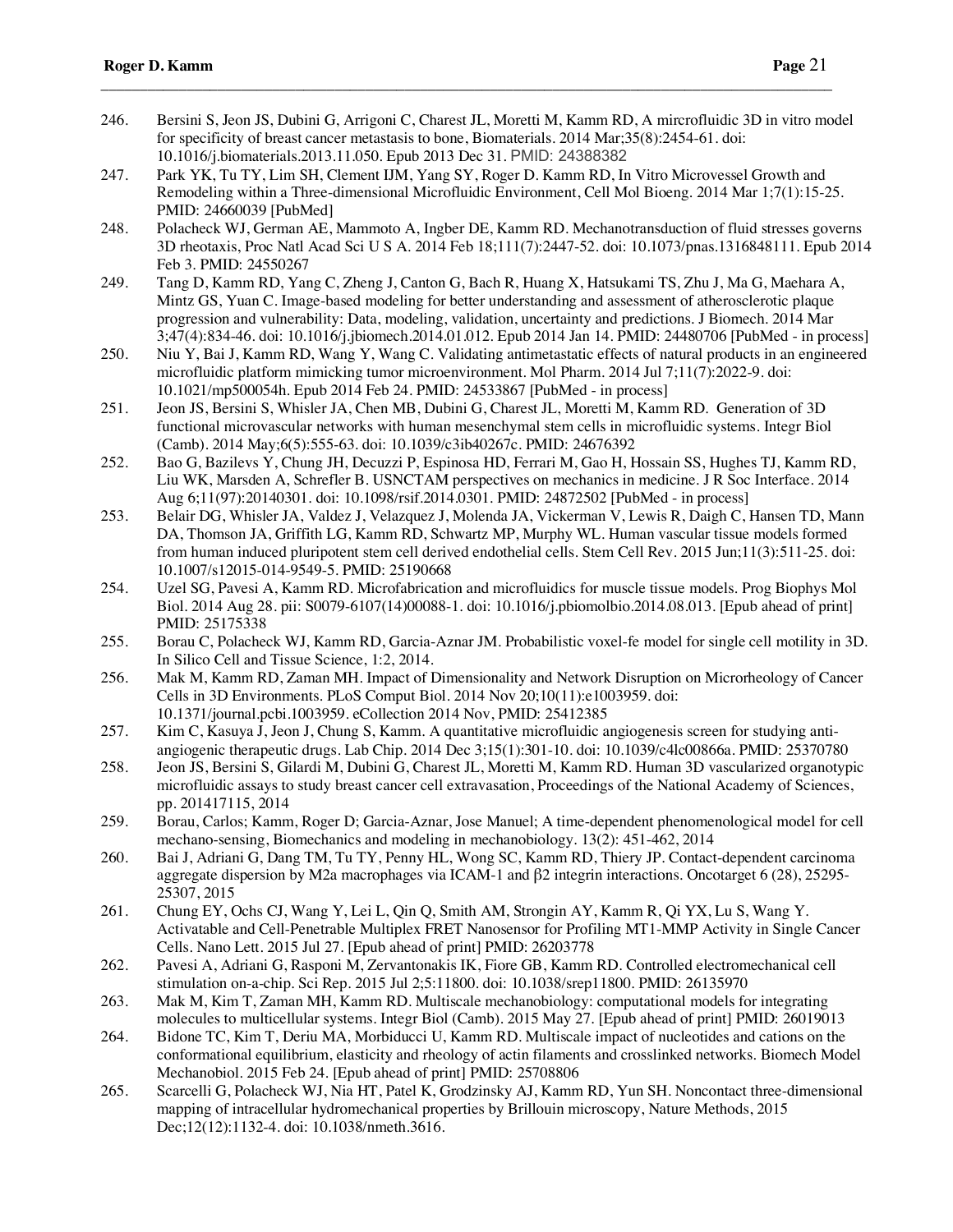266. Kim MC, Whisler J, Silberberg YR, Kamm RD, Asada HH. Cell Invasion Dynamics into a Three Dimensional Extracellular Matrix Fibre Network, PLoS Comput Biol, 11(10), e1004535, 2015

- 267. J Bai, TY Tu, C Kim, JP Thiery, RD Kamm. Identification of drugs as single agents or in combination to prevent carcinoma dissemination in a microfluidic 3D environment. Oncotarget, 2015 Nov 3;6(34):36603-14. doi: 10.18632/oncotarget.5464.
- 268. Giovanni Stefano Ugolini, Marco Rasponi, Andrea Pavesi, Rosaria Santoro, Roger Kamm, Gianfranco Beniamino Fiore, Maurizio Pesce, Monica Soncini. On-chip assessment of human primary cardiac fibroblasts proliferative responses to uniaxial cyclic mechanical strain. Biotechnology and Bioengineering, 2015
- 269. Han S, Shin Y, Jeong JS, Kamm RD, Huh D, Sohn LL, Chung S. Constructive remodeling of a synthetic endothelial extracellular matrix. Sci Rep. 2015 Dec 21;5:18290. doi: 10.1038/srep18290.
- 270. Mak M, Spill F, Kamm RD, Zaman MH. Single-Cell Migration in Complex Microenvironments: Mechanics and Signaling Dynamics. J Biomech Eng. 2015 Dec 7. doi: 10.1115/1.4032188.
- 271. Kim MC, Whisler J, Silberberg YR, Kamm RD, Asada HH. Cell Invasion Dynamics into a Three Dimensional Extracellular Matrix Fibre Network. PLoS Comput Biol. 2015 Oct 5;11(10):e1004535. doi: 10.1371/journal.pcbi.1004535. eCollection 2015 Oct.PMID: 26436883 [PubMed - indexed for MEDLINE]
- 272. Uzel SG, Amadi OC, Pearl TM, Lee RT, So PT, Kamm RD. Simultaneous or Sequential Orthogonal Gradient Formation in a 3D Cell Culture Microfluidic Platform. Small. 2016 Feb;12(5):688. doi: 10.1002/smll.201670025.
- 273. M Mak, MH Zaman, RD Kamm, T Kim. Interplay of active processes modulates tension and drives phase transition in self-renewing, motor-driven cytoskeletal networks Nature Communications, 2016, 7, 10.1038/ncomms10323
- 274. Spill F, Reynolds DS, Kamm RD, Zaman MH. Impact of the physical microenvironment on tumor progression and metastasis. Curr Opin Biotechnol. 2016 Feb 29;40:41-48. doi: 10.1016/j.copbio.2016.02.007. [Epub ahead of print] Review. PMID: 26938687 [PubMed - as supplied by publisher]
- 275. Boussommier-Calleja, A., Li, R., Chen, M. B., Wong, S. C., & Kamm, R. D. (2016). Microfluidics: A new tool for modeling cancer-immune interactions. *Trends in Cancer*, *2*(1), 6–19. http://doi.org/10.1016/j.trecan.2015.12.003
- 276. Chen MB, Lamar JM, Li R, Hynes RO, Kamm RD. Elucidation of the roles of tumor integrin ß1 in the extravasation stage of the metastasis cascade. Cancer Res. 2016 Mar 17. pii: canres.1325.2015. [Epub ahead of print] PMID: 26988988 [PubMed - as supplied by publisher]
- 277. Raman R, Cvetkovic C, Uzel SG, Platt RJ, Sengupta P, Kamm RD, Bashir R. Optogenetic skeletal musclepowered adaptive biological machines. Proc Natl Acad Sci U S A. 2016 Mar 29;113(13):3497-3502. Epub 2016 Mar 14.PMID: 26976577 [PubMed - as supplied by publisher]
- 278. Spiegel A, Brooks MW, Houshyar S, Reinhardt F, Ardolino M, Fessler E, Chen MB, Krall JA, DeCock J, Zervantonakis IK, Iannello A, Iwamoto Y, Cortez-Retamozo V, Kamm RD, Pittet MJ, Raulet DH, Weinberg RA. Neutrophils suppress intraluminal NK-mediated tumor cell clearance and enhance extravasation of disseminated carcinoma cells. Cancer Discov. 2016 Apr 12. pii: CD-15-1157. [Epub ahead of print] PMID: 27072748
- 279. Adriani G, Pavesi A, Tan AT, Bertoletti A, Thiery J-P, Kamm RD. Microfluidic models for adoptive cell-mediated cancer immunotherapies. Drug Discovery Today. Available online: 13 May, 2016, DOI: 10.1016/j.drudis.2016.05.006
- 280. Adriani G, Bai J, Wong S-C, Kamm RD, Thiery J-P, M2a macrophages induce contact-dependent dispersion of carcinoma cell aggregates, Macrophage, 2016, DOI: 10.14800/Macrophage.1222
- 281. Pavesi A, Adriani G, Tay A, Warkiani ME, Yeap WH, Wong SC, Kamm RD. TI Engineering a 3D microfluidic culture platform for tumor-treating field application. Scientific Reports, 2045-2322, MAY 24, 2016, 6, DI 10.1038/srep26584
- 282. Uzel SG, Platt RJ, Subramanian V, Pearl TM, Rowlands CJ, Chan V, Boyer LA, So PT, Kamm RD. Microfluidic device for the formation of optically excitable, three-dimensional, compartmentalized motor units. Sci Adv. 2016 Aug 3;2(8):e1501429. doi: 10.1126/sciadv.1501429. PMID: 27493991
- 283. Truong D, Puleo J, Llave A, Mouneimne G, Kamm RD, Nikkhah M. Breast Cancer Cell Invasion into a Three Dimensional Tumor-Stroma Microenvironment.Sci Rep. 2016 Sep 28;6:34094. doi: 10.1038/srep34094. PMID: 27678304
- 284. Penny HL, Sieow JL, Adriani G, Yeap WH, See Chi Ee P, San Luis B, Lee B, Lee T, Mak SY, Ho YS, Lam KP, Ong CK, Huang RY, Ginhoux F, Rotzschke O, Kamm RD, Wong SC. Warburg metabolism in tumor-conditioned macrophages promotes metastasis in human pancreatic ductal adenocarcinoma. Oncoimmunology. 2016 Jun 21;5(8):e1191731. doi: 10.1080/2162402X.2016.1191731. PMID: 27622062
- 285. Spill F, Andasari V, Mak M, Kamm RD, Zaman MH. Effects of 3D geometries on cellular gradient sensing and polarization. Phys Biol. 2016 Jun 25;13(3):036008. doi: 10.1088/1478-3975/13/3/036008. PMID: 27345945
- 286. Takeishi N, Imai Y, Ishida S, Omori T, Kamm RD, Ishikawa T. Cell adhesion during bullet motion in capillaries. Am J Physiol Heart Circ Physiol. 2016 Aug 1;311(2):H395-403. doi: 10.1152/ajpheart.00241.2016.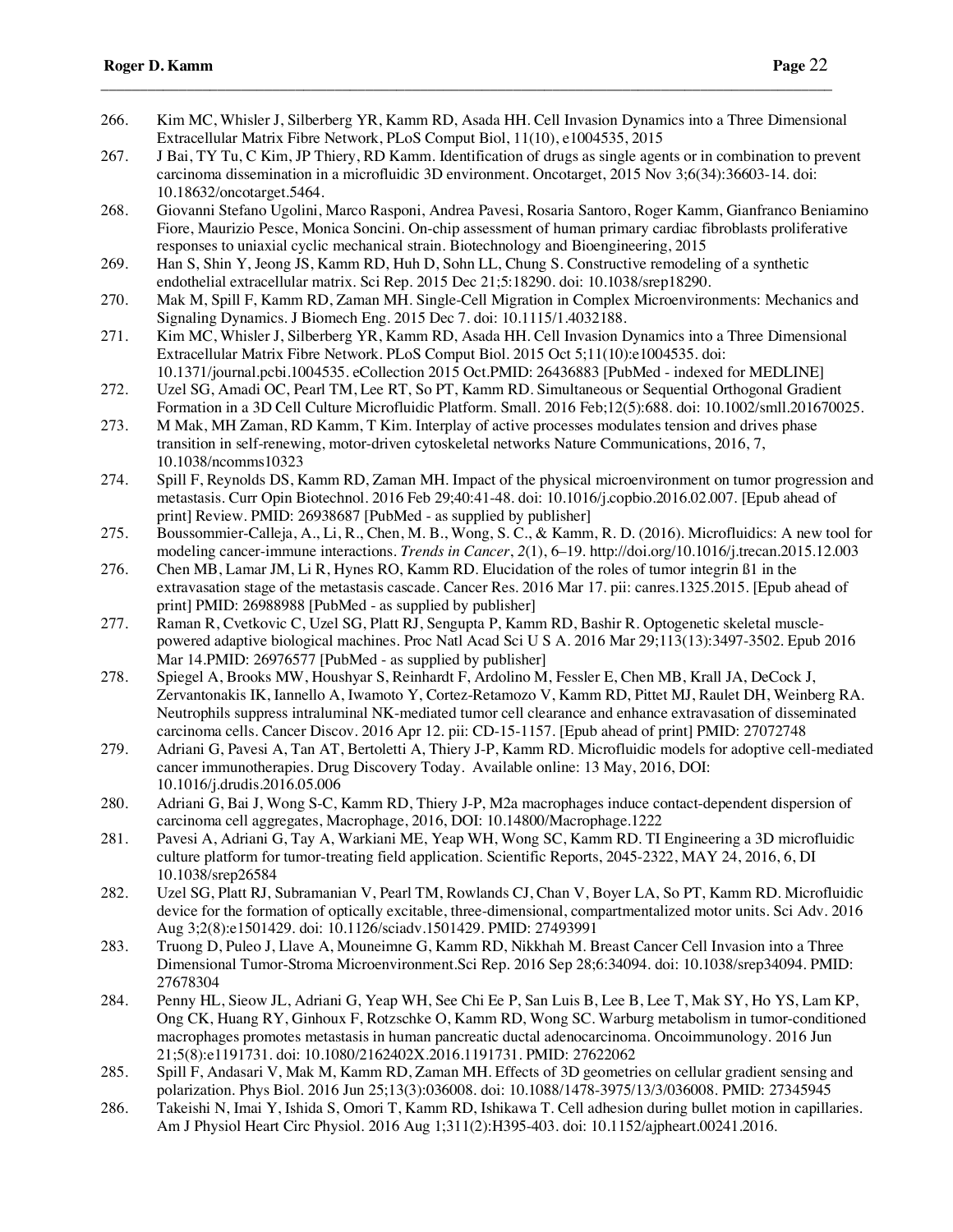- 287. Cao X, Moeendarbary E, Isermann P, Davidson PM, Wang X, Chen MB, Burkart AK, Lammerding J, Kamm RD, Shenoy VB. A Chemomechanical Model for Nuclear Morphology and Stresses during Cell Transendothelial Migration. Biophys J. 2016 Oct 4;111(7):1541-1552. doi: 10.1016/j.bpj.2016.08.011. PMID: 27705776
- 288. Adriani, G., Ma, D., Pavesi, A., Kamm, R. D., & Goh, E. L. K. (2017). A 3D neurovascular microfluidic model consisting of neurons, astrocytes and cerebral endothelial cells as a blood–brain barrier. *Lab on a Chip*.

- 289. Li R, Hebert JD, Lee TA, Xing H, Boussommier-Calleja A, Hynes RO, Lauffenburger DA, Kamm RD. Macrophage-Secreted TNFα and TGFβ1 Influence Migration Speed and Persistence of Cancer Cells in 3D Tissue Culture via Independent Pathways. Cancer Res. 2017 Jan 15;77(2):279-290. doi: 10.1158/0008-5472.CAN-16- 0442.
- 290. TC Bidone, W Jung, D Maruri, C Borau, RD Kamm, T Kim, Morphological Transformation and Force Generation of Active Cytoskeletal Networks, PLoS computational biology 13 (1), e1005277, 2017
- 291. Ho YT, Adriani G, Beyer S, Nhan PT, Kamm RD, Kah JCY. A Facile Method to Probe the Vascular Permeability of Nanoparticles in Nanomedicine Applications. Sci Rep. 2017 Mar 31;7(1):707. doi: 10.1038/s41598-017-00750- 3. PMID: 28386096
- 292. N Arora, JI Alsous, JW Guggenheim, M Mak, J Munera, JM Wells, ... A process engineering approach to increase organoid yield, Development 144 (6), 1128-1136, 2017
- 293. GS Ugolini, A Pavesi, M Rasponi, GB Fiore, R Kamm, M Soncini, Human cardiac fibroblasts adaptive responses to controlled combined mechanical strain and oxygen changes in vitro, eLife 6, e22847, 2017
- 294. K Haase, RD Kamm, Advances in on-chip vascularization, Regenerative Medicine, 2017
- 295. Chen MB, Whisler JA, Fröese J, Yu C, Shin Y, Boussomier A, Kamm RD. On-chip human microvasculature assay for real-time visualization and quantitation of tumor cell extravasation dynamics. Nat Protocols, 12 (5), 865- 880, 2017.
- 296. Alvarez MM, Aizenberg J, Analoui M, Andrews AM, Bisker G, Boyden ES, Kamm RD, Karp JM, Mooney DJ, Oklu R, Peer D, Stolzoff M, Strano MS, Trujillo-de Santiago G, Webster TJ, Weiss PS, Khademhosseini A.. Emerging Trends in Micro- and Nanoscale Technologies in Medicine: From Basic Discoveries to Translation. ACS Nano. 2017 May 19. doi: 10.1021/acsnano.7b01493. [Epub ahead of print] PMID: 28524668
- 297. Mak M, Anderson S, McDonough MC, Spill F, Kim JE, Boussommier-Calleja A, Zaman MH, Kamm RD. Integrated Analysis of Intracellular Dynamics of MenaINV Cancer Cells in a 3D Matrix. Biophys J. 2017 May 9;112(9):1874-1884. doi: 10.1016/j.bpj.2017.03.030. PMID: 28494958
- 298. Akbari S, Pirbodaghi T, Kamm RD, Hammond PT.. A versatile microfluidic device for high throughput production of microparticles and cell microencapsulation. Lab Chip. 2017 May 11. doi: 10.1039/c6lc01568a. [Epub ahead of print] PMID: 28492663
- 299. Funamoto K, Yoshino D, Matsubara K, Zervantonakis IK, Funamoto K, Nakayama M, Masamune J, Kimura Y, Kamm RD. Endothelial monolayer permeability under controlled oxygen tension. Integr Biol (Camb). 2017 Jun 19;9(6):529-538. doi: 10.1039/c7ib00068e. PMID: 28488717
- 300. Abbas Y, Oefner CM, Polacheck WJ, Gardner L, Farrell L, Sharkey A, Kamm R, Moffett A, Oyen ML. A microfluidics assay to study invasion of human placental trophoblast cells. J R Soc Interface. 2017 May;14(130). pii: 20170131. doi: 10.1098/rsif.2017.0131.
- 301. Kim, Min-Cheol; Abeyaratne, Rohan; Kamm, Roger D; Asada, H Harry. Dynamic modeling of cancer cell migration in an extracellular matrix fiber network. American Control Conference (ACC), 2017, 779-784, 2017
- 302. Jenkins RW, Aref AR, Lizotte PH, Ivanova E, Stinson S, Zhou CW, Bowden M, Deng J, Liu H, Miao D, He MX, Walker W, Zhang G, Tian T, Cheng C, Wei Z, Palakurthi S, Bittinger M, Vitzthum H, Kim JW, Merlino A, Quinn M, Venkataramani C, Kaplan JA, Portell A, Gokhale PC, Phillips B, Smart A, Rotem A, Jones RE, Keogh L, Anguiano M, Stapleton L, Jia Z, Barzily-Rokni M, Cañadas I, Thai TC, Hammond MR, Vlahos R, Wang ES, Zhang H, Li S, Hanna GJ, Huang W, Hoang MP, Piris A, Eliane JP, Stemmer-Rachamimov AO, Cameron L, Su MJ, Shah P, Izar B, Thakuria M, LeBoeuf NR, Rabinowits G, Gunda V, Parangi S, Cleary JM, Miller BC, Kitajima S, Thummalapalli R, Miao B, Barbie TU, Sivathanu V, Wong J, Richards WG, Bueno R, Yoon CH, Miret J, Herlyn M, Garraway LA, Van Allen EM, Freeman GJ, Kirschmeier PT, Lorch JH, Ott PA, Hodi FS, Flaherty KT, Kamm RD, Boland GM, Wong KK, Dornan D, Paweletz CP, Barbie DA. Ex Vivo Profiling of PD-1 Blockade Using Organotypic Tumor Spheroids. Cancer Discov. 2017 Nov 3. pii: CD-17-0833. doi: 10.1158/2159- 8290.CD-17-0833. [Epub ahead of print]
- 303. Pavesi A, Tan AT, Koh S, Chia A, Colombo M, Antonecchia E, Miccolis C, Ceccarello E, Adriani G, Raimondi MT, Kamm RD, Bertoletti A. A 3D microfluidic model for preclinical evaluation of TCR-engineered T cells against solid tumors. JCI Insight. 2017 Jun 15;2(12). pii: 89762. doi: 10.1172/jci.insight.89762. [Epub ahead of print] PMID: 28614795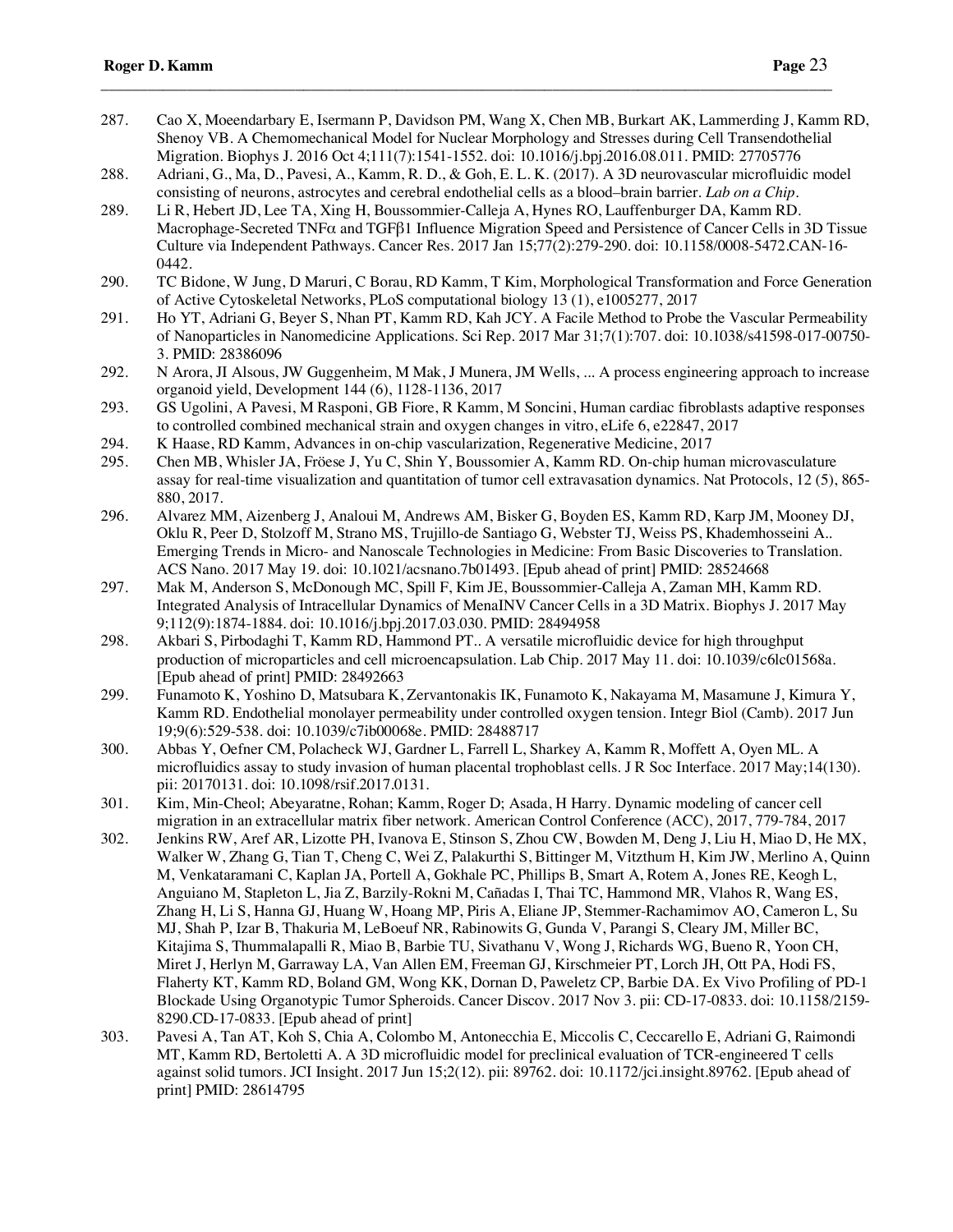304. Akbari S, Pirbodaghi T, Kamm RD, Hammond PT. A versatile microfluidic device for high throughput production of microparticles and cell microencapsulation. Lab Chip. 2017 Jun 13;17(12):2067-2075. doi: 10.1039/c6lc01568a. PMID: 28492663

- 305. Lee SWL, Adriani G, Ceccarello E, Pavesi A, Tan AT, Bertoletti A, Kamm RD, Wong SC. Characterizing the Role of Monocytes in T Cell Cancer Immunotherapy Using a 3D Microfluidic Model. Front Immunol. 2018 Mar 6;9:416. doi: 10.3389/fimmu.2018.00416. eCollection 2018. PMID: 29559973
- 306. Osaki T, Sivathanu V, Kamm RD. Crosstalk between developing vasculature and optogenetically engineered skeletal muscle improves muscle contraction and angiogenesis. Biomaterials. 2018 Feb;156:65-76. doi: 10.1016/j.biomaterials.2017.11.041. Epub 2017 Nov 25. PMID: 29190499
- 307. Holle AW, Young JL, Van Vliet KJ, Kamm RD, Discher D, Janmey P, Spatz JP, Saif T. Cell-Extracellular Matrix Mechanobiology: Forceful Tools and Emerging Needs for Basic and Translational Research. Nano Lett. 2018 Jan 10;18(1):1-8. doi: 10.1021/acs.nanolett.7b04982. Epub 2017 Dec 6. PMID: 29178811
- 308. Boussommier-Calleja A, Atiyas Y, Haase K, Headley M, Lewis C, Kamm RD. The effects of monocytes on tumor cell extravasation in a 3D vascularized microfluidic model. Biomaterials. 2018 Mar 5. pii: S0142-9612(18)30164- 9. doi: 10.1016/j.biomaterials.2018.03.005. [Epub ahead of print] PMID: 29548546
- 309. Malandrino A, Kamm RD, Moeendarbary E. In Vitro Modeling of Mechanics in Cancer Metastasis. ACS Biomater Sci Eng. 2018 Feb 12;4(2):294-301. doi: 10.1021/acsbiomaterials.7b00041. Epub 2017 May 16. Review. PMID: 29457129
- 310. Kim MC, Silberberg YR, Abeyaratne R, Kamm RD, Asada HH. Computational modeling of three-dimensional ECM-rigidity sensing to guide directed cell migration. Proc Natl Acad Sci U S A. 2018 Jan 16;115(3):E390-E399. doi: 10.1073/pnas.1717230115. Epub 2018 Jan 2. PMID: 29295934
- 311. Conrad C, Götte M, Schlomann U, Roessler M, Pagenstecher A, Anderson P, Preston J, Pruessmeyer J, Ludwig A, Li R, Kamm RD, Ritz R, Carl B, Nimsky C, Bartsch JW. ADAM8 expression in breast cancer derived brain metastases: Functional implications on MMP-9 expression and transendothelial migration in breast cancer cells. Int J Cancer. 2018 Feb 15;142(4):779-791. doi: 10.1002/ijc.31090. Epub 2017 Oct 31. PMID: 28986926
- 312. Osaki T, Shin Y, Sivathanu V, Campisi M, Kamm RD. In Vitro Microfluidic Models for Neurodegenerative Disorders. Adv Healthc Mater. 2018 Jan;7(2). doi:10.1002/adhm.201700489. Epub 2017 Sep 7. Review. PMID: 28881425
- 313. Han YL, Ronceray P, Xu G, Malandrino A, Kamm RD, Lenz M, Broedersz CP, Guo M. Cell contraction induces long-ranged stress stiffening in the extracellular matrix. Proc Natl Acad Sci U S A. 2018 Apr 4. pii: 201722619. doi: 10.1073/pnas.1722619115. [Epub ahead of print] PMID: 29618614 [PubMed - as supplied by publisher]
- 314. Osaki T, Sivathanu V, Kamm RD. Engineered 3D vascular and neuronal networks in a microfluidic platform. Sci Rep. 2018 Mar 26;8(1):5168. doi: 10.1038/s41598-018-23512-1. PMID: 29581463
- 315. Malandrino A, Mak M, Kamm RD, Moeendarbary E. Complex mechanics of the heterogeneous extracellular matrix in cancer. Extreme Mech Lett. 2018 May;21:25-34. doi: 10.1016/j.eml.2018.02.003. Review. PMID: 30135864 [PubMed] Free PMC Article
- 316. Osaki, T., Uzel, S. & Kamm, R.D., Microphysiological 3D model of Amyotrophic Lateral Sclerosis (ALS) from human iPS-derived muscle cells and optogenetic motor neurons, Science Adv, 2018 Oct 10;4(10):eaat5847. doi: 10.1126/sciadv.aat5847
- 317. Fröse J, Chen MB, Hebron KE, Reinhardt F, Hajal C, Zijlstra A, Kamm RD, Weinberg RA. Epithelial-Mesenchymal Transition Induces Podocalyxin to Promote Extravasation via Ezrin Signaling. Cell Rep. 2018 Jul 24;24(4):962-972. doi: 10.1016/j.celrep.2018.06.092. PMID: 30044991
- 318. Yu YJ, Kim YH, Na K, Min SY, Hwang OK, Park DK, Kim DY, Choi SH, Kamm RD, Chung S, Kim JA. Hydrogel-incorporating unit in a well: 3D cell culture for high-throughput analysis.Lab Chip. 2018 Jul 25. doi: 10.1039/c8lc00525g. [Epub ahead of print]
- 319. Adriani G, Pavesi A, Kamm RD. Studying TCR T cell anti-tumor activity in a microfluidic intrahepatic tumor model. Methods Cell Biol. 2018;146:199-214. doi: 10.1016/bs.mcb.2018.05.009. Epub 2018 Jul 12. PMID: 30037462
- 320. Campisi M, Shin Y, Osaki T, Hajal C, Chiono V, Kamm RD. 3D self-organized microvascular model of the human blood-brain barrier with endothelial cells, pericytes and astrocytes. Biomaterials. 2018 Jul 12;180:117-129. doi: 10.1016/j.biomaterials.2018.07.014. [Epub ahead of print] PMID: 30032046
- 321. Li R, Serrano JC, Xing H, Lee TA, Azizgolshani H, Zaman M, Kamm RD. Interstitial Flow Promotes Macrophage Polarization toward an M2 Phenotype. Mol Biol Cell. 2018 Jul 11:mbcE18030164. doi: 10.1091/mbc.E18-03- 0164. [Epub ahead of print] PMID: 29995595
- 322. Osaki, T., Serrano, J.C. & Kamm, R.D. Cooperative Effects of Vascular Angiogenesis and Lymph Angiogenesis Regen. Eng. Transl. Med. (2018) 4: 120. https://doi.org/10.1007/s40883-018-0054-2